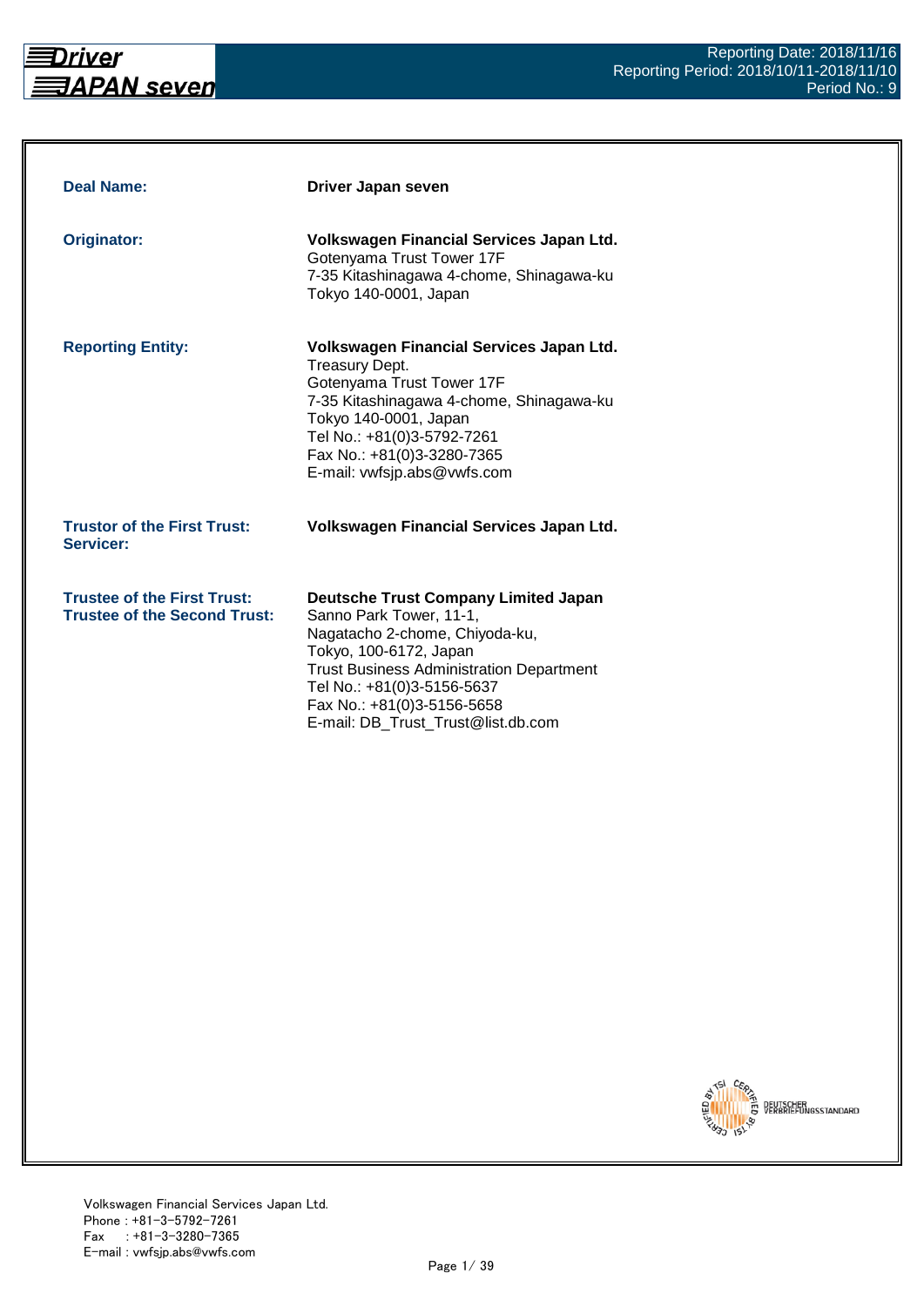#### **Contents**

| <b>Page</b> Tables of Contents                               |
|--------------------------------------------------------------|
| 1 Front Page                                                 |
| 2 Contents                                                   |
| <b>3 Deal Overview</b>                                       |
| 4 Deal Overview: Counterparties I                            |
| <b>5 Deal Overview: Counterparties II</b>                    |
| 6 Information regarding the TBI and ABL to the Second Trust  |
| <b>7</b> Pool Information                                    |
| <b>8 Available Distribution</b>                              |
| 9 Waterfall                                                  |
| <b>10 Credit Enhancement</b>                                 |
| 11 Cumulative Gross Loss Ratio & Performance Trigger         |
| 12 Cumulative Gross Loss Ratio & Performance Trigger (Chart) |
| 13 Default & Delinquencies                                   |
| 14 Run Out Schedule (Previous)                               |
| 15 Run Out Schedule                                          |
| <b>16 Expected Amortization to the Second Trust</b>          |
| 17 Sub-Servicer                                              |
| 18 Brand                                                     |
| 19 New and Used                                              |
| 20 Product Type                                              |
| 21 RV                                                        |
| 22 Brand New and Used                                        |
| 23 Customer Type                                             |
| <b>24 Outstanding Discounted Principal Balance</b>           |
| <b>25 Original Principal Amount</b>                          |
| 26 Interest Rate paid by the Obligor                         |
| 27 Original Term                                             |
| <b>28 Remaining Term</b>                                     |
| 29 Seasoning                                                 |
| 30 Type of Car                                               |
| 31 Brand and Model                                           |
| 32 Geographic Dist. by Prefecture                            |
| 33 Obligor Concentration                                     |
| 34 Contract Start Month                                      |
| <b>35 Contract End Month</b>                                 |
| 36 Monthly payment                                           |
| 37 Bonus payment                                             |
| 38 Mortor Type                                               |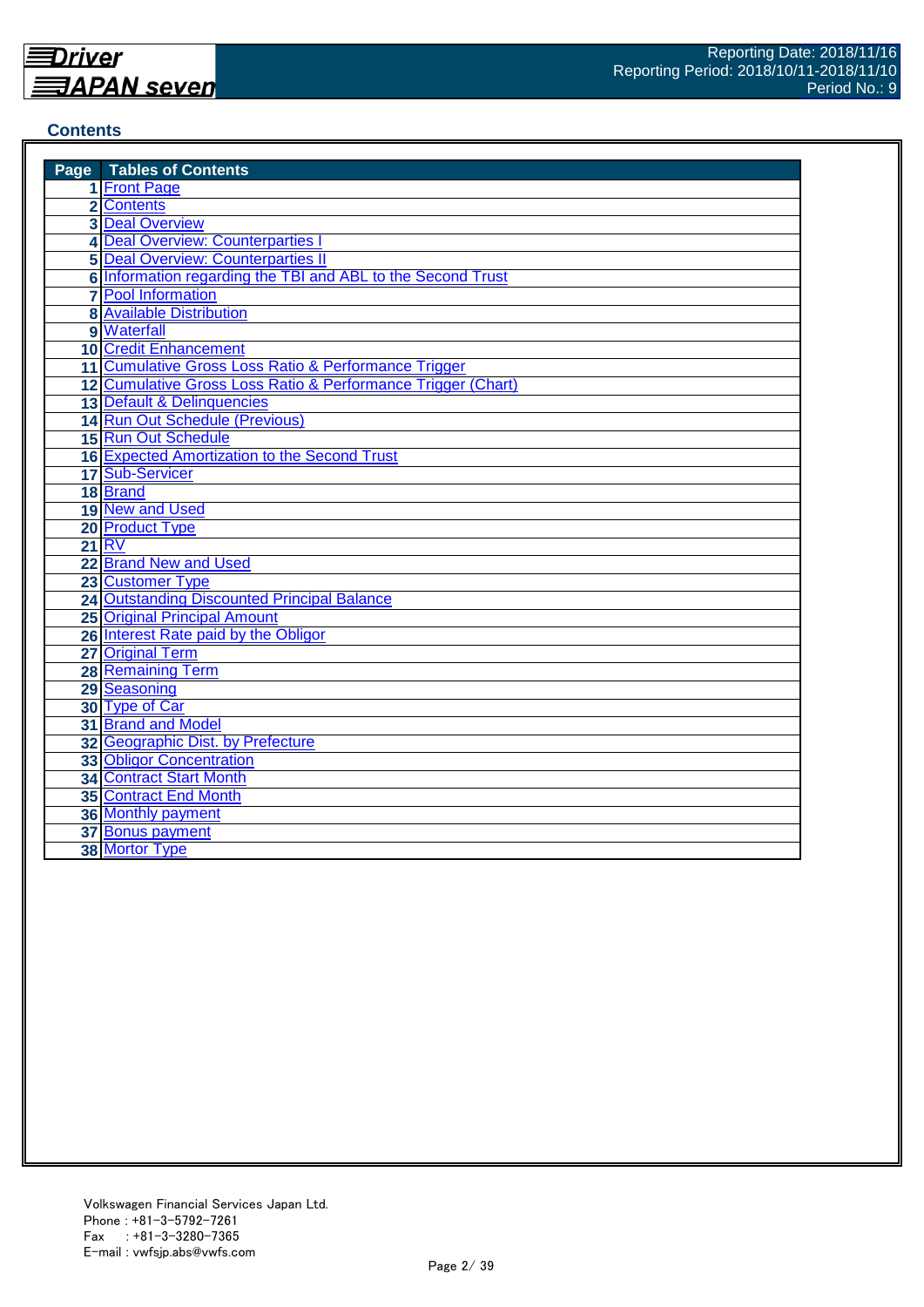#### **Deal Overview**

| <b>Cut Off Date:</b>                | 2018/02/10 |    |                                           |            |
|-------------------------------------|------------|----|-------------------------------------------|------------|
| <b>Trust Commencement Date:</b>     | 2018/03/23 |    | <b>Legal Maturity of the First Trust:</b> | 2026/06/26 |
| <b>Monthly Period:</b>              | 2018/10/11 | to | 2018/11/10                                |            |
| <b>Reporting Date:</b>              | 2018/11/16 |    |                                           |            |
| <b>Reporting Frequency:</b>         | monthly    |    |                                           |            |
| <b>Period No.:</b>                  | $9\,$      |    |                                           |            |
| <b>Remittance Date:</b>             | 2018/11/21 |    |                                           |            |
| <b>Advance Payment Date:</b>        | 2018/11/21 |    |                                           |            |
| <b>Cash Adjustment Date:</b>        | 2018/11/21 |    |                                           |            |
| <b>Additional Entrustment Date:</b> | 2018/11/26 |    |                                           |            |
| <b>Trust Calculation Date:</b>      | 2018/11/26 |    |                                           |            |
| <b>Trust Calculation Period:</b>    | 2018/10/26 | to | 2018/11/26                                |            |
| <b>First Trust Payment Date:</b>    | 2018/11/27 |    |                                           |            |
| <b>Second Trust Payment Date:</b>   | 2018/11/28 |    |                                           |            |
| <b>Interest Calculation Period:</b> | 2018/10/30 | to | 2018/11/28                                |            |
| <b>Next Reporting Date:</b>         | 2018/12/17 |    |                                           |            |

#### **Pool information at the Initial Cut off Date**

|                         | <b>Contracts</b> | Number of Outstanding Discounted<br><b>Principal Balance</b> | <b>Outstanding Nominal</b><br><b>Balance</b> |
|-------------------------|------------------|--------------------------------------------------------------|----------------------------------------------|
| <b>Outstanding Pool</b> | 25,466           | 58,823,742,157 JPY                                           | 61,652,388,600 JPY                           |

| <b>Credit Type</b>    | of Loans    | <b>Percentage Outstanding Discounted</b><br><b>Principal Balance</b> | <b>Percentage of Balance</b> |
|-----------------------|-------------|----------------------------------------------------------------------|------------------------------|
| <b>Balloon</b>        | 79.91 %     | 52,580,850,830 JPY                                                   | 89.39 %                      |
| Equal Instalment Loan | 20.09 %     | 6,242,891,327 JPY                                                    | 10.61 %                      |
| <b>Total</b>          | $100.00 \%$ | 58,823,742,157 JPY                                                   | 100.00 %                     |

| <b>Type of Car</b> | of Loans | <b>Percentage Outstanding Discounted</b><br><b>Principal Balance</b> | <b>Percentage of Balance</b> |
|--------------------|----------|----------------------------------------------------------------------|------------------------------|
| <b>New</b>         | 65.02 %  | 44,831,636,726 JPY                                                   | 76.21 %                      |
| Used               | 34.98 %  | 13,992,105,431 JPY                                                   | 23.79 %                      |
| <b>Total</b>       | 100.00 % | 58,823,742,157 JPY                                                   | 100.00%                      |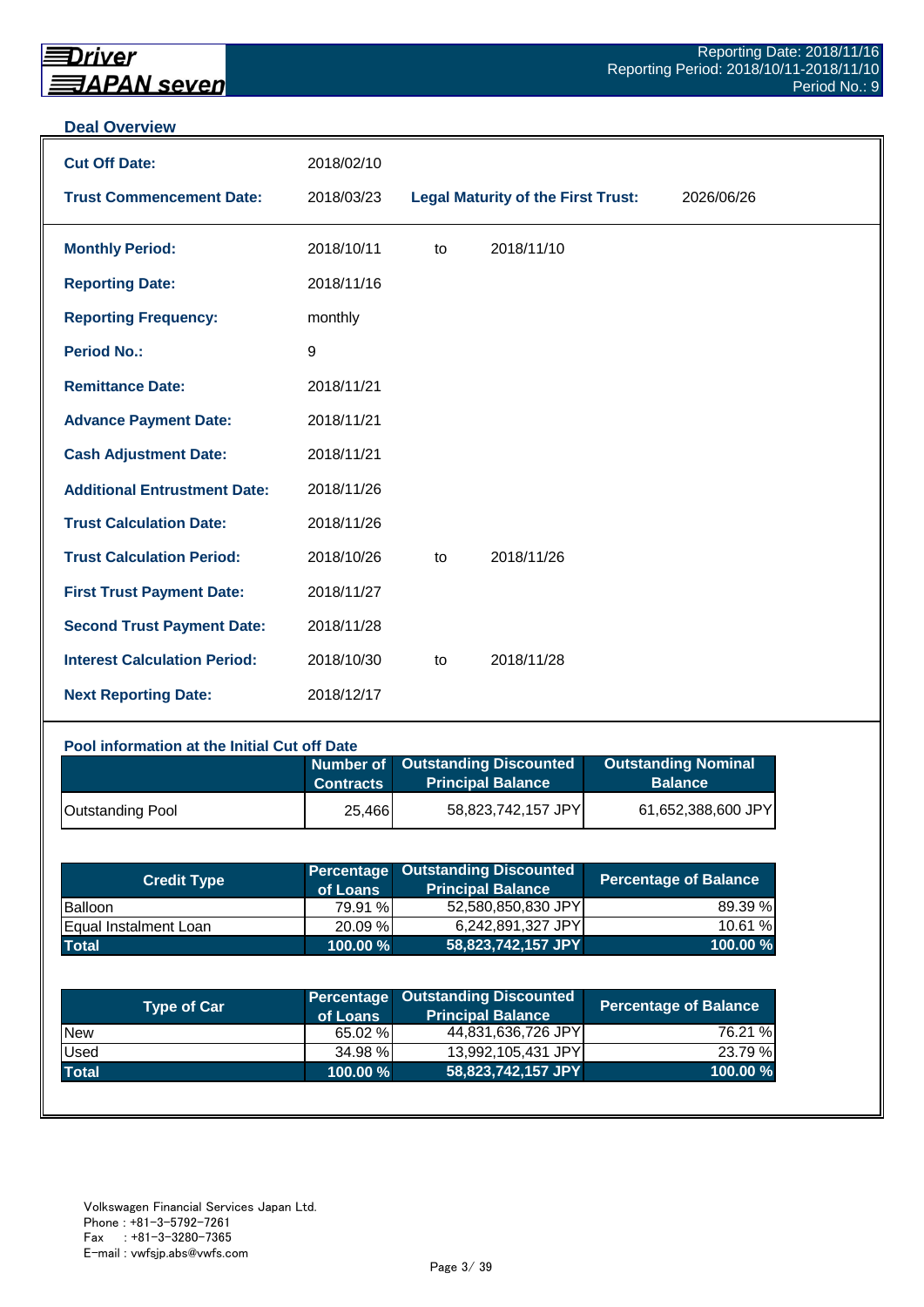## **Deal Overview: Counterparties I**

|                                                                                                                                             | Rating         |               |               |              |                |               |              |               |               |
|---------------------------------------------------------------------------------------------------------------------------------------------|----------------|---------------|---------------|--------------|----------------|---------------|--------------|---------------|---------------|
|                                                                                                                                             |                | Moody's       |               | <b>Fitch</b> |                |               | R&I          |               |               |
| <b>Joint Lead Managers:</b>                                                                                                                 | Long<br>Term   | Short<br>Term | Outlook       | Long<br>Term | Short<br>Term  | Outlook       | Long<br>Term | Short<br>Term | Outlook       |
| Mizuho Securities Co., Ltd.<br>Otemachi Tower, 5-5,<br>Otemachi 1-chome,<br>Chiyoda-ku,<br>Tokyo 100-8176, Japan                            | A <sub>1</sub> | $P-1$         | <b>Stable</b> | n.a.         | n.a.           | n.a.          | AA-          | $a-1+$        | <b>Stable</b> |
| <b>BNP Paribas Securities (Japan) Limited</b><br>GranTokyo North Tower, 9-1,<br>Marunouchi 1-chome,<br>Chiyoda-ku,<br>Tokyo 100-6740, Japan | n.a.           | n.a.          | n.a.          | n.a.         | n.a.           | n.a.          | n.a.         | n.a.          | n.a.          |
| <b>Trust Management Account Bank:</b><br><b>MUFG Bank, Ltd.</b><br>4-2 Toranomon 1-chome,<br>Minato-ku<br>Tokyo 105-0001, Japan             | A <sub>1</sub> | $P-1$         | <b>Stable</b> | A            | F <sub>1</sub> | <b>Stable</b> | AA-          | $a-1+$        | <b>Stable</b> |

#### **Originator: Trustor of the First Trust: Servicer: Volkswagen Financial Services Japan Ltd.** Gotenyama Trust Tower 17F 7-35 Kitashinagawa 4-chome, Shinagawa-ku Tokyo 140-0001, Japan

#### **Trustee of the First Trust:**

**Trustee of the Second Trust: Deutsche Trust Company Limited Japan** Attn.: Driver Japan Seven Trust Business Administration Department

#### **ABL Lender to the First Trust:**

**Trustor of the Second Trust:** Mizuho Securities Co., Ltd.

#### **Seller of the Trust Beneficial**

**Interest of the Second Trust** Mizuho Securities Co., Ltd. BNP Paribas Securities (Japan) Limited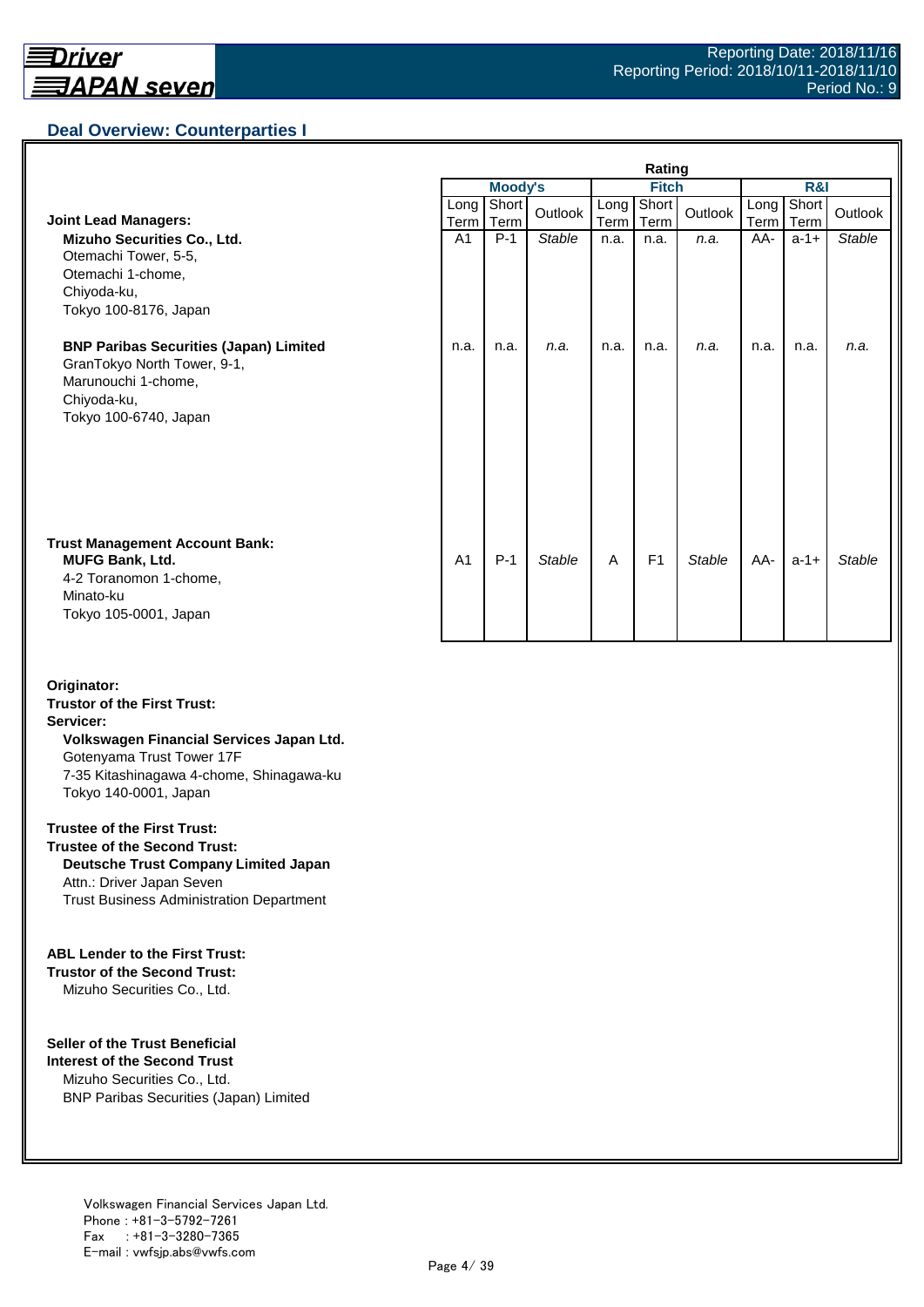#### **Deal Overview: Counterparties II**

#### **Rating Agencies:**

**Moody's SF Japan K.K.** Attn.: Driver Japan seven Structure Finance Group Monitoring Division 5-1 Atago 2-chome, Minato-ku Tokyo 105-6220, Japan E-mail: monitor.msfj@moodys.com

#### **Fitch Ratings Japan Limited**

Attn.: Driver Japan seven Structured Finance Kojimachi Crystal City East Wing 3rd Floor, 4-8 Kōjimachi, Chiyoda-ku, Tokyo 102-0083, Japan E-mail: tokyo.surveillance@fitchratings.com

#### **Rating and Investment Information, Inc.**

Attn.: Monitoring Group Department: Structured Finance Department TERRACE SQUARE, 3-22, Kanda Nishikicho, Chiyoda-ku, Tokyo 101-0054, Japan E-mail: sfmonitor@r-i.co.jp

|                                         | Rating |         |               |       |              |               |                    |      |         |  |
|-----------------------------------------|--------|---------|---------------|-------|--------------|---------------|--------------------|------|---------|--|
| <b>Rating of VW</b>                     |        | Moody's |               |       | <b>Fitch</b> |               |                    | R&I  |         |  |
|                                         | Short  | Long I  | Outlook       | Short | Long         | Outlook       | Short              | Long | Outlook |  |
|                                         | Term   | Term    |               | Term. | Term         |               | <sup>⊤</sup> erm i | Term |         |  |
|                                         |        |         |               |       |              |               |                    |      |         |  |
| <b>Volkswagen Financial Services AG</b> | $P-2$  | A3      | <b>Stable</b> | n.a.  | n.a.         | n.a.          | n.a.               | n.a. | n.a.    |  |
|                                         |        |         |               |       |              |               |                    |      |         |  |
| Volkswagen AG                           | $P-2$  | A3      | Stable        | F2    | BBB+         | <b>Stable</b> | n.a.               | n.a. | n.a.    |  |
|                                         |        |         |               |       |              |               |                    |      |         |  |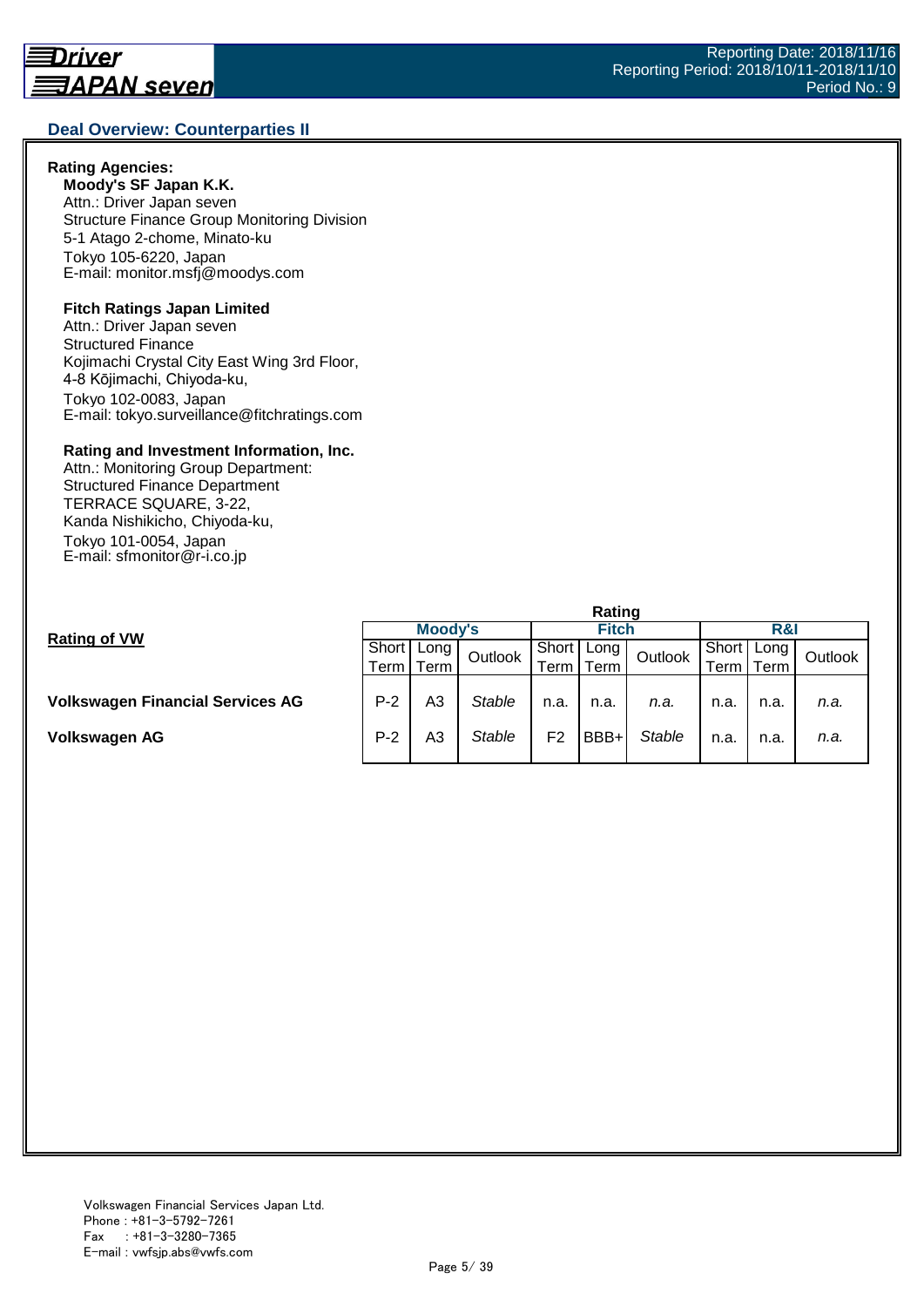# Driver

## **ヨAPAN seven**

## **Information regarding Trust Beneficial Interest of the Second Trust & Asset Backed Loan to the Second Trust**

| <b>Rating Details</b>                                                                                                                                              | <b>TBI</b>                                                                                                     | <b>ABL</b>                                                    |
|--------------------------------------------------------------------------------------------------------------------------------------------------------------------|----------------------------------------------------------------------------------------------------------------|---------------------------------------------------------------|
| <b>Rating at Issue Date</b><br>Moody's<br>Fitch<br>R&I                                                                                                             | Aaa(sf)<br>AAAsf<br>AAA                                                                                        | Aaa(sf)<br>AAAsf<br>AAA                                       |
| <b>Current Rating</b><br>Moody's<br>Fitch<br>R&I                                                                                                                   | Aaa(sf)<br>AAAsf<br>AAA                                                                                        | Aaa(sf)<br>AAAsf<br>AAA                                       |
| <b>Information on TBI &amp; ABL</b>                                                                                                                                | <b>TBI</b>                                                                                                     | <b>ABL</b>                                                    |
| <b>Initial Balance</b><br><b>Expected Maturity Date</b><br>Legal Maturity of the Second Trust<br><b>Payment Dates</b><br><b>Business Day Convention</b><br>Listing | 41,500,000,000 JPY 13,500,000,000 JPY<br>2022/05/30<br>2026/06/29<br>28th<br>Modified Following<br><b>None</b> | 2022/05/30<br>2026/06/29<br>28th<br><b>Modified Following</b> |
| <b>Information on Interest</b>                                                                                                                                     | TBI                                                                                                            | <b>ABL</b>                                                    |
| Fixed/Floating<br><b>Current Coupon</b><br>Day Count Convention                                                                                                    | Fixed<br>0.17%<br>30/360                                                                                       | Fixed<br>0.17%<br>30/360                                      |

## **Selling Restriction**

The holders of the Beneficial Interest and the ABL Lenders\* are prohibited from dividing, assigning, pledging or creating any other security interest over any of the Beneficial Interest and the Asset Backed Loans without the prior written approval of the Trustee of the Second Trust.

(\*)The holders of the Beneficial Interest and the ABL Lenders are limited to specified investors (*tokutei toushika* ) as defined under Paragraph 31 of Article 2 of the Financial Instruments and Exchange Act (Law no.25 of 1948 as amended).

#### **Clean-Up Call**

VWFS Japan as the Trustor of the First Trust has a right at its option to exercise a clean-up call to repurchase of all, but not part, of the outstanding Auto Loan Receivables from the Trustee of the First Trust on any Trust Calculation Date, the Discounted Principal Balance of all outstanding Auto Loan Receivables is expected to be less than ten percent (10%) of the Discounted Principal Balance of the Initial Auto Loan Receivables as of the Initial Cut-off Date after the distribution pursuant to Article 18.1 of the First Trust Agreement on the immediately following First Trust Payment Date.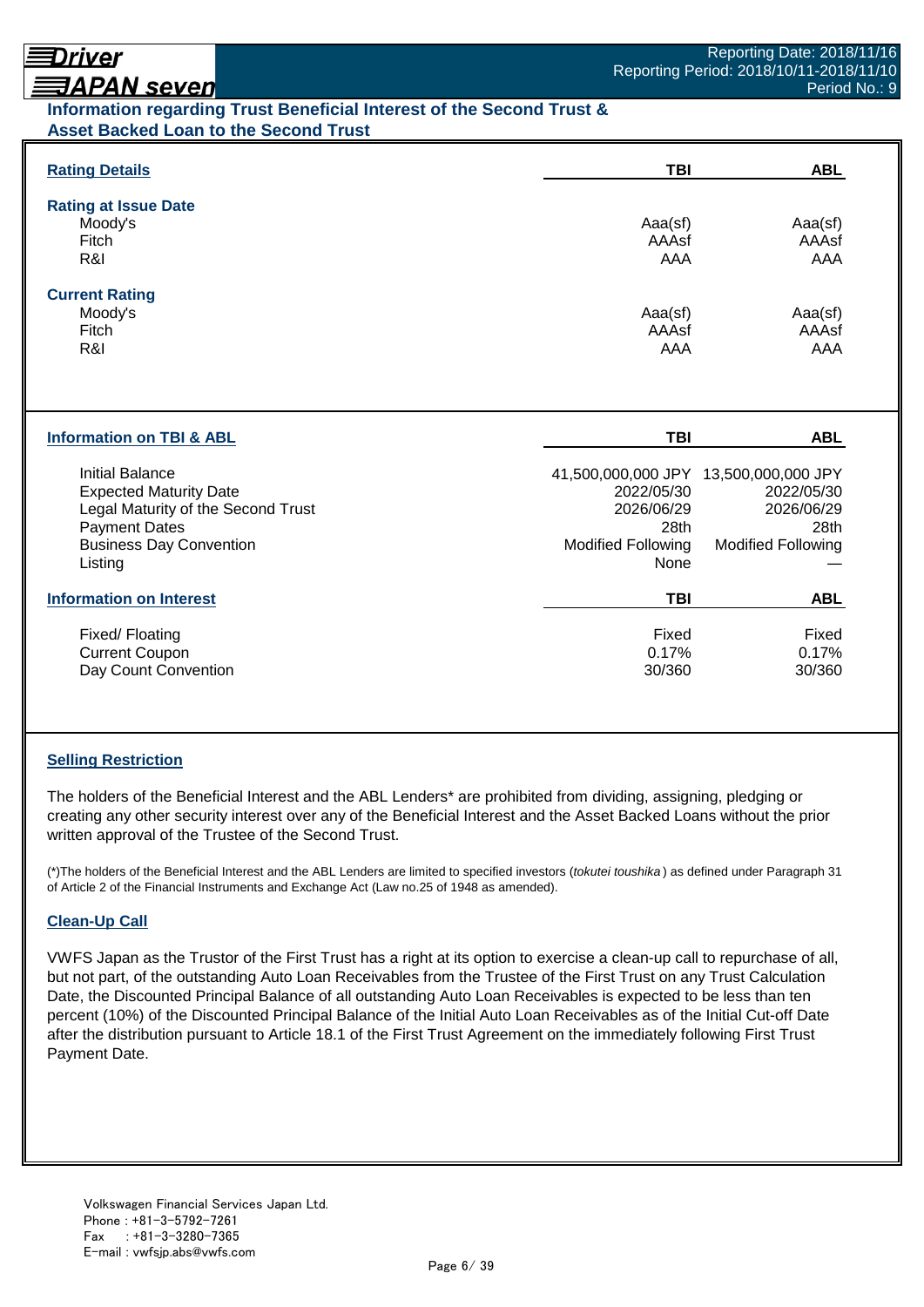## **Pool Information**

#### **Pool Balance on Initial Cut-Off Date**

| <b>Status</b>                | <b>Number of</b><br><b>Contracts</b> | <b>Outstanding</b><br><b>Discounted</b><br><b>Principal Balance</b> |
|------------------------------|--------------------------------------|---------------------------------------------------------------------|
| Normal                       | 25,466                               | 58,823,742,157 JPY                                                  |
| Cancellation                 | O                                    | 0 JPY                                                               |
| Early Termination            | 0                                    | 0 JPY                                                               |
| <b>Defaulted Receivables</b> | 0                                    | 0 JPY                                                               |
| Matured                      | ი                                    | 0 JPY                                                               |
| <b>Refinance Option</b>      | ი                                    | 0 JPY                                                               |
| Repurchase                   | ი                                    | 0 JPY                                                               |
| <b>Total</b>                 | 25.466                               | 58,823,742,157 JPY                                                  |

#### **Pool Balance before entrustment of Additional Auto Loan Receivables**

| <b>Status</b>            | <b>Number of</b><br><b>Contracts</b><br>on previous EoP | <b>Outstanding</b><br><b>Discounted</b><br><b>Principal Balance</b><br>on previous EoP | <b>Number of</b><br><b>Contracts</b><br>"as Collections"<br>during the<br>Period* | <b>Outstanding</b><br><b>Discounted</b><br><b>Principal Balance</b><br>"as Collections"<br>relevant Monthly during the relevant<br><b>Monthly Period*</b> | <b>Number of</b><br><b>Contracts</b><br><b>EoP</b> before<br>entrustment of<br><b>Additional Auto</b><br>Loan<br><b>Receivables</b> | <b>Outstanding</b><br><b>Discounted</b><br><b>Principal Balance</b><br><b>EoP</b> before<br>entrustment of<br><b>Additional Auto</b><br><b>Loan Receivables</b> |
|--------------------------|---------------------------------------------------------|----------------------------------------------------------------------------------------|-----------------------------------------------------------------------------------|-----------------------------------------------------------------------------------------------------------------------------------------------------------|-------------------------------------------------------------------------------------------------------------------------------------|-----------------------------------------------------------------------------------------------------------------------------------------------------------------|
| Normal                   | 28.515                                                  | 60,077,592,439 JPY                                                                     | 28.098                                                                            | 961.661.217 JPY                                                                                                                                           | 28.098                                                                                                                              | 58.385.290.242 JPY                                                                                                                                              |
| Cancellation             |                                                         | 0 JPY                                                                                  |                                                                                   | 0 JPY                                                                                                                                                     |                                                                                                                                     | 0 JPY                                                                                                                                                           |
| <b>Early Termination</b> |                                                         | 0 JPY                                                                                  | 295                                                                               | 655.544.942 JPY                                                                                                                                           |                                                                                                                                     | 0 JPY                                                                                                                                                           |
| Defaulted Receivables    |                                                         | 0 JPY                                                                                  | 4                                                                                 | 12,228,423 JPY                                                                                                                                            |                                                                                                                                     | 0 JPY                                                                                                                                                           |
| Matured                  |                                                         | 0 JPY                                                                                  | 108                                                                               | 48,908,714 JPY                                                                                                                                            |                                                                                                                                     | 0 JPY                                                                                                                                                           |
| <b>Refinance Option</b>  |                                                         | 0 JPY                                                                                  | 10                                                                                | 13.958.901 JPY                                                                                                                                            |                                                                                                                                     | 0 JPY                                                                                                                                                           |
| Repurchase               |                                                         | 0 JPY                                                                                  | 0                                                                                 | 0 JPY                                                                                                                                                     |                                                                                                                                     | 0 JPY                                                                                                                                                           |
| <b>Total</b>             | 28.515                                                  | 60,077,592,439 JPY                                                                     | 28,515                                                                            | $1,692,302,197$ JPY                                                                                                                                       |                                                                                                                                     | 28,098 58,385,290,242 JPY                                                                                                                                       |

#### **Pool Balance after entrustment of Additional Auto Loan Receivables**

| <b>Status</b>            | <b>Number of</b><br><b>Contracts</b><br>EoP before<br>entrustment of<br><b>Additional Auto</b><br>Loan<br><b>Receivables</b> | <b>Outstanding</b><br><b>Discounted</b><br><b>Principal Balance</b><br><b>EoP</b> before<br>entrustment of<br><b>Additional Auto</b><br><b>Loan Receivables</b> | Number of<br><b>Contracts</b><br>of Additional<br><b>Auto Loan</b><br><b>Receivables</b> | <b>Outstanding</b><br><b>Discounted</b><br><b>Principal Balance</b><br>of Additional Auto<br><b>Loan Receivables</b> | <b>Number of</b><br><b>Contracts EoP</b><br>after<br>entrustment of<br><b>Additional Auto</b><br>Loan<br><b>Receivables</b> | <b>Outstanding</b><br><b>Discounted</b><br><b>Principal Balance</b><br><b>EoP</b> after<br>entrustment of<br><b>Additional Auto</b><br><b>Loan Receivables</b> |
|--------------------------|------------------------------------------------------------------------------------------------------------------------------|-----------------------------------------------------------------------------------------------------------------------------------------------------------------|------------------------------------------------------------------------------------------|----------------------------------------------------------------------------------------------------------------------|-----------------------------------------------------------------------------------------------------------------------------|----------------------------------------------------------------------------------------------------------------------------------------------------------------|
| Normal                   | 28.098                                                                                                                       | 58,385,290,242 JPY                                                                                                                                              | 765                                                                                      | 1,724,779,587 JPY                                                                                                    | 28,863                                                                                                                      | 60,110,069,829 JPY                                                                                                                                             |
| Cancellation             |                                                                                                                              | 0 JPY                                                                                                                                                           |                                                                                          | 0 JPY                                                                                                                |                                                                                                                             | 0 JPY                                                                                                                                                          |
| <b>Early Termination</b> |                                                                                                                              | 0 JPY                                                                                                                                                           |                                                                                          | 0 JPY                                                                                                                |                                                                                                                             | 0 JPY                                                                                                                                                          |
| Defaulted Receivables    |                                                                                                                              | 0 JPY                                                                                                                                                           |                                                                                          | 0 JPY                                                                                                                |                                                                                                                             | 0 JPY                                                                                                                                                          |
| Matured                  |                                                                                                                              | 0 JPY                                                                                                                                                           |                                                                                          | 0 JPY                                                                                                                |                                                                                                                             | 0 JPY                                                                                                                                                          |
| <b>Refinance Option</b>  |                                                                                                                              | 0 JPY                                                                                                                                                           |                                                                                          | 0 JPY                                                                                                                |                                                                                                                             | 0 JPY                                                                                                                                                          |
| Repurchase               |                                                                                                                              | 0 JPY                                                                                                                                                           |                                                                                          | 0 JPY                                                                                                                |                                                                                                                             | 0 JPY                                                                                                                                                          |
| <b>Total</b>             |                                                                                                                              | 28,098 58,385,290,242 JPY                                                                                                                                       | 765                                                                                      | 1,724,779,587 JPY                                                                                                    | 28.863                                                                                                                      | $60,110,069,829$ JPY                                                                                                                                           |

#### **Limits on Eligibility Criteria**

| <b>Status Limits on Eligibility</b><br>Criteria (v) (including<br><b>Additional Entrustment)</b> | <b>Current</b><br><b>Exposure in %</b> | Limits in $%$ of the<br>aggregate<br><b>Discounted</b><br><b>Principal Balance</b><br>of the Auto Loan<br><b>Receivables</b><br>outstanding | <b>Status</b> |
|--------------------------------------------------------------------------------------------------|----------------------------------------|---------------------------------------------------------------------------------------------------------------------------------------------|---------------|
| on Used Purchased Vehicle                                                                        | 22.89%                                 | 35%                                                                                                                                         | OK            |
| on Non-VW Vehicles                                                                               | 0.02%                                  | 5 %                                                                                                                                         | OK            |
| on Balloon Payment                                                                               | 42.54 %                                | 50 %                                                                                                                                        | OK            |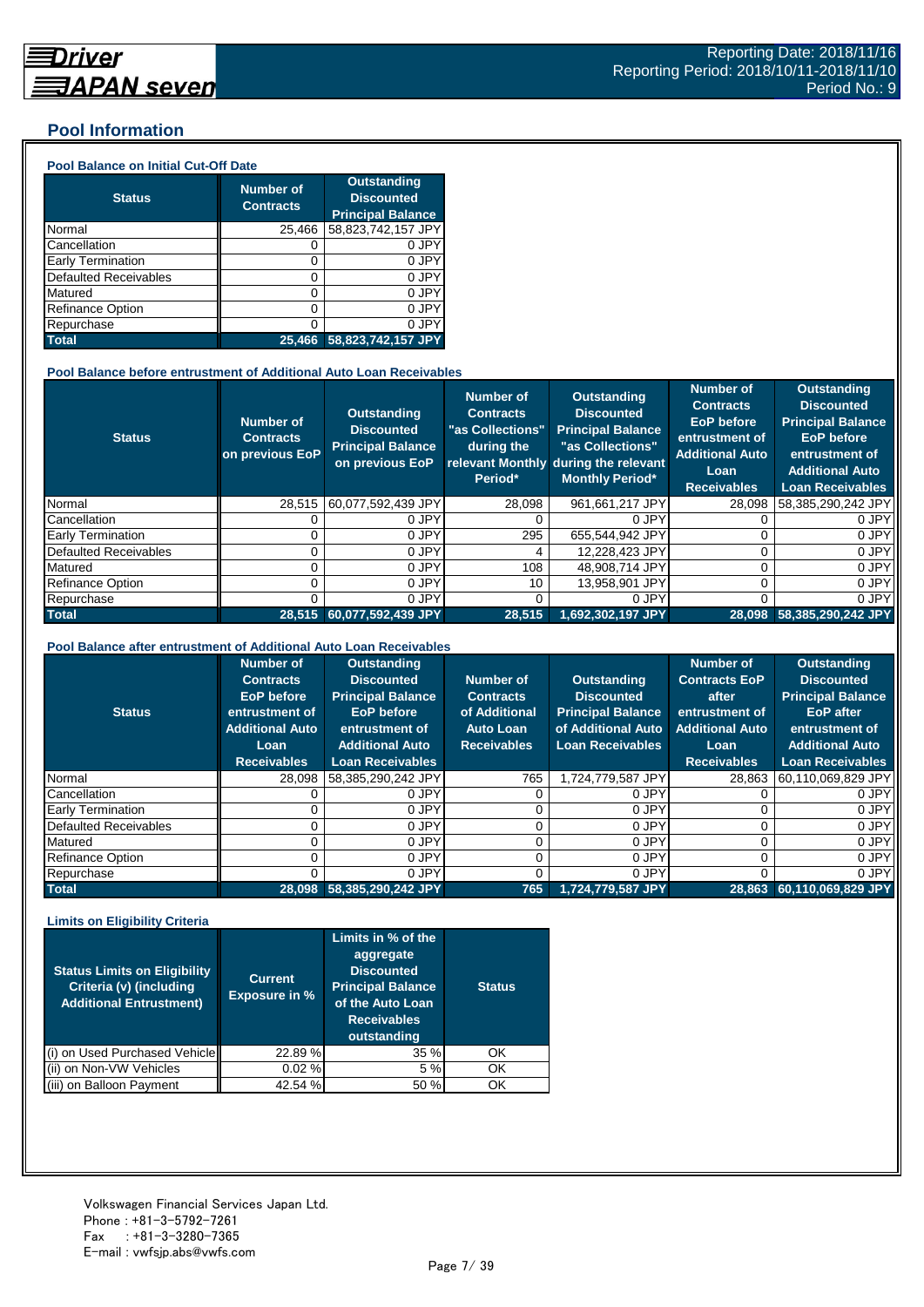

# **Driver**

#### **Outstanding Balances**

| <b>Monthly Period:</b>         | from       | 2018/10/11 to | 2018/11/10 |
|--------------------------------|------------|---------------|------------|
| <b>Reporting Date:</b>         | 2018/11/16 |               |            |
| <b>Trust Calculation Date:</b> | 2018/11/26 |               |            |

## **Outstanding Balances**

|                                                                              | <b>Number of</b><br><b>Contracts</b> | <b>Aggregate Amount</b><br>of the Discounted<br><b>Principal Balance</b> | <b>Aggregate Amount</b><br>of the Nominal<br><b>Balance</b> |
|------------------------------------------------------------------------------|--------------------------------------|--------------------------------------------------------------------------|-------------------------------------------------------------|
| Balance on the previous EoP                                                  |                                      |                                                                          | 28,515 60,077,592,439 JPY 62,632,990,800 JPY                |
| Balance after counting on the Collections during the relevant Monthly Period |                                      |                                                                          | 28,098 58,385,290,242 JPY 60,809,365,400 JPY                |
| Balance of Additional Auto Loan Receivables                                  | 765I                                 | 1,724,779,587 JPY                                                        | 1,816,286,500 JPY                                           |
| Aggregate Amount of Auto Loan Receivables                                    |                                      |                                                                          | 28,863 60,110,069,829 JPY 62,625,651,900 JPY                |

#### **Collections**

|                                                       | <b>Number of</b><br><b>Contracts</b> | <b>Aggregate Amount</b><br>of the Discounted<br><b>Principal Balance</b> | <b>Aggregate Amount</b><br>of the Nominal<br><b>Balance</b> |
|-------------------------------------------------------|--------------------------------------|--------------------------------------------------------------------------|-------------------------------------------------------------|
| <b>Collections: Amortization of current contracts</b> | 28,098                               | 961,661,217 JPY                                                          | 1,069,609,800 JPY                                           |
| Collections: Cancellation                             |                                      | 0 JPY                                                                    | 0.JPY                                                       |
| <b>Collections: Early Termination</b>                 | 295                                  | 655,544,942 JPY                                                          | 656,378,861 JPY                                             |
| <b>Collections: Defaulted Receivables</b>             |                                      | 12,228,423 JPY                                                           | 12,305,632 JPY                                              |
| Collections: Matured                                  | 108                                  | 48,908,714 JPY                                                           | 48,989,300 JPY                                              |
| <b>Collections: Refinance Option</b>                  | 10I                                  | 13,958,901 JPY                                                           | 13,980,000 JPY                                              |
| Collections: Repurchase                               |                                      | 0 JPY                                                                    | 0 JPY                                                       |
| Sum                                                   | 28,515                               | 1,692,302,197 JPY                                                        | 1,801,263,593 JPY                                           |

#### **Available Distribution Amount**

|     |                                                               | Number of<br><b>Contracts</b> | <b>Aggregate Amount</b><br>of the Nominal<br><b>Balance</b> |
|-----|---------------------------------------------------------------|-------------------------------|-------------------------------------------------------------|
| (a) | the Collections for the Monthly Period with respect to such   |                               |                                                             |
|     | <b>Trust Calculation Date</b>                                 | 28,515                        | 1,801,263,593 JPY                                           |
| (b) | drawings from the Cash Collateral Ledger in accordance with   |                               |                                                             |
|     | Article 18.3 of the First Trust Agreement                     |                               | 0 JPY                                                       |
| (c) | net investment earnings from Eligible Investments             |                               | 0 JPY                                                       |
| (d) | net proceeds from the sale or disposal of the Trust Assets of |                               |                                                             |
|     | the First Trust                                               |                               | 0 JPY                                                       |
| (e) | any amount which is carried over from the immediately         |                               |                                                             |
|     | preceding Trust Calculation Date                              |                               | 0 JPY                                                       |
|     | Sum                                                           | 28,515                        | 1,801,263,593 JPY                                           |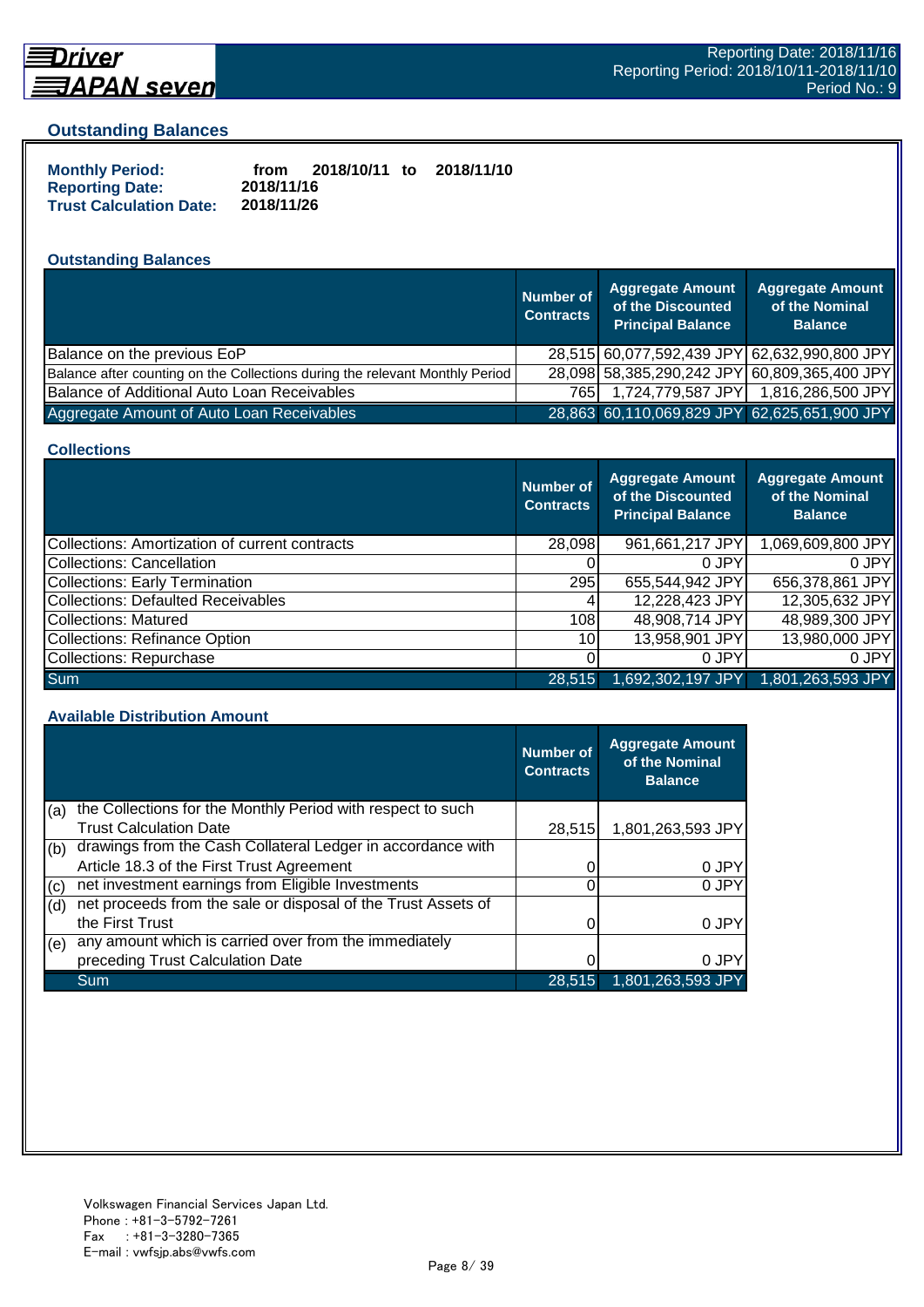## **Waterfall**

|     | There is no distinction between principal and interest, and all collections go through a single priority of payments                                                                                                                                                                                                                                                                                                                                                                                                                                                                                                                                                                                                                                                                                                                                                                                                                                                                                                              |      |                   |                         |
|-----|-----------------------------------------------------------------------------------------------------------------------------------------------------------------------------------------------------------------------------------------------------------------------------------------------------------------------------------------------------------------------------------------------------------------------------------------------------------------------------------------------------------------------------------------------------------------------------------------------------------------------------------------------------------------------------------------------------------------------------------------------------------------------------------------------------------------------------------------------------------------------------------------------------------------------------------------------------------------------------------------------------------------------------------|------|-------------------|-------------------------|
|     |                                                                                                                                                                                                                                                                                                                                                                                                                                                                                                                                                                                                                                                                                                                                                                                                                                                                                                                                                                                                                                   |      | <b>Payment</b>    | <b>Remaining Amount</b> |
|     | Available Distribution Amount                                                                                                                                                                                                                                                                                                                                                                                                                                                                                                                                                                                                                                                                                                                                                                                                                                                                                                                                                                                                     | plus | 1,801,263,593 JPY | 1,801,263,593 JPY       |
| (a) | an amount necessary for the payment of all taxes and public charges to be paid to the<br>0 JPY<br>less<br>relevant public authority by the immediately following First Trust Payment Date.                                                                                                                                                                                                                                                                                                                                                                                                                                                                                                                                                                                                                                                                                                                                                                                                                                        |      |                   | 1,801,263,593 JPY       |
| (b) | an amount necessary for the payment of all Fees for the Trustee of the First Trust to be<br>paid to the Trustee of the First Trust by the immediately following First Trust Payment<br>Date.                                                                                                                                                                                                                                                                                                                                                                                                                                                                                                                                                                                                                                                                                                                                                                                                                                      | less | 540,697 JPY       | 1,800,722,896 JPY       |
| (c) | an amount necessary for the payment of the Servicing Fee to be paid to the Servicer<br>by the immediately following First Trust Payment Date.                                                                                                                                                                                                                                                                                                                                                                                                                                                                                                                                                                                                                                                                                                                                                                                                                                                                                     | less | 54,069,832 JPY    | 1,746,653,064 JPY       |
| (d) | an amount necessary for the payment of the Trust Expenses of the First Trust as<br>provided in Article 23.1 (including the Rating Fees, Costs of the Second Trust and<br>those fees not otherwise covered by (b) or (c) above) to be paid to the relevant party by<br>the immediately following First Trust Payment Date (including any amounts advanced<br>by the Trustee of the First Trust pursuant to Article23.3)                                                                                                                                                                                                                                                                                                                                                                                                                                                                                                                                                                                                            | less | 555,709 JPY       | 1,746,097,355 JPY       |
| (e) | an amount necessary for the payment of overdue and unpaid interest on the Asset<br>Backed Loans to the First Trust (if any) to be paid to the Trustee of the Second Trust<br>by the immediately following First Trust Payment Date.                                                                                                                                                                                                                                                                                                                                                                                                                                                                                                                                                                                                                                                                                                                                                                                               | less | 0 JPY             | 1,746,097,355 JPY       |
| (f) | an amount necessary for the payment to the Trustee of the Second Trust of interest on<br>the Asset Backed Loan to the First Trust accruing during the relevant Interest<br><b>Calculation Period</b>                                                                                                                                                                                                                                                                                                                                                                                                                                                                                                                                                                                                                                                                                                                                                                                                                              | less | 7,791,666 JPY     | 1,738,305,689 JPY       |
| (g) | an amount necessary to top up the balance thereof until it is equal to the Cash<br>Collateral Ledger Target Balance                                                                                                                                                                                                                                                                                                                                                                                                                                                                                                                                                                                                                                                                                                                                                                                                                                                                                                               | less | 0 JPY             | 1,738,305,689 JPY       |
| (h) | prior to the expiration of the Revolving Period: an amount necessary for the<br>(i)<br>redemption of any Additional Senior Beneficial Interest;<br>(ii)<br>following the expiration of the Revolving Period and prior to the occurrence of an<br>Early Amortization Event, an amount necessary for the payment to the Trustee of<br>the Second Trust of the Asset Backed Loan Principal Payment Amount for the<br>relevant First Trust Payment Date.<br>(iii) following the occurrence of the Early Amortization Event, an amount necessary for<br>the payment to the Trustee of the Second Trust of the remaining principal balance<br>of the Asset Backed Loan to the First Trust.                                                                                                                                                                                                                                                                                                                                              | less | 1,612,668,913 JPY | 125,636,776 JPY         |
| (i) | an amount necessary for the payment to the Trustee of the First Trust of any<br>Indemnified Amounts which are not compensated by the Trustor of the First Trust                                                                                                                                                                                                                                                                                                                                                                                                                                                                                                                                                                                                                                                                                                                                                                                                                                                                   | less | 0 JPY             | 125,636,776 JPY         |
| (i) | an amount necessary for the payment to the Subordinated Beneficiary of the<br>Subordinated Beneficial Principal Payment Amount for the relevant First Trust Payment<br>Date.                                                                                                                                                                                                                                                                                                                                                                                                                                                                                                                                                                                                                                                                                                                                                                                                                                                      | less | 80,347,177 JPY    | 45,289,599 JPY          |
| (k) | (i)<br>prior to the expiration of the Revolving Period, then (x) if a transfer is made under<br>(j) above, such remaining amount will be transferred to the Expenses Distribution<br>Ledger for payment to the Subordinated Beneficiary as a payment of earnings on<br>the Subordinated Beneficial Interest, and such payment shall be made on the First<br>Trust Payment Date immediately following such Trust Calculation Date or (y) if no<br>transfer is made under (j) above, such remaining amount will be carried forward to<br>the next Trust Calculation Date.<br>(ii)<br>following the expiration of the Revolving Period and prior to the occurrence of an<br>Early Amortization Event, then such remaining amount will be transferred to the<br>Expenses Distribution Ledger for payment to the Subordinated Beneficiary as a<br>payment of earnings on the Subordinated Beneficial Interest, and such payment<br>shall be made on the First Trust Payment Date immediately following such Trust<br>Calculation Date. | less | 45,289,599 JPY    | 0 JPY                   |
|     | (III)<br>following the occurrence of an Early Amortization Event, the remaining amount in<br>the Trust Collection Ledger will be carried forward to the next Trust Calculation<br>Date.                                                                                                                                                                                                                                                                                                                                                                                                                                                                                                                                                                                                                                                                                                                                                                                                                                           |      |                   |                         |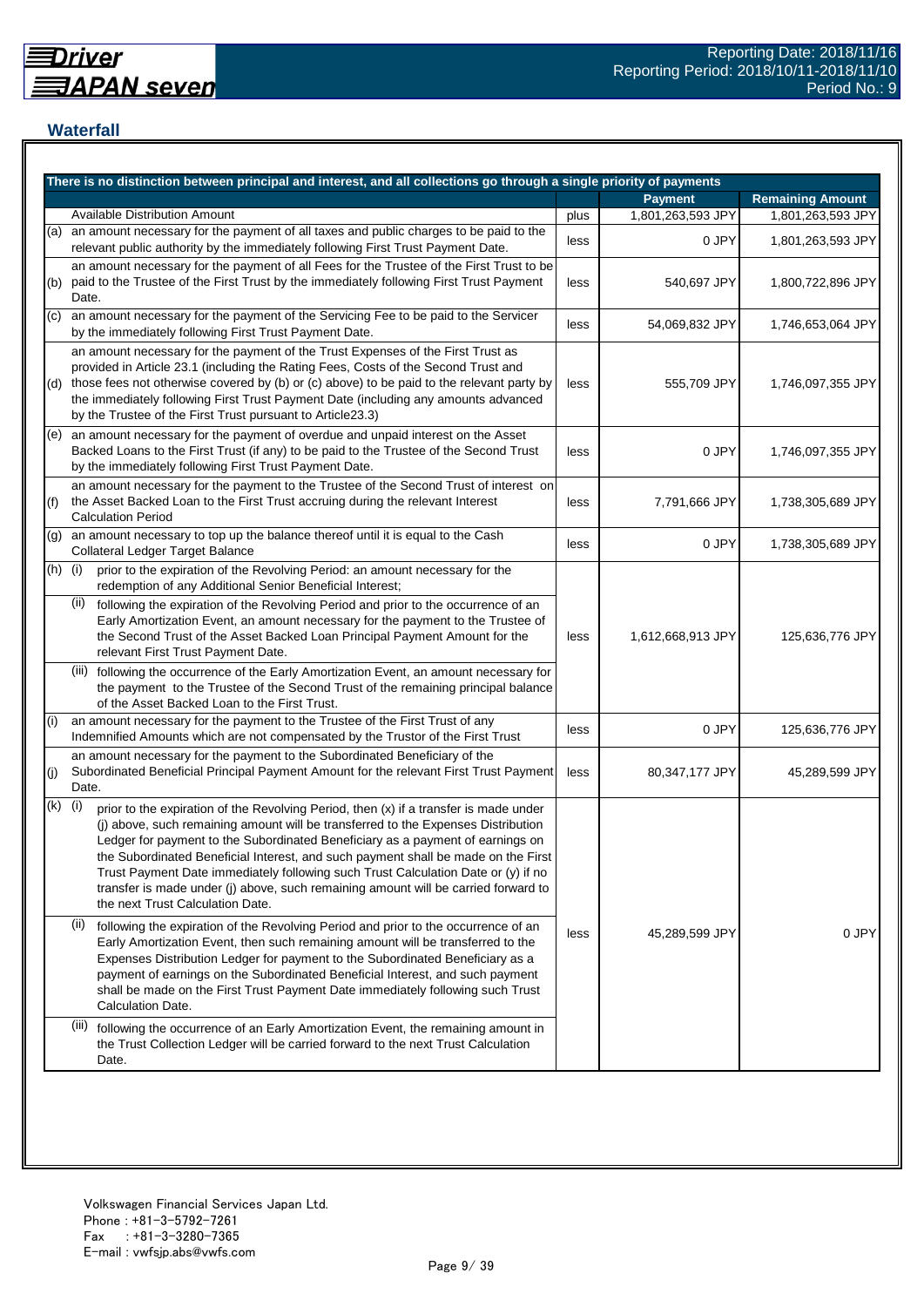## **Credit Enhancement**

| Subordinated Principal Balance as of the relevant First Trust Payment Date                                                                              |                                                                             |                                                      |                                  |                                                      |
|---------------------------------------------------------------------------------------------------------------------------------------------------------|-----------------------------------------------------------------------------|------------------------------------------------------|----------------------------------|------------------------------------------------------|
|                                                                                                                                                         | Percentage of<br>Aggregate<br><b>Discounted</b><br><b>Principal Balance</b> | <b>Value</b>                                         |                                  |                                                      |
| the aggregate amount of the<br>(i)<br><b>Discounted Principal Balance</b><br>of all Auto Loan Receivables<br>outstanding                                |                                                                             | 60,110,069,829 JPY                                   |                                  |                                                      |
| (ii) Asset Backed Loan Principal<br>Balance on the relevant First<br><b>Trust Payment Date</b>                                                          |                                                                             | 55,000,000,000 JPY                                   |                                  |                                                      |
| Overcollateralization $( = (i) - (ii))$                                                                                                                 | 8.50%                                                                       | 5,110,069,829 JPY                                    |                                  |                                                      |
| <b>Trust Collection Ledger which is</b><br>carried over from the immediately<br>preceding Trust Calculation Date                                        | 0.00%                                                                       | 0 JPY                                                |                                  |                                                      |
| The amount in the Cash Collateral<br>Ledger                                                                                                             | 0.51%                                                                       | 307,000,000 JPY                                      |                                  |                                                      |
| <b>Subordinated Principal Balance</b>                                                                                                                   | 9.01 %                                                                      | 5,417,069,829 JPY                                    |                                  |                                                      |
| <b>Trust Management Account (TMA)</b>                                                                                                                   |                                                                             | in JPY                                               | $+/-$                            | in JPY (previous)                                    |
| <b>Initial Balance on Cash Entrustment Date</b>                                                                                                         |                                                                             | 307,000,000 JPY                                      |                                  |                                                      |
| <b>Outstanding Balance on First Trust Payment Date</b><br>(a) Expenses Distribution Ledger<br>(b) Trust Collection Ledger<br>(c) Cash Collateral Ledger |                                                                             | 307,000,000 JPY<br>0 JPY<br>0 JPY<br>307,000,000 JPY | 0 JPY<br>0 JPY<br>0 JPY<br>0 JPY | 307,000,000 JPY<br>0 JPY<br>0 JPY<br>307,000,000 JPY |
| <b>Cash Collateral Ledger Target Balance</b>                                                                                                            |                                                                             | 307,000,000 JPY                                      |                                  |                                                      |

#### **Calculation of Credit Enhancement**

Driver Japan seven's Credit Enhancement consists of the items listed above in the Subordinated Principal Balance as of the relevant date of determination (immediately following the First Trust Payment Date). The result provides an absolute value, which will be applied to the (amortized) Aggregate Discounted Principal Balance as of the end of the relevant date.

The transaction has a Revolving Period of 12 months until February 2019.

Asset Backed Loan Overcollateralization Percentage is (i) prior to the expiration of the Revolving Period, 8.5%, and (ii) following the expiration of the Revolving Period, 11.5%; provided, in each case no Credit Enhancement Increase Condition shall be in effect. After a Level 1 Credit Enhancement Increase Condition in effect, 17% and after a Level 2 Credit Enhancement Increase Condition is in effect, 100%.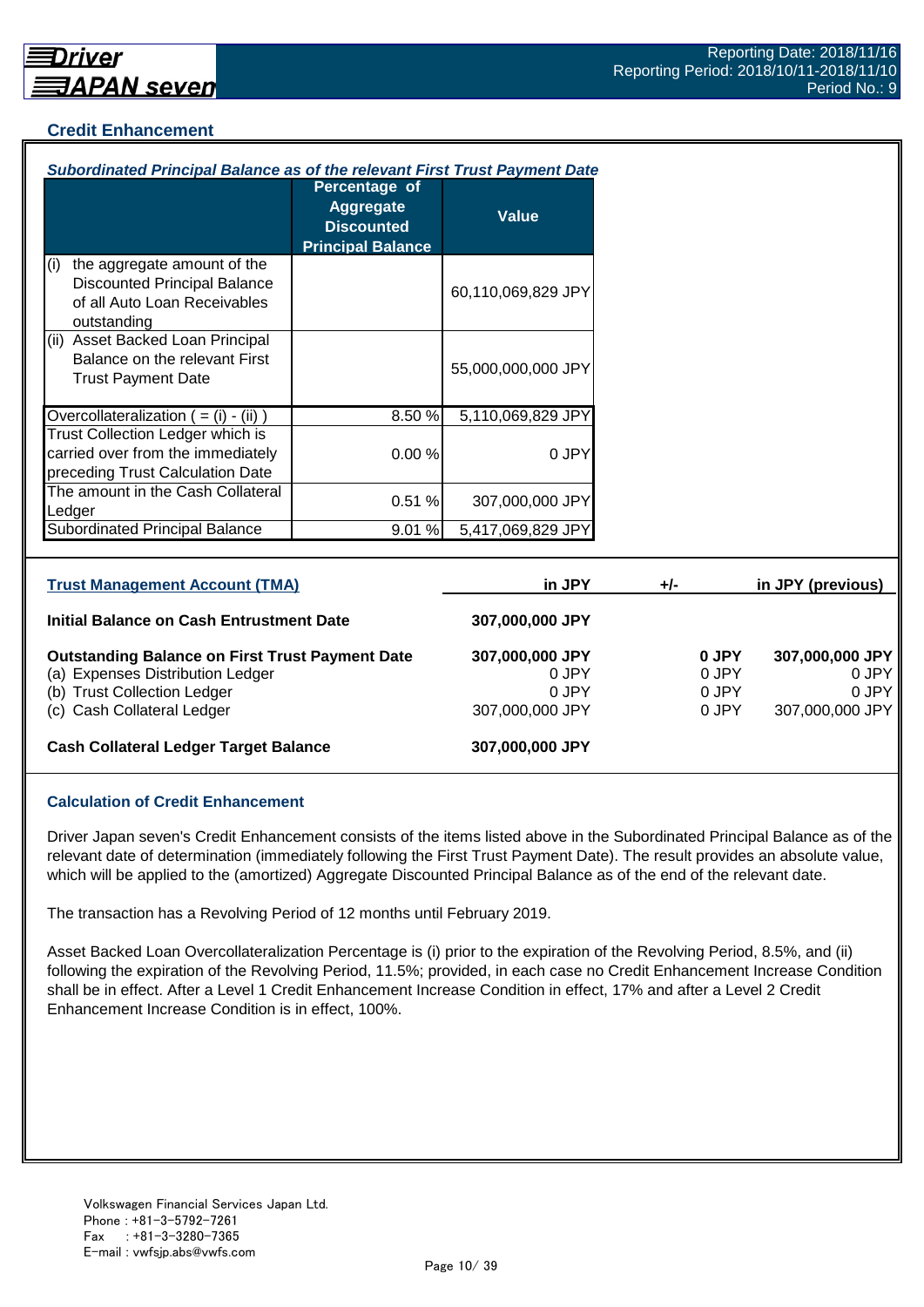## **Cumulative Gross Loss & Cumulative Repurchased Receivables**

| <b>Number of</b><br><b>Write Offs</b><br><b>Contracts</b><br>Beginning of Period<br>15<br><b>Defaulted Receivables</b><br>12,228,423 JPY<br><b>End of Period</b><br>19<br><b>Cumulative Gross Loss Ratio</b><br>The sum of the Discounted Principal Balance of all Auto Loan<br>Receivables that have become Defaulted Receivables from the Initial<br>Cut-off Date through to the end of Monthly Period immediately<br>preceding the relevant Trust Calculation Date<br>The sum of (i) the aggregate Discounted Principal Balance of the Initial<br>Auto Loan Receivables as of the Initial Cut-off Date and (ii) the<br>aggregate Discounted Principal Balance as of the relevant Trust<br>Calculation Date of all Additional Auto Loan Receivables (if any)<br>entrusted on the Additional Entrustment Dates which fall six months | <b>Cumulative Defaulted Receivables</b>       |                    |
|---------------------------------------------------------------------------------------------------------------------------------------------------------------------------------------------------------------------------------------------------------------------------------------------------------------------------------------------------------------------------------------------------------------------------------------------------------------------------------------------------------------------------------------------------------------------------------------------------------------------------------------------------------------------------------------------------------------------------------------------------------------------------------------------------------------------------------------|-----------------------------------------------|--------------------|
|                                                                                                                                                                                                                                                                                                                                                                                                                                                                                                                                                                                                                                                                                                                                                                                                                                       |                                               |                    |
|                                                                                                                                                                                                                                                                                                                                                                                                                                                                                                                                                                                                                                                                                                                                                                                                                                       |                                               | 42,473,165 JPY     |
|                                                                                                                                                                                                                                                                                                                                                                                                                                                                                                                                                                                                                                                                                                                                                                                                                                       |                                               |                    |
|                                                                                                                                                                                                                                                                                                                                                                                                                                                                                                                                                                                                                                                                                                                                                                                                                                       |                                               | 54,701,588 JPY     |
|                                                                                                                                                                                                                                                                                                                                                                                                                                                                                                                                                                                                                                                                                                                                                                                                                                       |                                               | 54,701,588 JPY     |
|                                                                                                                                                                                                                                                                                                                                                                                                                                                                                                                                                                                                                                                                                                                                                                                                                                       | prior to the relevant Trust Calculation Date. | 63,038,315,190 JPY |

#### **Performance Triggers**

Asset Backed Loan Overcollateralization Percentage was implemented to assure on a monthly basis that no cash is paid to lower steps in the waterfall unless there is sufficient Overcollateralization to support the transaction. The performance trigger in form of a Credit Enhancement Increase Condition will be activated when the Cumulative Gross

Loss Ratio exceeds the defined limits. In this case the Overcollateralization will be increased accordingly.

| Levels        | <b>Credit Enhancement increase condition</b>                  | <b>Credit Enhancement</b><br>increase condition in<br>place? |  |
|---------------|---------------------------------------------------------------|--------------------------------------------------------------|--|
|               | Cumulative Gross Loss Ratio exceeds 0.5% for any First Trust  |                                                              |  |
| Level 1 (i)   | Payment Date on or prior to August 2018                       | no                                                           |  |
| Level 1 (ii)  | Cumulative Gross Loss Ratio exceeds 0.8% for any First Trust  |                                                              |  |
|               | Payment Date from September 2018 to May 2019                  | no                                                           |  |
|               | Cumulative Gross Loss Ratio exceeds 1.15% for any First Trust |                                                              |  |
| Level 1 (iii) | Payment Date from June 2019 to February 2020                  | no                                                           |  |
| Level 2       | Cumulative Gross Loss Ratio exceeds 1.6% for any First Trust  |                                                              |  |
|               | <b>Payment Date</b>                                           | no                                                           |  |

|                                                                    | <b>Asset Backed Loan</b><br><b>Overcollateralization</b><br>Percentage |
|--------------------------------------------------------------------|------------------------------------------------------------------------|
| Prior to the expiration of the Revolving Period                    | 8.50%                                                                  |
| (No Credit Enhancement Increase Condition is in effect)            |                                                                        |
| Following the expiration of Revolving Period                       |                                                                        |
| (No Credit Enhancement Increase Condition is in effect)            | 11.50 %                                                                |
| After a Level 1 Credit Enhancement Increase Condition is in effect | 17.00 %                                                                |
| After a Level 2 Credit Enhancement Increase Condition is in effect | 100.00%                                                                |
| <b>Current Asset Backed Loan Overcollateralization Percentage</b>  | 8.50 %                                                                 |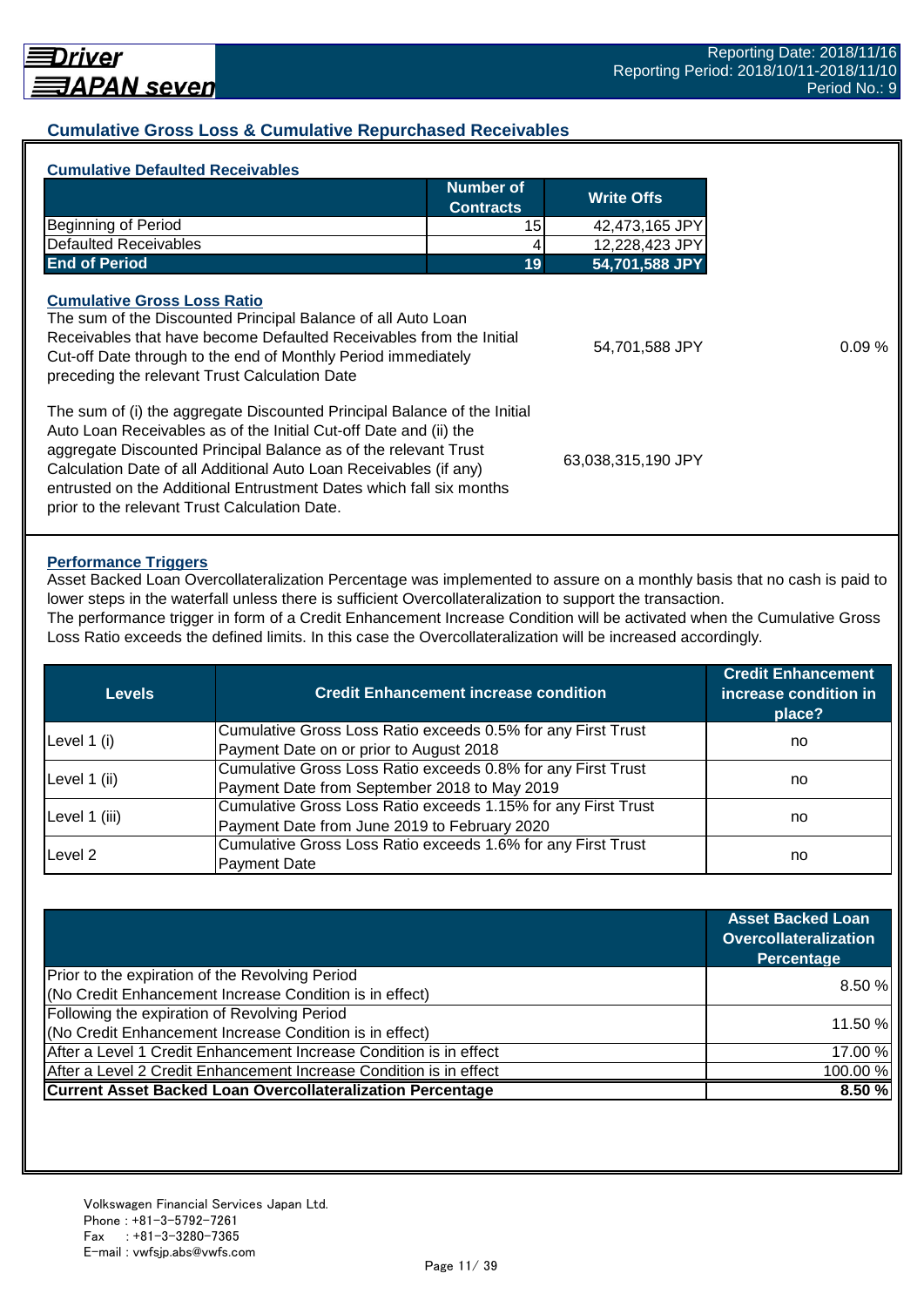

#### **Cumulative Gross Loss & Cumulative Repurchased Receivables**





#### **Cumulative Repurchased Receivables**

|                         | Number of<br><b>Contracts</b> | <b>Repurchase Price</b> |
|-------------------------|-------------------------------|-------------------------|
| Beginning of Period     |                               | 0.JPY                   |
| Repurchased Receivables |                               | 0.JPY                   |
| <b>End of Period</b>    |                               | 0 JPY                   |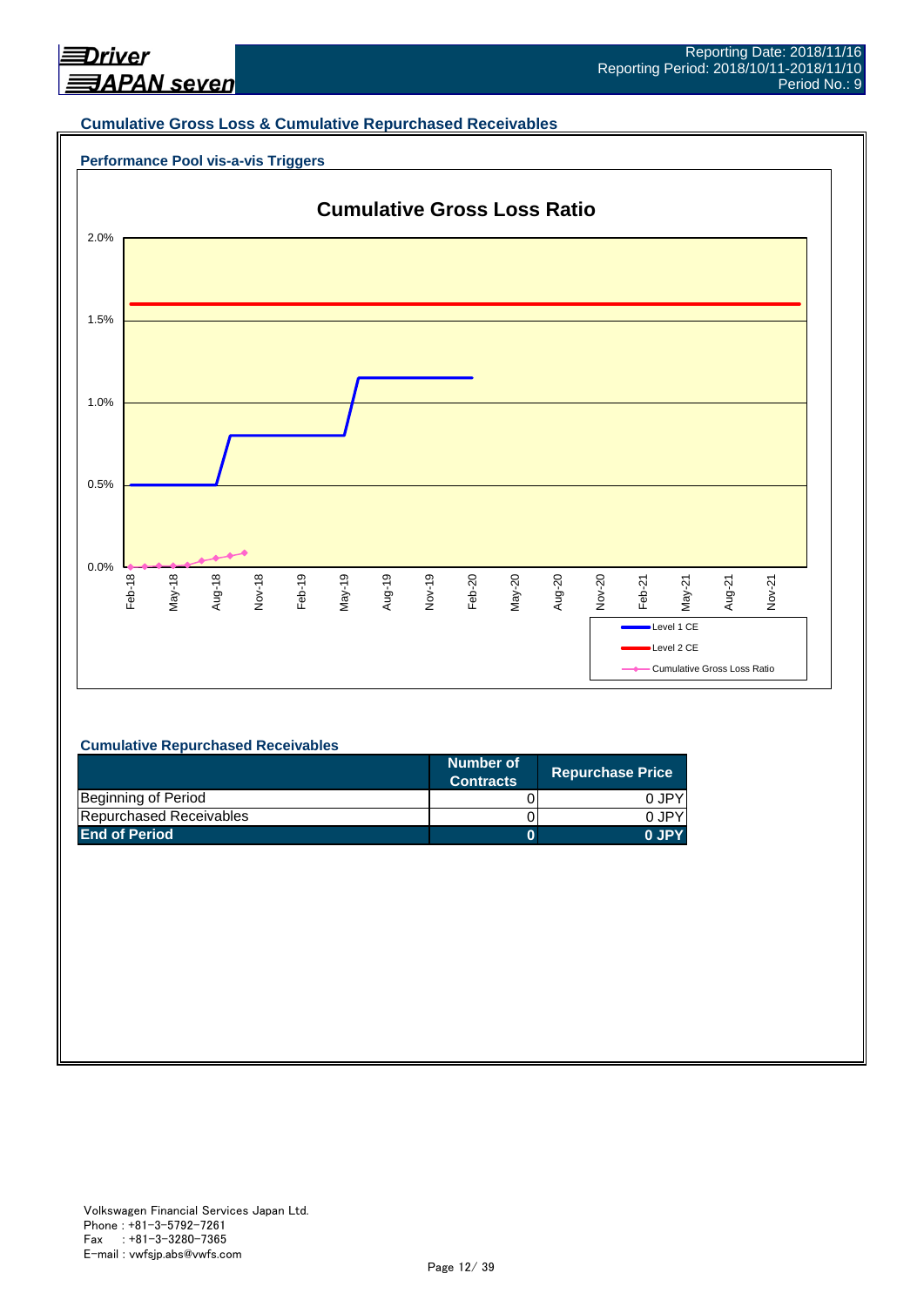## **Defaulted and Delinquent Contracts**

| <b>Information of Delinquencies and Defaults</b> |                  |                         |                             |              |                                               |                    |
|--------------------------------------------------|------------------|-------------------------|-----------------------------|--------------|-----------------------------------------------|--------------------|
| <b>Current</b>                                   |                  | Number of Percentage of | Outstanding                 | Percentage   | Outstanding Nominal                           | <b>Percentage</b>  |
| <b>Reporting</b>                                 | <b>Contracts</b> | Contracts (*)           | <b>Discounted Principal</b> | of Principal | <b>Balance</b>                                | of Nominal         |
| <b>Period</b>                                    |                  |                         | <b>Balance</b>              | Balance (*)  |                                               | <b>Balance (*)</b> |
| Delinquent                                       | 261              | 0.92%                   | 541,170,505 JPY             | 0.90%        | 566,841,600 JPY                               | 0.91%              |
| Default                                          |                  | 0.01%                   | 12,228,423 JPY              | 0.02%        | 12,305,632 JPY                                | 0.02%              |
|                                                  |                  |                         |                             |              | $(*)$ Bosed on the provisue $\Gamma_2 \Gamma$ |                    |

(\*) Based on the previous EoP

|                           | <b>Delinquency Profile (Information Purpose Only)</b> |                                             |                                                                     |                                                     |                                              |                                            |  |  |
|---------------------------|-------------------------------------------------------|---------------------------------------------|---------------------------------------------------------------------|-----------------------------------------------------|----------------------------------------------|--------------------------------------------|--|--|
| Days in<br><b>Arrears</b> | <b>Contracts</b>                                      | Number of Percentage of<br><b>Contracts</b> | <b>Outstanding</b><br><b>Discounted Principal</b><br><b>Balance</b> | <b>Percentage</b><br>of Principal<br><b>Balance</b> | <b>Outstanding Nominal</b><br><b>Balance</b> | Percentage<br>of Nominal<br><b>Balance</b> |  |  |
|                           | 252                                                   | $0.87 \%$                                   | 517,010,328 JPY                                                     | 0.86%                                               | 541,288,800 JPY                              | 0.86%                                      |  |  |
|                           |                                                       | 0.02%                                       | 13,491,058 JPY                                                      | 0.02%                                               | 14,085,900 JPY                               | 0.02%                                      |  |  |
|                           |                                                       | 0.01%                                       | 10,669,119 JPY                                                      | 0.02%                                               | 11,466,900 JPY                               | 0.02%                                      |  |  |
| <b>Total</b>              | 261                                                   | 0.90%                                       | 541,170,505 JPY                                                     | 0.90%                                               | 566,841,600 JPY                              | 0.91%                                      |  |  |

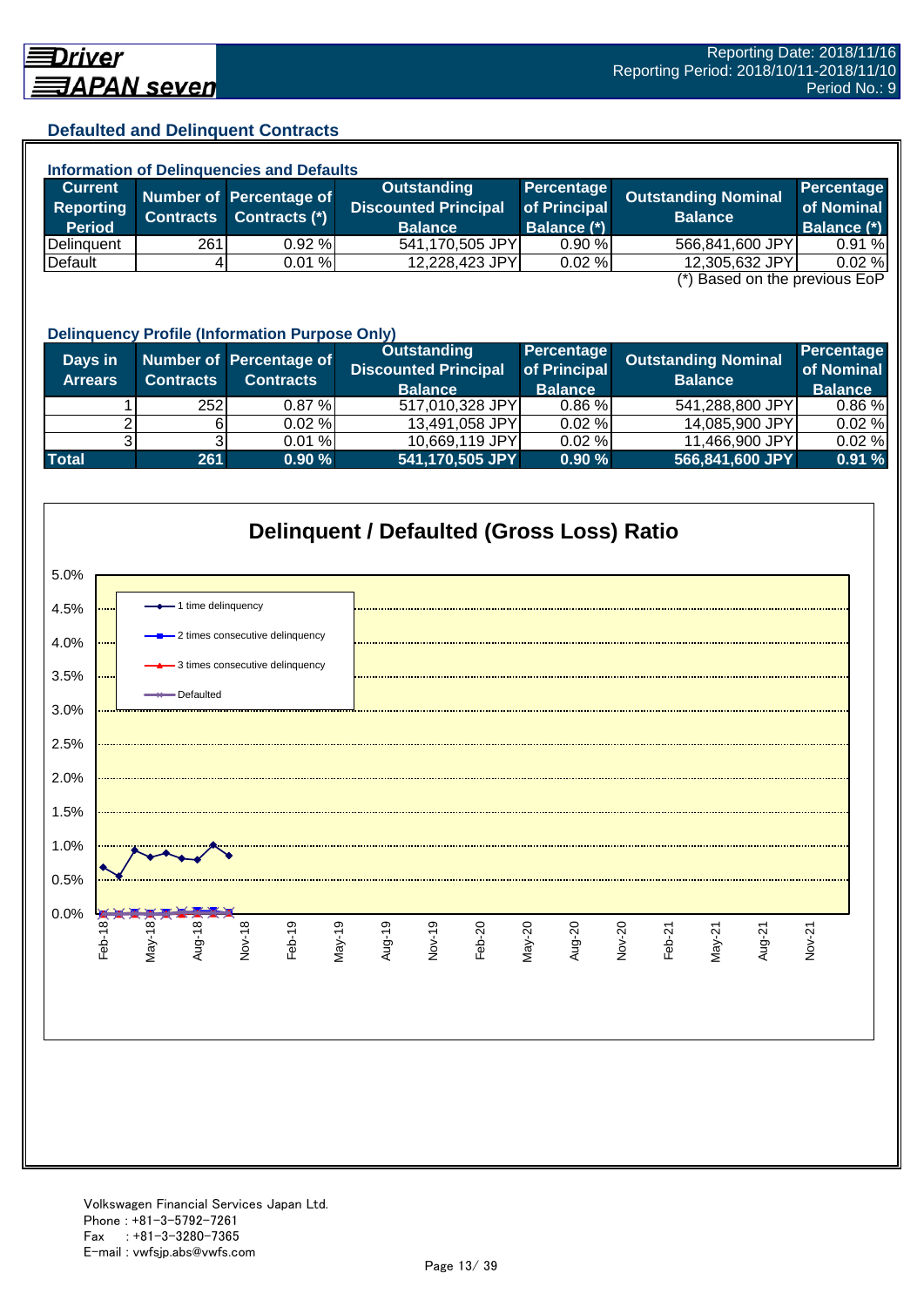## **Run Out Schedule**

| <b>Next Payment</b><br><b>Month</b> | <b>Number of</b><br><b>Contracts</b> | <b>ABS Outstanding</b><br><b>Principal</b> |                                        | ABS Outstanding Interest Outstanding Installment | <b>ABS Remaining Principal</b>         | <b>ABS Remaining Interest</b>      | <b>ABS Remaining</b><br><b>Installment</b> |
|-------------------------------------|--------------------------------------|--------------------------------------------|----------------------------------------|--------------------------------------------------|----------------------------------------|------------------------------------|--------------------------------------------|
| 09.2018                             | 28,515                               | 60,077,592,439 JPY                         | 2,555,398,361 JPY                      | 62,632,990,800 JPY                               | 0 JPY                                  | 0 JPY                              | 0 JPY                                      |
| 10.2018                             | 28,515                               | 59,041,269,938 JPY                         | 2,446,197,562 JPY                      | 61,487,467,500 JPY                               | 1,036,322,501 JPY                      | 109,200,799 JPY                    | 1,145,523,300 JPY                          |
| 11.2018<br>12.2018                  | 28,397<br>28,217                     | 57,971,797,513 JPY<br>55,964,515,466 JPY   | 2,338,929,387 JPY<br>2,233,631,134 JPY | 60,310,726,900 JPY<br>58,198,146,600 JPY         | 1,069,472,425 JPY<br>2,007,282,047 JPY | 107,268,175 JPY<br>105,298,253 JPY | 1,176,740,600 JPY<br>2,112,580,300 JPY     |
| 01.2019                             | 27,935                               | 54,630,765,692 JPY                         | 2,132,081,808 JPY                      | 56,762,847,500 JPY                               | 1,333,749,774 JPY                      | 101,549,326 JPY                    | 1,435,299,100 JPY                          |
| 02.2019                             | 27,713                               | 53,523,635,340 JPY                         | 2,033,014,160 JPY                      | 55,556,649,500 JPY                               | 1,107,130,352 JPY                      | 99,067,648 JPY                     | 1,206,198,000 JPY                          |
| 03.2019                             | 27,447                               | 52,285,160,501 JPY                         | 1,935,968,499 JPY                      | 54,221,129,000 JPY                               | 1,238,474,839 JPY                      | 97,045,661 JPY                     | 1,335,520,500 JPY                          |
| 04.2019                             | 27,052                               | 51,141,244,920 JPY                         | 1,841,167,080 JPY                      | 52,982,412,000 JPY                               | 1,143,915,581 JPY                      | 94,801,419 JPY                     | 1,238,717,000 JPY                          |
| 05.2019                             | 26,848                               | 49,998,709,044 JPY                         | 1,748,422,156 JPY                      | 51,747,131,200 JPY                               | 1,142,535,876 JPY                      | 92,744,924 JPY                     | 1,235,280,800 JPY                          |
| 06.2019                             | 26,575                               | 48,336,415,290 JPY                         | 1,657,721,810 JPY                      | 49,994,137,100 JPY                               | 1,662,293,754 JPY                      | 90,700,346 JPY                     | 1,752,994,100 JPY                          |
| 07.2019<br>08.2019                  | 26,216<br>25,942                     | 46,687,843,822 JPY<br>45,522,942,119 JPY   | 1,569,996,778 JPY<br>1,485,272,481 JPY | 48,257,840,600 JPY<br>47,008,214,600 JPY         | 1,648,571,468 JPY<br>1,164,901,703 JPY | 87,725,032 JPY<br>84,724,297 JPY   | 1,736,296,500 JPY<br>1,249,626,000 JPY     |
| 09.2019                             | 25,711                               | 44,308,028,454 JPY                         | 1,402,647,046 JPY                      | 45,710,675,500 JPY                               | 1,214,913,665 JPY                      | 82,625,435 JPY                     | 1,297,539,100 JPY                          |
| 10.2019                             | 25,308                               | 43,234,628,385 JPY                         | 1,322,114,215 JPY                      | 44,556,742,600 JPY                               | 1,073,400,069 JPY                      | 80,532,831 JPY                     | 1,153,932,900 JPY                          |
| 11.2019                             | 25,020                               | 42,084,450,555 JPY                         | 1,243,481,145 JPY                      | 43,327,931,700 JPY                               | 1,150,177,830 JPY                      | 78,633,070 JPY                     | 1,228,810,900 JPY                          |
| 12.2019                             | 24,658                               | 39,778,717,457 JPY                         | 1,166,845,643 JPY                      | 40,945,563,100 JPY                               | 2,305,733,098 JPY                      | 76,635,502 JPY                     | 2,382,368,600 JPY                          |
| 01.2020                             | 24,091                               | 38,141,724,131 JPY                         | 1,094,147,369 JPY                      | 39,235,871,500 JPY                               | 1,636,993,326 JPY                      | 72,698,274 JPY                     | 1,709,691,600 JPY                          |
| 02.2020                             | 23,570                               | 36,458,396,138 JPY                         | 1,024,224,662 JPY                      | 37,482,620,800 JPY                               | 1,683,327,993 JPY                      | 69,922,707 JPY                     | 1,753,250,700 JPY                          |
| 03.2020                             | 22,851                               | 34,187,565,603 JPY                         | 957,046,997 JPY                        | 35,144,612,600 JPY                               | 2,270,830,535 JPY                      | 67,177,665 JPY                     | 2,338,008,200 JPY                          |
| 04.2020                             | 21,625                               | 32,942,820,315 JPY                         | 893,325,585 JPY                        | 33,836,145,900 JPY                               | 1,244,745,288 JPY                      | 63,721,412 JPY                     | 1,308,466,700 JPY                          |
| 05.2020                             | 21,198                               | 31,411,371,468 JPY                         | 831,721,732 JPY                        | 32,243,093,200 JPY                               | 1,531,448,847 JPY                      | 61,603,853 JPY                     | 1,593,052,700 JPY                          |
| 06.2020<br>07.2020                  | 20,518<br>19,662                     | 29,343,579,323 JPY<br>27,511,967,753 JPY   | 772,569,477 JPY<br>716,917,047 JPY     | 30,116,148,800 JPY<br>28,228,884,800 JPY         | 2,067,792,145 JPY<br>1,831,611,570 JPY | 59,152,255 JPY<br>55,652,430 JPY   | 2,126,944,400 JPY<br>1,887,264,000 JPY     |
| 08.2020                             | 19,045                               | 25,818,439,936 JPY                         | 664,495,164 JPY                        | 26,482,935,100 JPY                               | 1,693,527,817 JPY                      | 52,421,883 JPY                     | 1,745,949,700 JPY                          |
| 09.2020                             | 18,271                               | 23,713,128,445 JPY                         | 614,922,655 JPY                        | 24,328,051,100 JPY                               | 2,105,311,491 JPY                      | 49,572,509 JPY                     | 2,154,884,000 JPY                          |
| 10.2020                             | 17,141                               | 22,198,139,253 JPY                         | 568,714,247 JPY                        | 22,766,853,500 JPY                               | 1,514,989,192 JPY                      | 46,208,408 JPY                     | 1,561,197,600 JPY                          |
| 11.2020                             | 16,422                               | 20,277,019,292 JPY                         | 525,239,608 JPY                        | 20,802,258,900 JPY                               | 1,921,119,961 JPY                      | 43,474,639 JPY                     | 1,964,594,600 JPY                          |
| 12.2020                             | 15,387                               | 18,836,716,765 JPY                         | 485,026,035 JPY                        | 19,321,742,800 JPY                               | 1,440,302,527 JPY                      | 40,213,573 JPY                     | 1,480,516,100 JPY                          |
| 01.2021                             | 14,967                               | 17,894,329,392 JPY                         | 447,524,708 JPY                        | 18,341,854,100 JPY                               | 942,387,373 JPY                        | 37,501,327 JPY                     | 979,888,700 JPY                            |
| 02.2021                             | 14,638                               | 17,045,884,409 JPY                         | 411,847,391 JPY                        | 17,457,731,800 JPY                               | 848,444,983 JPY                        | 35,677,317 JPY                     | 884,122,300 JPY                            |
| 03.2021                             | 14,188                               | 15,930,953,761 JPY                         | 377,778,939 JPY                        | 16,308,732,700 JPY                               | 1,114,930,648 JPY                      | 34,068,452 JPY                     | 1,148,999,100 JPY                          |
| 04.2021                             | 13,512                               | 15,318,500,190 JPY                         | 345,733,310 JPY                        | 15,664,233,500 JPY                               | 612,453,571 JPY                        | 32,045,629 JPY                     | 644,499,200 JPY                            |
| 05.2021                             | 13,271                               | 14,644,759,279 JPY<br>13,798,073,044 JPY   | 314,897,221 JPY                        | 14,959,656,500 JPY                               | 673,740,911 JPY                        | 30,836,089 JPY                     | 704,577,000 JPY                            |
| 06.2021<br>07.2021                  | 12,909<br>12,552                     | 12,956,081,744 JPY                         | 285,370,956 JPY<br>257,522,756 JPY     | 14,083,444,000 JPY<br>13,213,604,500 JPY         | 846,686,235 JPY<br>841,991,300 JPY     | 29,526,265 JPY<br>27,848,200 JPY   | 876,212,500 JPY<br>869,839,500 JPY         |
| 08.2021                             | 12,254                               | 12,326,796,609 JPY                         | 231,344,491 JPY                        | 12,558,141,100 JPY                               | 629,285,135 JPY                        | 26,178,265 JPY                     | 655,463,400 JPY                            |
| 09.2021                             | 11,926                               | 11,681,182,172 JPY                         | 206,400,928 JPY                        | 11,887,583,100 JPY                               | 645,614,437 JPY                        | 24,943,563 JPY                     | 670,558,000 JPY                            |
| 10.2021                             | 11,450                               | 11,154,085,329 JPY                         | 182,743,971 JPY                        | 11,336,829,300 JPY                               | 527,096,843 JPY                        | 23,656,957 JPY                     | 550,753,800 JPY                            |
| 11.2021                             | 11,161                               | 10,575,728,911 JPY                         | 160,127,289 JPY                        | 10,735,856,200 JPY                               | 578,356,418 JPY                        | 22,616,682 JPY                     | 600,973,100 JPY                            |
| 12.2021                             | 10,784                               | 9,522,070,467 JPY                          | 138,649,833 JPY                        | 9,660,720,300 JPY                                | 1,053,658,444 JPY                      | 21,477,456 JPY                     | 1,075,135,900 JPY                          |
| 01.2022                             | 10,224                               | 8,771,902,649 JPY                          | 119,262,851 JPY                        | 8,891,165,500 JPY                                | 750,167,818 JPY                        | 19,386,982 JPY                     | 769,554,800 JPY                            |
| 02.2022                             | 9,741                                | 7,984,303,659 JPY                          | 101,358,441 JPY                        | 8,085,662,100 JPY                                | 787,598,990 JPY                        | 17,904,410 JPY                     | 805,503,400 JPY                            |
| 03.2022                             | 9,032                                | 6,836,203,231 JPY                          | 84,978,869 JPY                         | 6,921,182,100 JPY                                | 1,148,100,428 JPY                      | 16,379,572 JPY                     | 1,164,480,000 JPY                          |
| 04.2022<br>05.2022                  | 7,759<br>7,203                       | 6,238,804,630 JPY<br>5,562,640,216 JPY     | 70,728,570 JPY<br>57,664,984 JPY       | 6,309,533,200 JPY<br>5,620,305,200 JPY           | 597,398,601 JPY<br>676,164,414 JPY     | 14,250,299 JPY<br>13,063,586 JPY   | 611,648,900 JPY<br>689,228,000 JPY         |
| 06.2022                             | 6,472                                | 4,667,736,334 JPY                          | 45,890,766 JPY                         | 4,713,627,100 JPY                                | 894,903,882 JPY                        | 11,774,218 JPY                     | 906,678,100 JPY                            |
| 07.2022                             | 5,543                                | 3,984,230,716 JPY                          | 35,837,984 JPY                         | 4,020,068,700 JPY                                | 683,505,618 JPY                        | 10,052,782 JPY                     | 693,558,400 JPY                            |
| 08.2022                             | 4,938                                | 3,298,495,425 JPY                          | 27,209,975 JPY                         | 3,325,705,400 JPY                                | 685,735,291 JPY                        | 8,628,009 JPY                      | 694,363,300 JPY                            |
| 09.2022                             | 4,218                                | 2,360,246,553 JPY                          | 20,014,347 JPY                         | 2,380,260,900 JPY                                | 938,248,872 JPY                        | 7,195,628 JPY                      | 945,444,500 JPY                            |
| 10.2022                             | 3,077                                | 1,777,352,824 JPY                          | 14,725,376 JPY                         | 1,792,078,200 JPY                                | 582,893,729 JPY                        | 5,288,971 JPY                      | 588,182,700 JPY                            |
| 11.2022                             | 2,369                                | 1,084,663,136 JPY                          | 10,704,964 JPY                         | 1,095,368,100 JPY                                | 692,689,688 JPY                        | 4,020,412 JPY                      | 696,710,100 JPY                            |
| 12.2022                             | 1,493                                | 833,869,855 JPY                            | 8,186,945 JPY                          | 842,056,800 JPY                                  | 250,793,281 JPY                        | 2,518,019 JPY                      | 253,311,300 JPY                            |
| 01.2023                             | 1,250                                | 673,113,470 JPY                            | 6,212,630 JPY                          | 679,326,100 JPY                                  | 160,756,385 JPY                        | 1,974,315 JPY                      | 162,730,700 JPY                            |
| 02.2023                             | 1,070                                | 517,507,686 JPY                            | 4,613,714 JPY                          | 522,121,400 JPY                                  | 155,605,784 JPY                        | 1,598,916 JPY                      | 157,204,700 JPY                            |
| 03.2023                             | 874                                  | 346,152,071 JPY                            | 3,379,929 JPY                          | 349,532,000 JPY                                  | 171,355,615 JPY                        | 1,233,785 JPY                      | 172,589,400 JPY                            |
| 04.2023                             | 625                                  | 254,988,844 JPY                            | 2,537,556 JPY                          | 257,526,400 JPY                                  | 91,163,227 JPY                         | 842,373 JPY                        | 92,005,600 JPY                             |
| 05.2023<br>06.2023                  | 492<br>366                           | 170,938,080 JPY<br>97,130,314 JPY          | 1,905,920 JPY<br>1,465,286 JPY         | 172,844,000 JPY<br>98,595,600 JPY                | 84,050,764 JPY<br>73,807,766 JPY       | 631,636 JPY<br>440,634 JPY         | 84,682,400 JPY<br>74,248,400 JPY           |
| 07.2023                             | 266                                  | 63,088,629 JPY                             | 1,192,071 JPY                          | 64,280,700 JPY                                   | 34,041,685 JPY                         | 273,215 JPY                        | 34,314,900 JPY                             |
| 08.2023                             | 217                                  | 53,784,666 JPY                             | 1,003,334 JPY                          | 54,788,000 JPY                                   | 9.303.963 JPY                          | 188,737 JPY                        | 9,492,700 JPY                              |
| 09.2023                             | 185                                  | 46,450,272 JPY                             | 840.228 JPY                            | 47.290.500 JPY                                   | 7,334,394 JPY                          | 163,106 JPY                        | 7,497,500 JPY                              |
| 10.2023                             | 149                                  | 40,827,610 JPY                             | 697,790 JPY                            | 41,525,400 JPY                                   | 5,622,662 JPY                          | 142,438 JPY                        | 5,765,100 JPY                              |
| 11.2023                             | 130                                  | 35,760,032 JPY                             | 571,468 JPY                            | 36,331,500 JPY                                   | 5,067,578 JPY                          | 126,322 JPY                        | 5,193,900 JPY                              |
| 12.2023                             | 100                                  | 28,483,682 JPY                             | 459,918 JPY                            | 28,943,600 JPY                                   | 7,276,350 JPY                          | 111,550 JPY                        | 7,387,900 JPY                              |
| 01.2024                             | 92                                   | 23,176,402 JPY                             | 370,298 JPY                            | 23,546,700 JPY                                   | 5,307,280 JPY                          | 89,620 JPY                         | 5,396,900 JPY                              |
| 02.2024                             | 76                                   | 20,067,345 JPY                             | 296,955 JPY                            | 20,364,300 JPY                                   | 3,109,057 JPY                          | 73,343 JPY                         | 3,182,400 JPY                              |
| 03.2024                             | 69                                   | 17,267,832 JPY                             | 233,268 JPY                            | 17,501,100 JPY                                   | 2,799,513 JPY                          | 63,687 JPY                         | 2.863.200 JPY                              |
| 04.2024<br>05.2024                  | 58                                   | 14,844,000 JPY<br>12,550,502 JPY           | 178,400 JPY<br>131,198 JPY             | 15,022,400 JPY<br>12,681,700 JPY                 | 2,423,832 JPY<br>2,293,498 JPY         | 54,868 JPY<br>47,202 JPY           | 2,478,700 JPY<br>2,340,700 JPY             |
| 06.2024                             | 55<br>54                             | 9,624,540 JPY                              | 91,260 JPY                             | 9,715,800 JPY                                    | 2,925,962 JPY                          | 39,938 JPY                         | 2,965,900 JPY                              |
| 07.2024                             | 44                                   | 5,939,896 JPY                              | 60,604 JPY                             | 6,000,500 JPY                                    | 3,684,644 JPY                          | 30,656 JPY                         | 3,715,300 JPY                              |
| 08.2024                             | 36                                   | 4,324,818 JPY                              | 41,682 JPY                             | 4,366,500 JPY                                    | 1,615,078 JPY                          | 18,922 JPY                         | 1,634,000 JPY                              |
| 09.2024                             | 32                                   | 2,901,694 JPY                              | 27,906 JPY                             | 2,929,600 JPY                                    | 1,423,124 JPY                          | 13,776 JPY                         | 1,436,900 JPY                              |
| 10.2024                             | 23                                   | 1,872,736 JPY                              | 18,664 JPY                             | 1,891,400 JPY                                    | 1,028,958 JPY                          | 9,242 JPY                          | 1,038,200 JPY                              |
| 11.2024                             | 14                                   | 1,298,003 JPY                              | 12,697 JPY                             | 1.310.700 JPY                                    | 574,733 JPY                            | 5,967 JPY                          | 580,700 JPY                                |
| 12.2024                             | 6                                    | 757,937 JPY                                | 8,563 JPY                              | 766,500 JPY                                      | 540,066 JPY                            | 4,134 JPY                          | 544,200 JPY                                |
| 01.2025                             | 5                                    | 504,351 JPY                                | 6,149 JPY                              | 510,500 JPY                                      | 253,586 JPY                            | 2,414 JPY                          | 256,000 JPY                                |
| 02.2025                             |                                      | 410,557 JPY                                | 4,543 JPY                              | 415,100 JPY                                      | 93,794 JPY                             | 1,606 JPY                          | 95,400 JPY                                 |
| 03.2025                             |                                      | 344,565 JPY                                | 3,235 JPY                              | 347,800 JPY                                      | 65,992 JPY                             | 1,308 JPY                          | 67,300 JPY                                 |
| 04.2025                             |                                      | 278,362 JPY                                | 2,138 JPY                              | 280,500 JPY                                      | 66,203 JPY                             | 1,097 JPY                          | 67,300 JPY                                 |
| 05.2025                             |                                      | 211,948 JPY                                | 1,252 JPY                              | 213,200 JPY                                      | 66,414 JPY                             | 886 JPY                            | 67,300 JPY                                 |
| 06.2025                             |                                      | 181,023 JPY                                | 577 JPY                                | 181,600 JPY                                      | 30,925 JPY                             | 675 JPY                            | 31,600 JPY                                 |
| 07.2025                             |                                      | 0 JPY                                      | 0 JPY                                  | 0 JPY                                            | 181,023 JPY                            | 577 JPY                            | 181,600 JPY                                |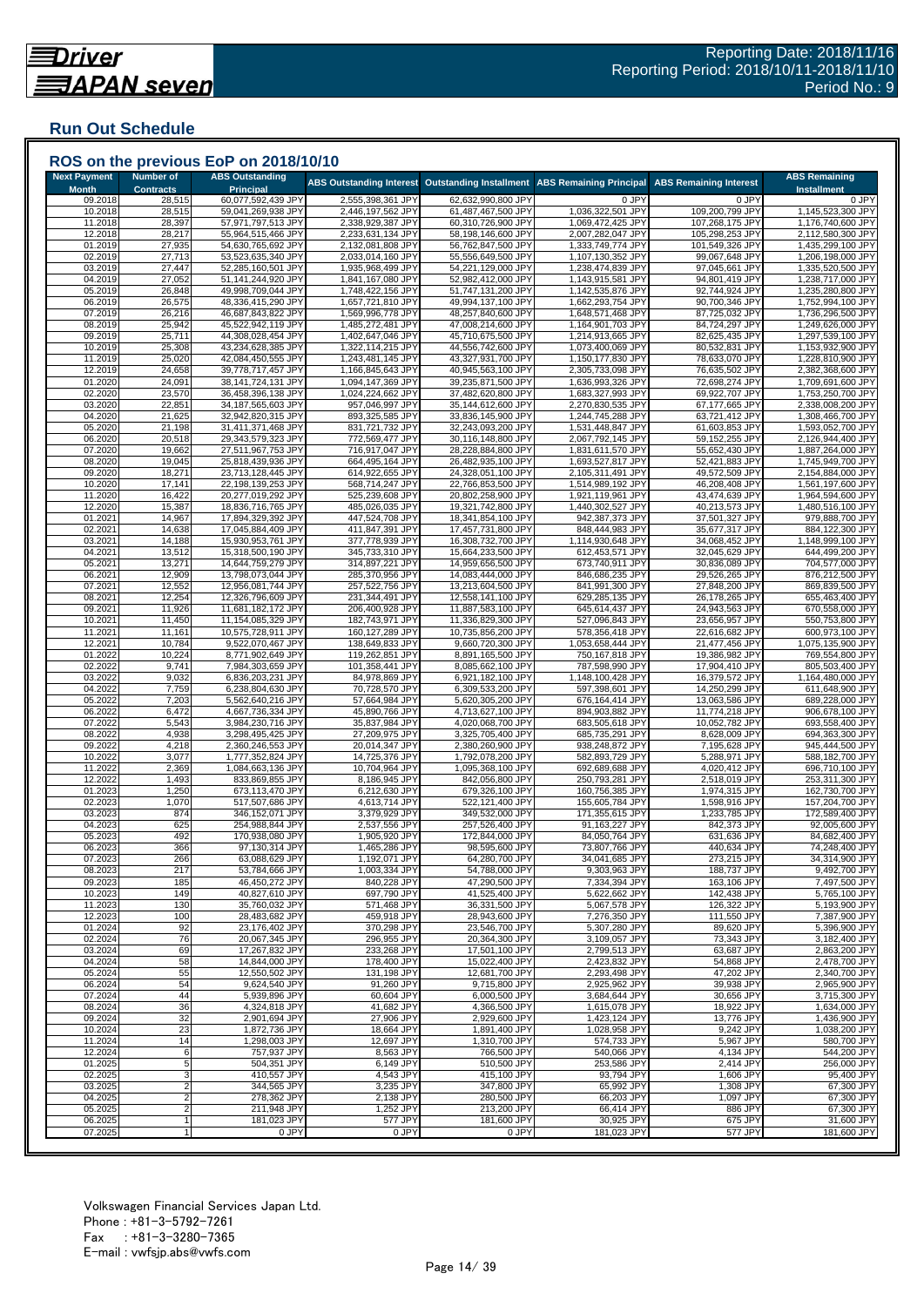## **Run Out Schedule**

| <b>Next Payment</b> |                                      |                                            |                                        |                                          |                                        |                                    |                                            |
|---------------------|--------------------------------------|--------------------------------------------|----------------------------------------|------------------------------------------|----------------------------------------|------------------------------------|--------------------------------------------|
| <b>Month</b>        | <b>Number of</b><br><b>Contracts</b> | <b>ABS Outstanding</b><br><b>Principal</b> | <b>ABS Outstanding Interest</b>        | <b>Outstanding Installment</b>           | <b>ABS Remaining Principal</b>         | <b>ABS Remaining Interest</b>      | <b>ABS Remaining</b><br><b>Installment</b> |
| 10.2018             | 28,863                               | 60,110,069,829 JPY                         | 2,515,582,071 JPY                      | 62,625,651,900 JPY                       | 0 JPY                                  | 0 JPY                              | 0 JPY                                      |
| 11.2018             | 28,863                               | 59,040,006,446 JPY                         | 2,406,005,154 JPY                      | 61,446,011,600 JPY                       | 1,070,063,383 JPY                      | 109,576,917 JPY                    | 1,179,640,300 JPY                          |
| 12.2018<br>01.2019  | 28,692<br>28,418                     | 57,013,815,189 JPY<br>55,665,440,904 JPY   | 2,298,417,011 JPY<br>2,194,623,496 JPY | 59,312,232,200 JPY<br>57,860,064,400 JPY | 2,026,191,257 JPY<br>1,348,374,285 JPY | 107,588,143 JPY<br>103,793,515 JPY | 2,133,779,400 JPY<br>1,452,167,800 JPY     |
| 02.2019             | 28,196                               | 54,548,394,355 JPY                         | 2,093,350,045 JPY                      | 56,641,744,400 JPY                       | 1,117,046,549 JPY                      | 101,273,451 JPY                    | 1,218,320,000 JPY                          |
| 03.2019             | 27,935                               | 53,303,883,835 JPY                         | 1,994,121,765 JPY                      | 55,298,005,600 JPY                       | 1,244,510,520 JPY                      | 99,228,280 JPY                     | 1,343,738,800 JPY                          |
| 04.2019<br>05.2019  | 27,540<br>27,335                     | 52,146,297,586 JPY<br>50,991,029,057 JPY   | 1,897,164,914 JPY<br>1,802,294,043 JPY | 54,043,462,500 JPY<br>52,793,323,100 JPY | 1,157,586,249 JPY<br>1,155,268,529 JPY | 96,956,851 JPY<br>94,870,871 JPY   | 1,254,543,100 JPY<br>1,250,139,400 JPY     |
| 06.2019             | 27,066                               | 49,311,111,408 JPY                         | 1,709,497,292 JPY                      | 51,020,608,700 JPY                       | 1,679,917,649 JPY                      | 92,796,751 JPY                     | 1,772,714,400 JPY                          |
| 07.2019             | 26,706                               | 47,640,567,650 JPY                         | 1,619,717,250 JPY                      | 49,260,284,900 JPY                       | 1,670,543,758 JPY                      | 89,780,042 JPY                     | 1,760,323,800 JPY                          |
| 08.2019             | 26,432                               | 46,467,598,948 JPY                         | 1,532,993,452 JPY                      | 48,000,592,400 JPY                       | 1,172,968,702 JPY                      | 86,723,798 JPY                     | 1,259,692,500 JPY                          |
| 09.2019<br>10.2019  | 26,201<br>25,802                     | 45,243,829,835 JPY<br>44,155,558,490 JPY   | 1,448,395,465 JPY<br>1,365,915,010 JPY | 46,692,225,300 JPY<br>45,521,473,500 JPY | 1,223,769,113 JPY<br>1,088,271,345 JPY | 84,597,987 JPY<br>82,480,455 JPY   | 1,308,367,100 JPY<br>1,170,751,800 JPY     |
| 11.2019             | 25,514                               | 42,987,447,552 JPY                         | 1,285,361,748 JPY                      | 44,272,809,300 JPY                       | 1,168,110,938 JPY                      | 80,553,262 JPY                     | 1,248,664,200 JPY                          |
| 12.2019             | 25,151                               | 40,662,184,552 JPY                         | 1,206,843,048 JPY                      | 41,869,027,600 JPY                       | 2,325,263,000 JPY                      | 78,518,700 JPY                     | 2,403,781,700 JPY                          |
| 01.2020<br>02.2020  | 24,586<br>24,056                     | 39,003,174,969 JPY<br>37,300,067,732 JPY   | 1,132,312,531 JPY<br>1,060,604,568 JPY | 40,135,487,500 JPY<br>38,360,672,300 JPY | 1,659,009,583 JPY<br>1,703,107,237 JPY | 74,530,517 JPY<br>71,707,963 JPY   | 1,733,540,100 JPY<br>1,774,815,200 JPY     |
| 03.2020             | 23,330                               | 35,021,435,706 JPY                         | 991,681,394 JPY                        | 36,013,117,100 JPY                       | 2,278,632,026 JPY                      | 68,923,174 JPY                     | 2,347,555,200 JPY                          |
| 04.2020             | 22,098                               | 33,766,392,421 JPY                         | 926,239,879 JPY                        | 34,692,632,300 JPY                       | 1,255,043,285 JPY                      | 65,441,515 JPY                     | 1,320,484,800 JPY                          |
| 05.2020             | 21,672                               | 32,232,527,140 JPY                         | 862,946,660 JPY                        | 33,095,473,800 JPY                       | 1,533,865,281 JPY                      | 63,293,219 JPY                     | 1,597,158,500 JPY                          |
| 06.2020<br>07.2020  | 20,993<br>20,132                     | 30,143,145,334 JPY<br>28,278,766,584 JPY   | 802,122,666 JPY<br>744,841,216 JPY     | 30,945,268,000 JPY<br>29,023,607,800 JPY | 2,089,381,806 JPY<br>1,864,378,750 JPY | 60,823,994 JPY<br>57,281,450 JPY   | 2,150,205,800 JPY<br>1,921,660,200 JPY     |
| 08.2020             | 19,506                               | 26,574,356,862 JPY                         | 690,856,238 JPY                        | 27,265,213,100 JPY                       | 1,704,409,722 JPY                      | 53,984,978 JPY                     | 1,758,394,700 JPY                          |
| 09.2020             | 18,728                               | 24,461,587,974 JPY                         | 639,746,126 JPY                        | 25,101,334,100 JPY                       | 2,112,768,888 JPY                      | 51,110,112 JPY                     | 2,163,879,000 JPY                          |
| 10.2020             | 17,596                               | 22,933,139,009 JPY                         | 592,025,491 JPY                        | 23,525,164,500 JPY                       | 1,528,448,965 JPY                      | 47,720,635 JPY                     | 1,576,169,600 JPY                          |
| 11.2020<br>12.2020  | 16,878<br>15,848                     | 20,995,015,368 JPY<br>19,511,246,970 JPY   | 547,064,932 JPY<br>505,395,430 JPY     | 21,542,080,300 JPY<br>20,016,642,400 JPY | 1,938,123,641 JPY<br>1,483,768,398 JPY | 44,960,559 JPY<br>41,669,502 JPY   | 1,983,084,200 JPY<br>1,525,437,900 JPY     |
| 01.2021             | 15,409                               | 18,528,446,477 JPY                         | 466,528,423 JPY                        | 18,994,974,900 JPY                       | 982,800,493 JPY                        | 38,867,007 JPY                     | 1,021,667,500 JPY                          |
| 02.2021             | 15,062                               | 17,636,740,825 JPY                         | 429,559,975 JPY                        | 18,066,300,800 JPY                       | 891,705,652 JPY                        | 36,968,448 JPY                     | 928,674,100 JPY                            |
| 03.2021             | 14,592                               | 16,469,167,627 JPY                         | 394,288,073 JPY                        | 16,863,455,700 JPY                       | 1,167,573,198 JPY                      | 35,271,902 JPY                     | 1,202,845,100 JPY                          |
| 04.2021<br>05.2021  | 13,876<br>13,618                     | 15,824,547,018 JPY<br>15,114,630,947 JPY   | 361,136,782 JPY<br>329,259,053 JPY     | 16,185,683,800 JPY<br>15,443,890,000 JPY | 644,620,609 JPY<br>709,916,071 JPY     | 33,151,291 JPY<br>31,877,729 JPY   | 677,771,900 JPY<br>741,793,800 JPY         |
| 06.2021             | 13,230                               | 14,226,897,089 JPY                         | 298,760,411 JPY                        | 14,525,657,500 JPY                       | 887,733,858 JPY                        | 30,498,642 JPY                     | 918,232,500 JPY                            |
| 07.2021             | 12,854                               | 13,343,207,467 JPY                         | 270,006,933 JPY                        | 13,613,214,400 JPY                       | 883,689,622 JPY                        | 28,753,478 JPY                     | 912,443,100 JPY                            |
| 08.2021             | 12,540                               | 12,674,354,064 JPY                         | 242,998,336 JPY                        | 12,917,352,400 JPY                       | 668,853,403 JPY                        | 27,008,597 JPY                     | 695,862,000 JPY                            |
| 09.2021<br>10.2021  | 12,182<br>11,713                     | 12,026,228,527 JPY<br>11,492,449,872 JPY   | 217,297,573 JPY<br>192,890,028 JPY     | 12,243,526,100 JPY<br>11,685,339,900 JPY | 648,125,537 JPY<br>533,778,655 JPY     | 25,700,763 JPY<br>24,407,545 JPY   | 673,826,300 JPY<br>558,186,200 JPY         |
| 11.2021             | 11,425                               | 10,909,089,266 JPY                         | 169,536,834 JPY                        | 11,078,626,100 JPY                       | 583,360,606 JPY                        | 23,353,194 JPY                     | 606,713,800 JPY                            |
| 12.2021             | 11,049                               | 9,839,019,531 JPY                          | 147,333,669 JPY                        | 9,986,353,200 JPY                        | 1,070,069,735 JPY                      | 22,203,165 JPY                     | 1,092,272,900 JPY                          |
| 01.2022<br>02.2022  | 10,489<br>10,006                     | 9,079,958,631 JPY<br>8,282,874,303 JPY     | 127,255,469 JPY<br>108,680,497 JPY     | 9,207,214,100 JPY<br>8,391,554,800 JPY   | 759,060,900 JPY<br>797,084,328 JPY     | 20,078,200 JPY<br>18,574,972 JPY   | 779,139,100 JPY<br>815,659,300 JPY         |
| 03.2022             | 9,292                                | 7,121,412,644 JPY                          | 91,649,856 JPY                         | 7,213,062,500 JPY                        | 1,161,461,659 JPY                      | 17,030,641 JPY                     | 1,178,492,300 JPY                          |
| 04.2022             | 8,011                                | 6,514,762,183 JPY                          | 76,776,717 JPY                         | 6,591,538,900 JPY                        | 606,650,461 JPY                        | 14,873,139 JPY                     | 621,523,600 JPY                            |
| 05.202              | 7,449                                | 5,833,621,726 JPY                          | 63,109,674 JPY                         | 5,896,731,400 JPY                        | 681,140,457 JPY                        | 13,667,043 JPY                     | 694,807,500 JPY                            |
| 06.202<br>07.2022   | 6,717<br>5,778                       | 4,922,280,772 JP\<br>4,222,290,491 JPY     | 50,743,928 JPY<br>40,131,709 JPY       | 4,973,024,700 JPY<br>4,262,422,200 JPY   | 911,340,954 JPY<br>699,990,281 JPY     | 12,365,746 JPY<br>10,612,219 JPY   | 923,706,700 JPY<br>710,602,500 JPY         |
| 08.2022             | 5,164                                | 3,527,692,546 JPY                          | 30,979,154 JPY                         | 3,558,671,700 JPY                        | 694,597,945 JPY                        | 9,152,555 JPY                      | 703,750,500 JPY                            |
| 09.2022             | 4,442                                | 2,577,338,198 JPY                          | 23,280,202 JPY                         | 2,600,618,400 JPY                        | 950,354,348 JPY                        | 7,698,952 JPY                      | 958,053,300 JPY                            |
| 10.2022<br>11.2022  | 3,295<br>2,587                       | 1,989,294,143 JPY<br>1,287,584,884 JPY     | 17,514,157 JPY<br>13,030,616 JPY       | 2,006,808,300 JPY<br>1,300,615,500 JPY   | 588,044,055 JPY<br>701,709,259 JPY     | 5,766,045 JPY<br>4,483,541 JPY     | 593,810,100 JPY<br>706,192,800 JPY         |
| 12.2022             | 1,710                                | 1,009,556,219 JPY                          | 10,067,781 JPY                         | 1,019,624,000 JPY                        | 278,028,665 JPY                        | 2,962,835 JPY                      | 280,991,500 JPY                            |
| 01.2023             | 1,453                                | 833,902,042 JPY                            | 7,704,458 JPY                          | 841,606,500 JPY                          | 175,654,177 JPY                        | 2,363,323 JPY                      | 178,017,500 JPY                            |
| 02.2023             | 1,264                                | 658,391,686 JPY                            | 5,749,714 JPY                          | 664,141,400 JPY                          | 175,510,356 JPY                        | 1,954,744 JPY                      | 177,465,100 JPY                            |
| 03.2023<br>04.2023  | 1,049<br>760                         | 450,398,123 JPY<br>340,342,699 JPY         | 4,204,777 JPY<br>3,131,001 JPY         | 454,602,900 JPY<br>343,473,700 JPY       | 207,993,563 JPY<br>110,055,424 JPY     | 1,544,937 JPY<br>1,073,776 JPY     | 209,538,500 JPY<br>111,129,200 JPY         |
| 05.2023             | 604                                  | 236,605,247 JPY                            | 2,309,653 JPY                          | 238,914,900 JPY                          | 103,737,452 JPY                        | 821,348 JPY                        | 104,558,800 JPY                            |
| 06.2023             | 453                                  | 136,025,517 JPY                            | 1,722,483 JPY                          | 137,748,000 JPY                          | 100,579,730 JPY                        | 587,170 JPY                        | 101,166,900 JPY                            |
| 07.2023             | 321                                  | 79,177,989 JPY                             | 1,358,811 JPY                          | 80,536,800 JPY                           | 56,847,528 JPY                         | 363,672 JPY                        | 57,211,200 JPY                             |
| 08.2023<br>09.2023  | 243<br>190                           | 58,505,465 JPY<br>50,981,136 JPY           | 1,129,135 JPY<br>952,364 JPY           | 59,634,600 JPY<br>51,933,500 JPY         | 20,672,524 JPY<br>7,524,329 JPY        | 229,676 JPY<br>176,771 JPY         | 20,902,200 JPY<br>7,701,100 JPY            |
| 10.2023             | 155                                  | 45,146,751 JPY                             | 796,849 JPY                            | 45,943,600 JPY                           | 5,834,385 JPY                          | 155,515 JPY                        | 5,989,900 JPY                              |
| 11.2023             | 137                                  | 39,846,811 JPY                             | 658,089 JPY                            | 40,504,900 JPY                           | 5,299,940 JPY                          | 138,760 JPY                        | 5,438,700 JPY                              |
| 12.2023<br>01.2024  | 108<br>100                           | 32,163,532 JPY<br>26,168,140 JPY           | 534,768 JPY<br>434,560 JPY             | 32,698,300 JPY<br>26,602,700 JPY         | 7,683,279 JPY<br>5,995,392 JPY         | 123,321 JPY<br>100,208 JPY         | 7,806,600 JPY<br>6,095,600 JPY             |
| 02.2024             | 84                                   | 22,769,169 JPY                             | 352,431 JPY                            | 23,121,600 JPY                           | 3,398,971 JPY                          | 82,129 JPY                         | 3,481,100 JPY                              |
| 03.2024             | 77                                   | 19,678,933 JPY                             | 280,767 JPY                            | 19,959,700 JPY                           | 3,090,236 JPY                          | 71,664 JPY                         | 3,161,900 JPY                              |
| 04.2024             | 64                                   | 17,013,265 JPY                             | 218,735 JPY                            | 17,232,000 JPY                           | 2,665,668 JPY                          | 62,032 JPY                         | 2.727.700 JPY                              |
| 05.2024<br>06.2024  | 61<br>59                             | 14,477,253 JPY<br>11,354,394 JPY           | 165,047 JPY<br>119,306 JPY             | 14,642,300 JPY<br>11,473,700 JPY         | 2,536,012 JPY<br>3,122,859 JPY         | 53,688 JPY<br>45,741 JPY           | 2,589,700 JPY<br>3,168,600 JPY             |
| 07.2024             | 49                                   | 7,102,285 JPY                              | 83,415 JPY                             | 7,185,700 JPY                            | 4,252,109 JPY                          | 35,891 JPY                         | 4,288,000 JPY                              |
| 08.2024             | 40                                   | 5,317,073 JPY                              | 60,827 JPY                             | 5,377,900 JPY                            | 1,785,212 JPY                          | 22,588 JPY                         | 1,807,800 JPY                              |
| 09.2024             | 35                                   | 3,774,509 JPY                              | 43,891 JPY                             | 3,818,400 JPY                            | 1,542,564 JPY                          | 16,936 JPY<br>12,022 JPY           | 1,559,500 JPY                              |
| 10.2024<br>11.2024  | 25<br>16                             | 2,681,931 JPY<br>2,043,376 JPY             | 31,869 JPY<br>23,324 JPY               | 2,713,800 JPY<br>2,066,700 JPY           | 1,092,578 JPY<br>638,555 JPY           | 8,545 JPY                          | 1,104,600 JPY<br>647,100 JPY               |
| 12.2024             | 8                                    | 1,319,284 JPY                              | 16,816 JPY                             | 1,336,100 JPY                            | 724,092 JPY                            | 6,508 JPY                          | 730,600 JPY                                |
| 01.2025             |                                      | 1,001,086 JPY                              | 12,614 JPY                             | 1,013,700 JPY                            | 318,198 JPY                            | 4,202 JPY                          | 322,400 JPY                                |
| 02.2025             | 5                                    | 842,475 JPY                                | 9,425 JPY                              | 851,900 JPY                              | 158,611 JPY                            | 3,189 JPY                          | 161,800 JPY                                |
| 03.2025<br>04.2025  |                                      | 711,459 JPY<br>580,024 JPY                 | 6,741 JPY<br>4,476 JPY                 | 718,200 JPY<br>584,500 JPY               | 131,016 JPY<br>131,435 JPY             | 2,684 JPY<br>2,265 JPY             | 133,700 JPY<br>133,700 JPY                 |
|                     |                                      | 448,171 JPY                                | 2,629 JPY                              | 450,800 JPY                              | 131,853 JPY                            | 1,847 JPY                          | 133,700 JPY                                |
| 05.2025             |                                      |                                            |                                        | 352,800 JPY                              | 96,572 JPY                             | 1,428 JPY                          | 98,000 JPY                                 |
| 06.2025<br>07.2025  | 3<br>$\overline{c}$                  | 351,599 JPY<br>25,519 JPY                  | 1,201 JPY<br>81 JPY                    | 25,600 JPY                               | 326,080 JPY                            | 1,120 JPY                          | 327,200 JPY                                |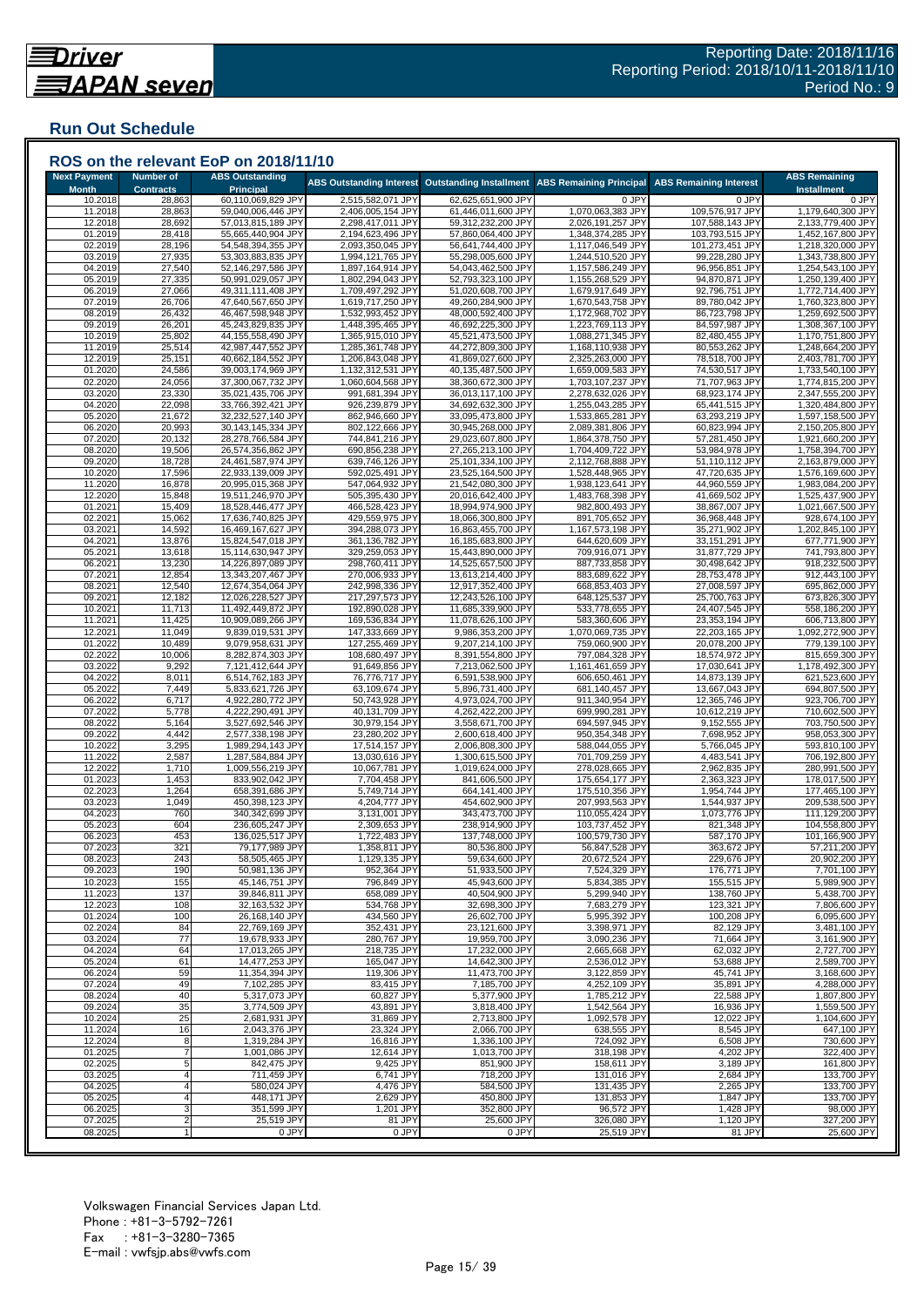

## **Expected Amortisation**

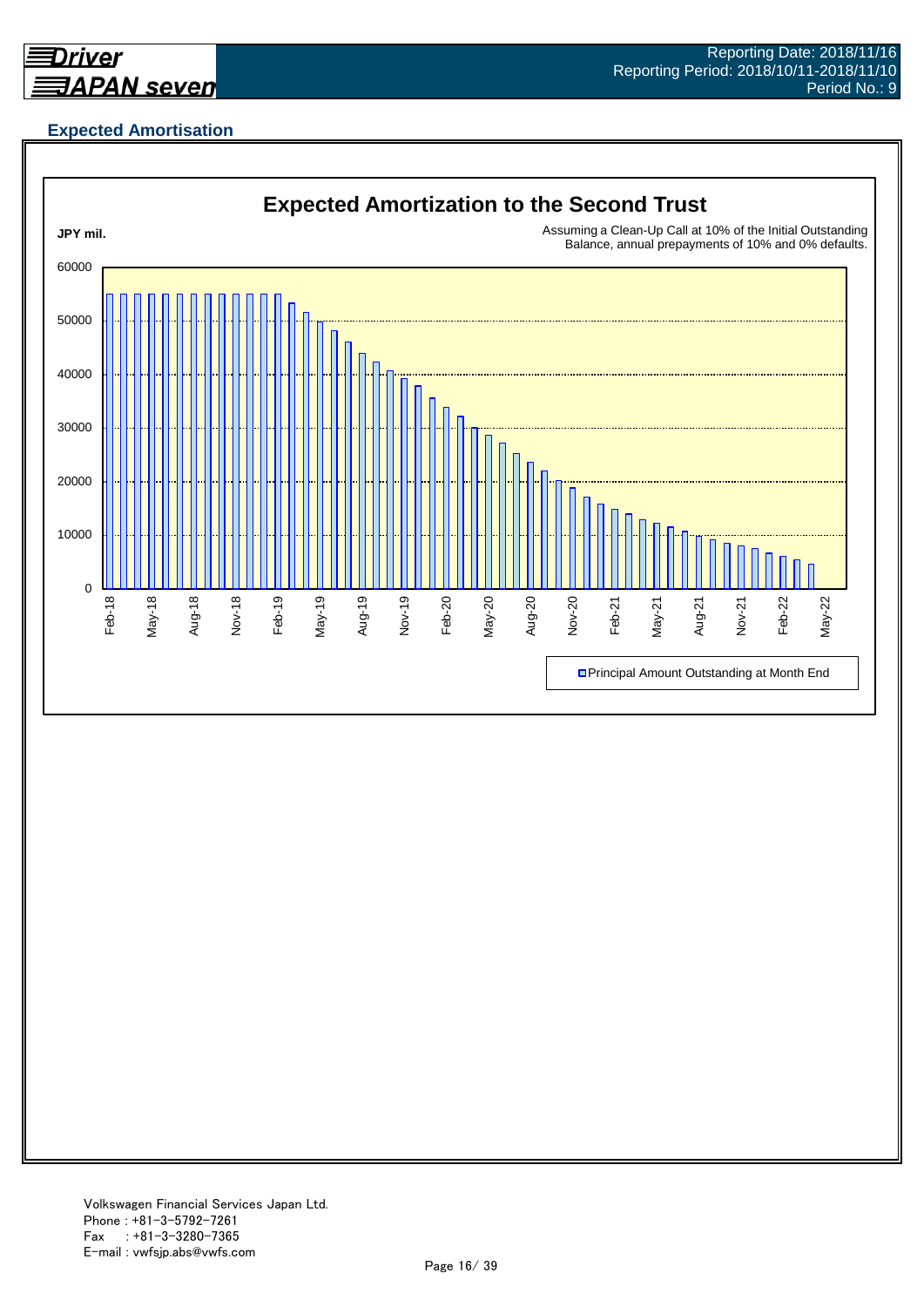## **Distribution by Sub-Servicer**

| <b>Sub-Servicer</b> | <b>Loans</b> | Number of Percentage<br>of Loans | <b>Outstanding Principal</b><br><b>Balance</b> | Percentage<br>of Balance |
|---------------------|--------------|----------------------------------|------------------------------------------------|--------------------------|
| <b>Cedyna</b>       | 16.460       | 57.03 %                          | 34,936,035,995 JPY                             | 58.12 %                  |
| Jaccs               | 12,403       | 42.97 %                          | 25,174,033,834 JPY                             | 41.88 %                  |
| <b>Total</b>        | 28.863       | 100.00 %                         | 60,110,069,829 JPY                             | $100.00 \%$              |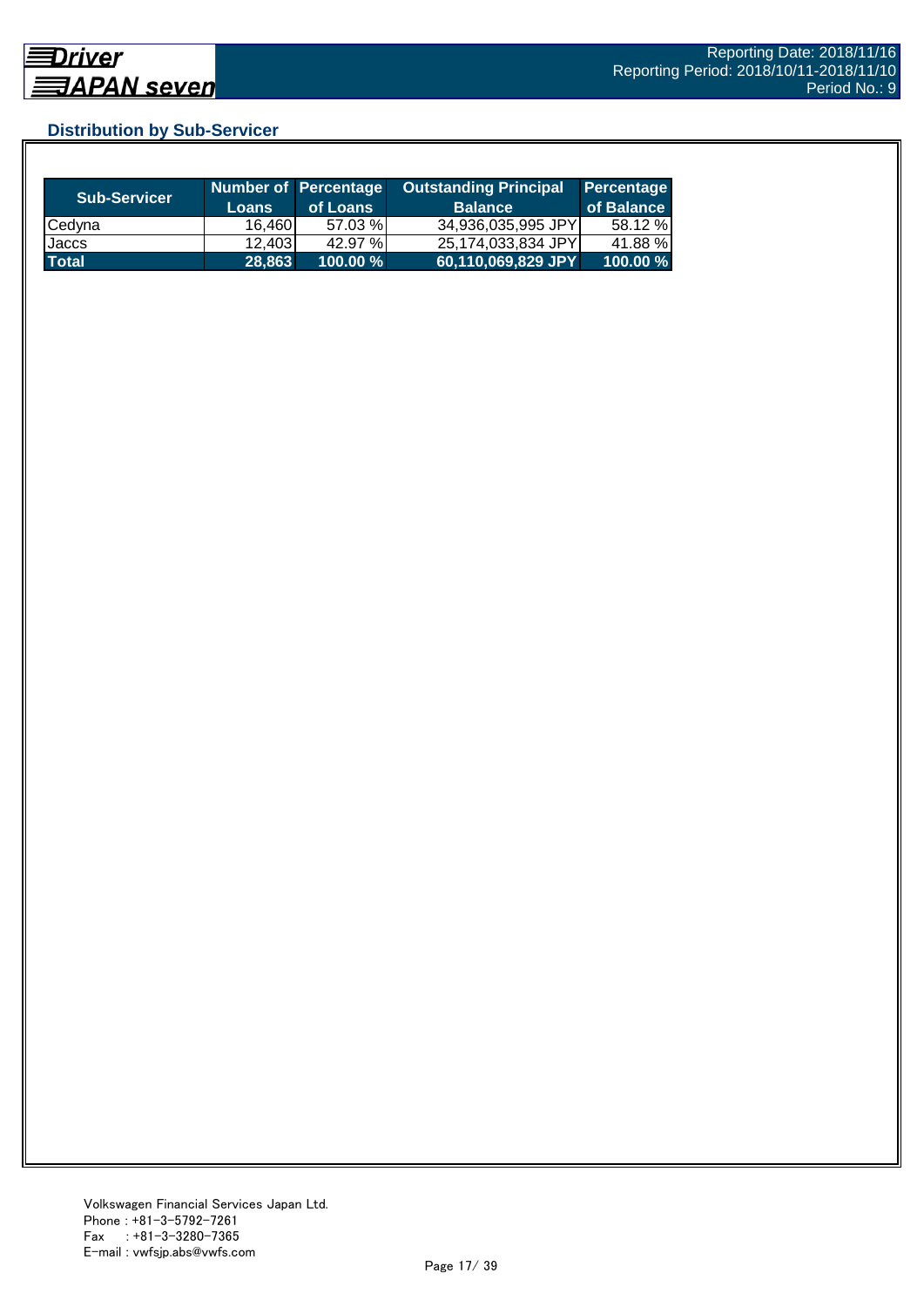## **Distribution by Brand**

| <b>Make</b>  |                 |          | <b>Number of Percentage Outstanding Discounted Percentage</b> |            |
|--------------|-----------------|----------|---------------------------------------------------------------|------------|
|              | Loans           | of Loans | <b>Principal Balance</b>                                      | of Balance |
| <b>VW</b>    | 17,864          | 61.89%   | 31,685,961,472 JPY                                            | 52.71 %    |
| Audi         | 10,959          | 37.97 %  | 28,242,745,228 JPY                                            | 46.99 %    |
| Bentley      | 20              | 0.07%    | 126,659,170 JPY                                               | 0.21%      |
| Lamborghini  |                 | 0.02%    | 41,416,943 JPY                                                | 0.07%      |
| Other        | 13 <sup>l</sup> | 0.05%    | 13,287,016 JPY                                                | 0.02%      |
| <b>Total</b> | 28,863          | 100.00 % | 60,110,069,829 JPY                                            | 100.00 %   |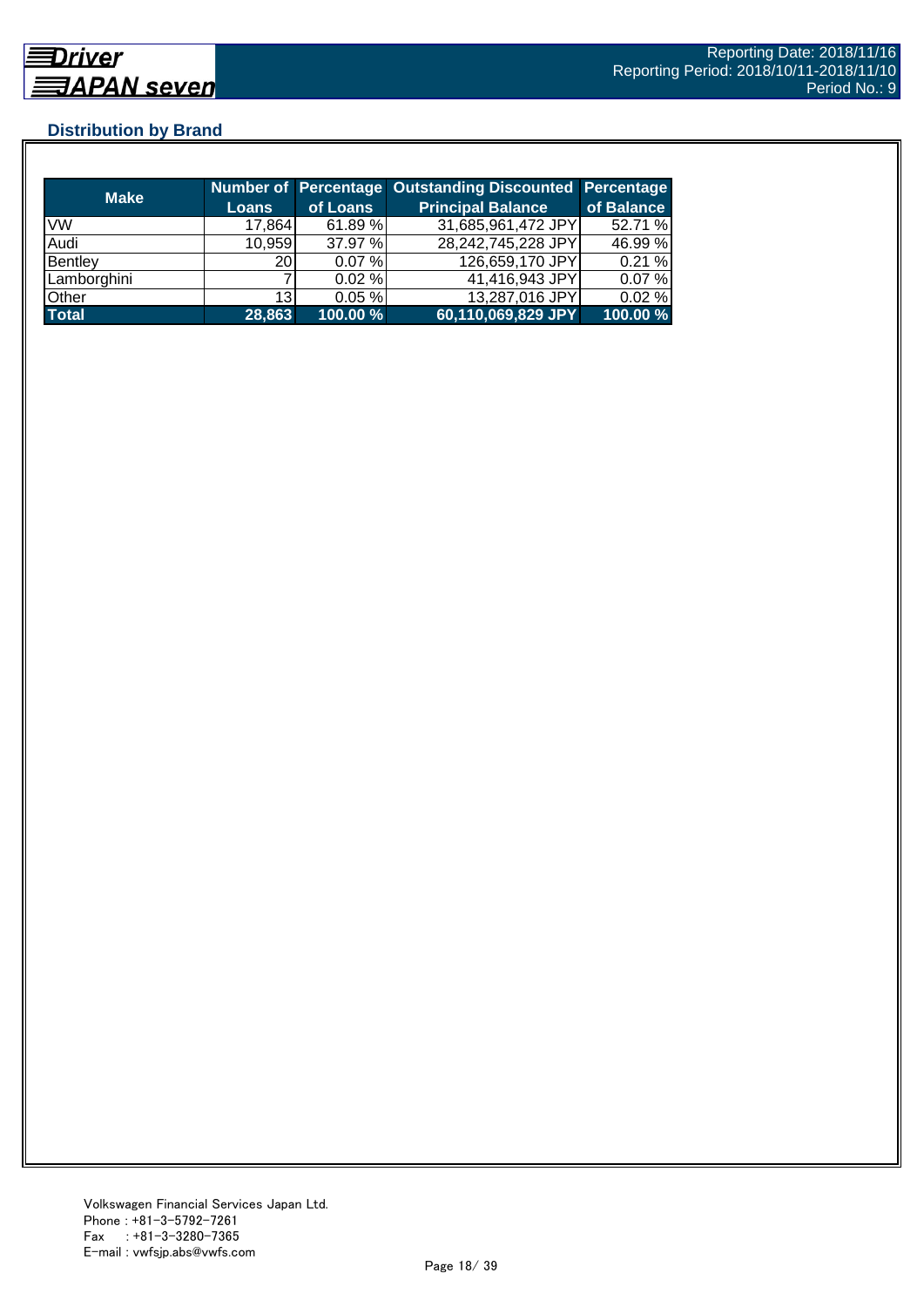## **Distribution by New and Used**

| <b>Distribution by New and Used</b> |              |          |                                                        |            |  |  |
|-------------------------------------|--------------|----------|--------------------------------------------------------|------------|--|--|
|                                     |              |          | Number of Percentage Outstanding Discounted Percentage |            |  |  |
| <b>New or Used</b>                  | <b>Loans</b> | of Loans | <b>Principal Balance</b>                               | of Balance |  |  |
| <b>New</b>                          | 18.750       | 64.96 %  | 46,351,372,615 JPY                                     | 77.11 %    |  |  |
| Used                                | 7.7411       | 26.82 %  | 12,130,006,148 JPY                                     | 20.18 %    |  |  |
| Used (Prolonged)                    | 2.372        | 8.22%    | 1,628,691,066 JPY                                      | 2.71%      |  |  |
| <b>Total</b>                        | 28,863       | 100.00 % | 60,110,069,829 JPY                                     | 100.00 %   |  |  |

## **Distribution by Brand New and Used**

| <b>New or Used</b>         |              |           | Number of Percentage Outstanding Discounted | <b>Percentage</b> |
|----------------------------|--------------|-----------|---------------------------------------------|-------------------|
|                            | <b>Loans</b> | of Loans  | <b>Principal Balance</b>                    | of Balance        |
| <b>VW New</b>              | 12,253       | 42.45 %   | 25,848,539,707 JPY                          | 43.00 %           |
| <b>VW Used</b>             | 4,146        | 14.36 %   | 5,161,792,863 JPY                           | 8.59 %            |
| <b>VW Used (Prolonged)</b> | 1,465        | $5.08 \%$ | 675,628,902 JPY                             | 1.12%             |
| <b>Audi New</b>            | 6,482        | 22.46 %   | 20,414,704,271 JPY                          | 33.96 %           |
| Audi Used                  | 3,571        | 12.37 %   | 6,879,783,838 JPY                           | 11.45 %           |
| Audi Used (Prolonged)      | 906          | 3.14%     | 948,257,119 JPY                             | 1.58 %            |
| <b>Other</b>               | 40           | 0.14%     | 181,363,129 JPY                             | 0.30 %            |
| <b>Total</b>               | 28,863       | 100.00 %  | 60,110,069,829 JPY                          | 100.00 %          |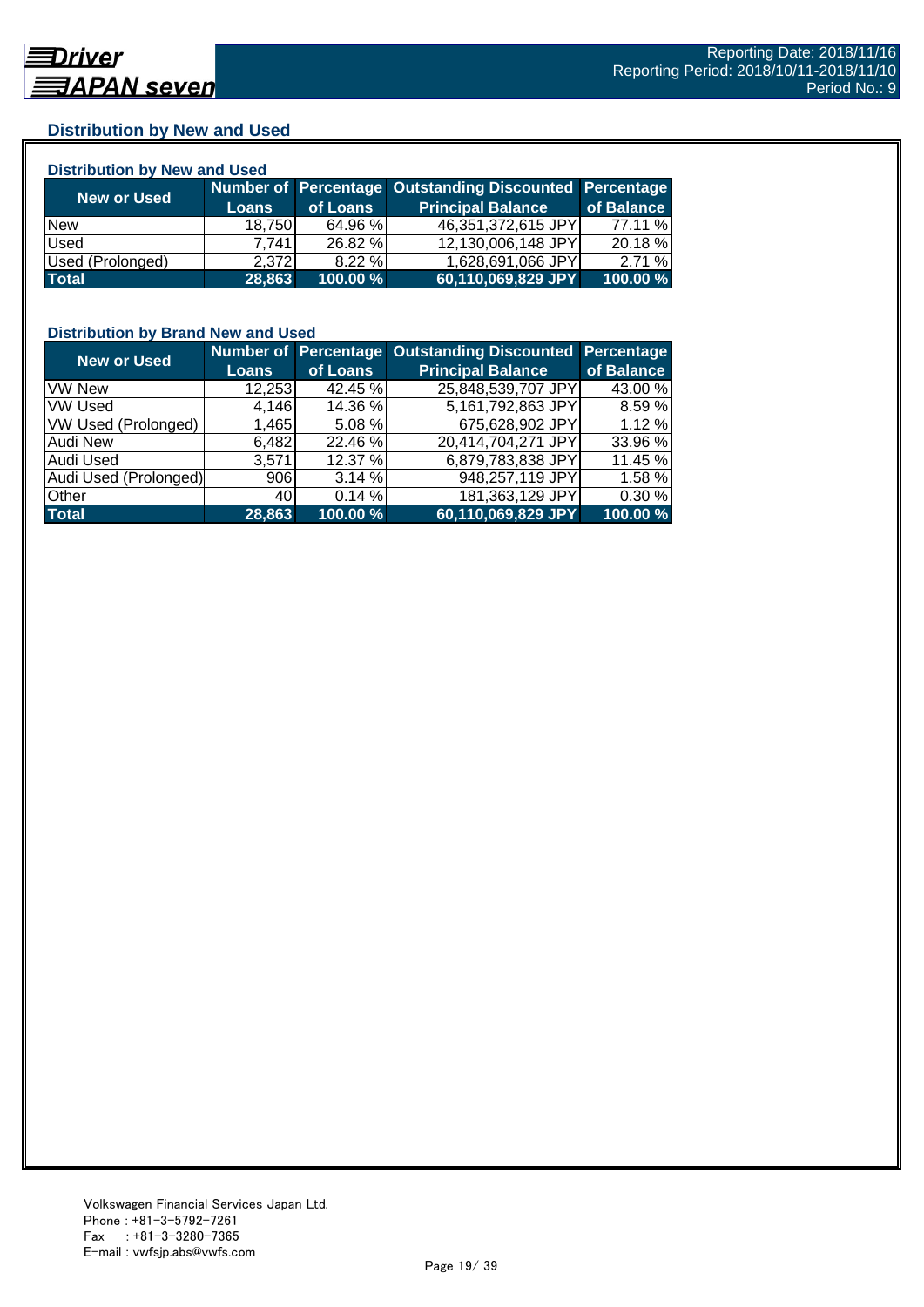#### **Distribution by Product Type**

| <b>Loan Type List</b> |                                                           |
|-----------------------|-----------------------------------------------------------|
| <b>Loan Type</b>      | <b>Description</b>                                        |
| 100                   | Volkswagen Owner's Plan                                   |
| 100                   | Audi Owner's Plan                                         |
| 100                   | Lamborghini Auto Loan                                     |
| 100                   | Bentley Auto Loan                                         |
| 101                   | Twin Loan                                                 |
| 105                   | <b>Refinanced Volkswagen Solutions</b>                    |
| 106                   | Refinanced Volkswagen Das Welt Auto with refinance option |
| 106                   | Refinanced Audi S-Loan/ S-Loan Plus                       |
| 106                   | Refinanced Lamborghini Hyper Premium Plan                 |
| 106                   | Refinanced Bentley My Flying B                            |
| 140                   | <b>Volkswagen Solutions</b>                               |
| 140                   | Audi Future Drive*                                        |
| 150                   | Volkswagen Das Welt Auto with refinance option            |
| 150                   | Audi S-Loan                                               |
| 150                   | Lamborghini Hyper Premium Plan                            |
| 150                   | Bentley My Flying B                                       |
| 151                   | Audi S-Loan Plus                                          |

(\*)Audi Future Drive is scheduled to be introduced from March 2018.

#### **Product Type**

| <b>Loan Type</b> |              |          | <b>Number of Percentage Outstanding Discounted</b> | <b>Percentage</b> |
|------------------|--------------|----------|----------------------------------------------------|-------------------|
|                  | <b>Loans</b> | of Loans | <b>Principal Balance</b>                           | of Balance        |
| 100              | 3,184        | 11.03 %  | 4,166,664,349 JPY                                  | 6.93 %            |
| 101              |              | 0.00%    | 0 JPY                                              | 0.00%             |
| 105              | 1,370        | 4.75 %   | 656,072,704 JPY                                    | 1.09%             |
| 106              | 1,002        | 3.47 %   | 972,618,362 JPY                                    | 1.62 %            |
| 140-VFJ          | 1,580        | 5.47 %   | 3,342,719,513 JPY                                  | 5.56 %            |
| 140-Dealer       | 9,996        | 34.63 %  | 21,643,715,455 JPY                                 | 36.01 %           |
| 150              | 11,234       | 38.92 %  | 27,813,753,929 JPY                                 | 46.27 %           |
| 151              | 497          | 1.72%    | 1,514,525,517 JPY                                  | 2.52 %            |
| <b>Total</b>     | 28,863       | 100.00 % | 60,110,069,829 JPY                                 | 100.00 %          |

#### **Credit Type**

| <b>Credit Type</b>         |        |             | Number of Percentage Outstanding Discounted Percentage |            |
|----------------------------|--------|-------------|--------------------------------------------------------|------------|
|                            | Loans  | of Loans    | <b>Principal Balance</b>                               | of Balance |
| Balloon Type Loan          | 23,307 | 80.75%      | 54.314.714.414 JPYL                                    | 90.36%     |
| Equal Instalment Type Loan | 5.556  | $19.25 \%$  | 5,795,355,415 JPY                                      | 9.64%      |
| <b>Total</b>               | 28.863 | $100.00 \%$ | 60,110,069,829 JPY                                     | 100.00 %   |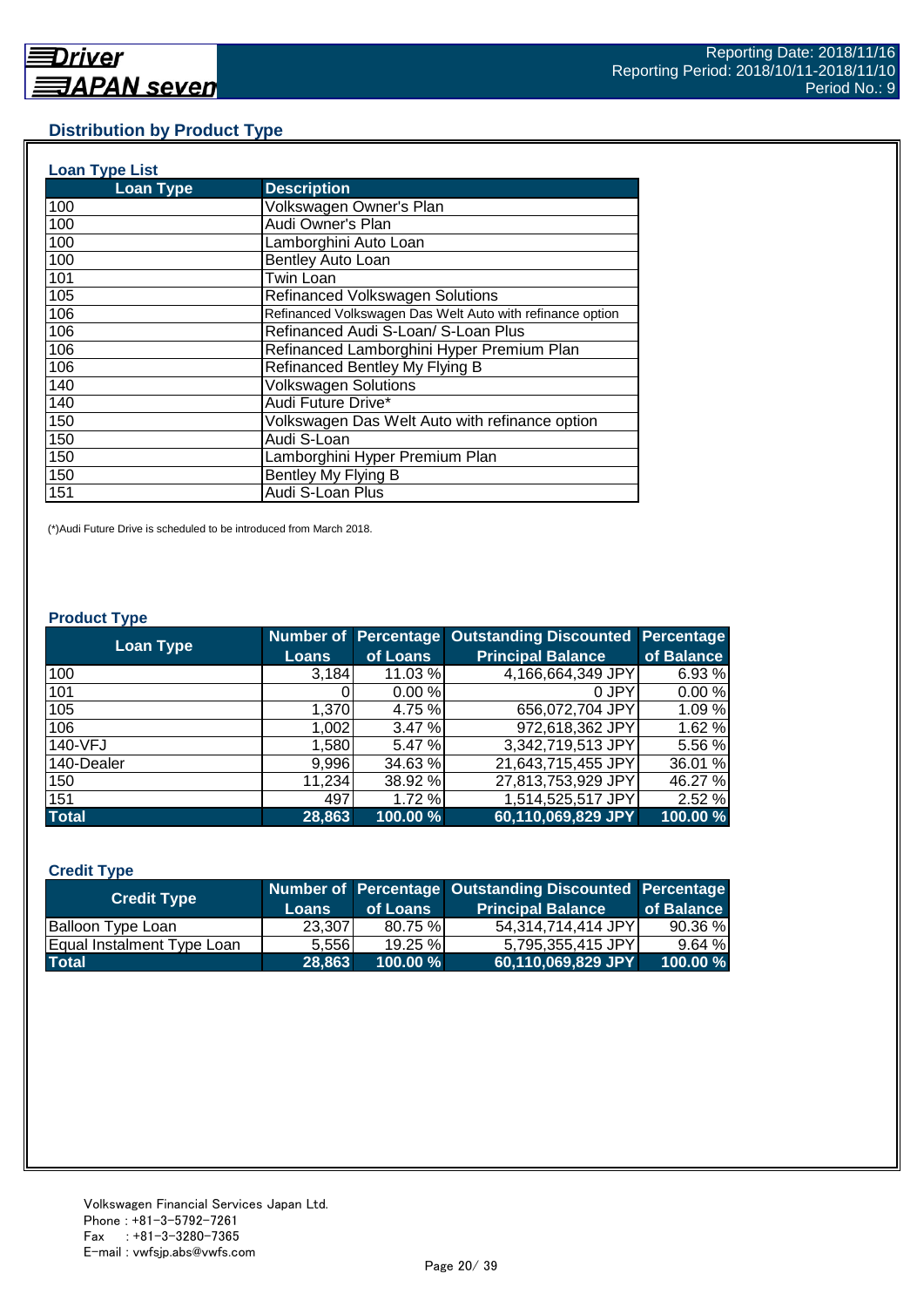## **Distribution by RV**

| <b>Loan Type</b>              | <b>Number of</b><br><b>Loans</b> | <b>Percentage</b><br>of Balance | <b>Outstanding Discounted</b><br><b>Principal Balance</b> |
|-------------------------------|----------------------------------|---------------------------------|-----------------------------------------------------------|
| 100/101/105/106               | 5,556                            | 9.64%                           | 5,795,355,415 JPY                                         |
| 140-VFJ<br>(excl. balloon)    |                                  | 3.09%                           | 1,858,222,734 JPY                                         |
| 140-VFJ<br>(balloon)          |                                  | 2.47 %                          | 1,484,496,779 JPY                                         |
| 140-VFJ                       | 1,580                            | 5.56 %                          | 3,342,719,513 JPY                                         |
| 140-Dealer<br>(excl. balloon) |                                  | 20.09 %                         | 12,078,427,157 JPY                                        |
| 140-Dealer<br>(balloon)       |                                  | 15.91 %                         | 9,565,288,298 JPY                                         |
| 140-Dealer                    | 9,996                            | 36.01 %                         | 21,643,715,455 JPY                                        |
| 150<br>(excl. balloon)        |                                  | 23.76 %                         | 14,279,169,108 JPY                                        |
| 150<br>(balloon)              |                                  | 22.52 %                         | 13,534,584,821 JPY                                        |
| 150                           | 11,234                           | 46.27 %                         | 27,813,753,929 JPY                                        |
| 151<br>(excl. balloon)        |                                  | 0.88%                           | 529,705,444 JPY                                           |
| 151<br>(balloon)              |                                  | 1.64 %                          | 984,820,073 JPY                                           |
| 151                           | 497                              | 2.52 %                          | 1,514,525,517 JPY                                         |
| <b>Total</b>                  | 28,863                           | 100.00 %                        | 60,110,069,829 JPY                                        |

| <b>Type of Payment Portion</b>     | of Balance | <b>Percentage Outstanding Discounted</b><br><b>Principal Balance</b> |
|------------------------------------|------------|----------------------------------------------------------------------|
| <b>Monthly Installment Portion</b> | 57.46 %    | 34,540,879,858 JPY                                                   |
| <b>Balloon Portion</b>             | 42.54%     | 25,569,189,971 JPY                                                   |
| <b>Total</b>                       | 100.00 %   | 60,110,069,829 JPY                                                   |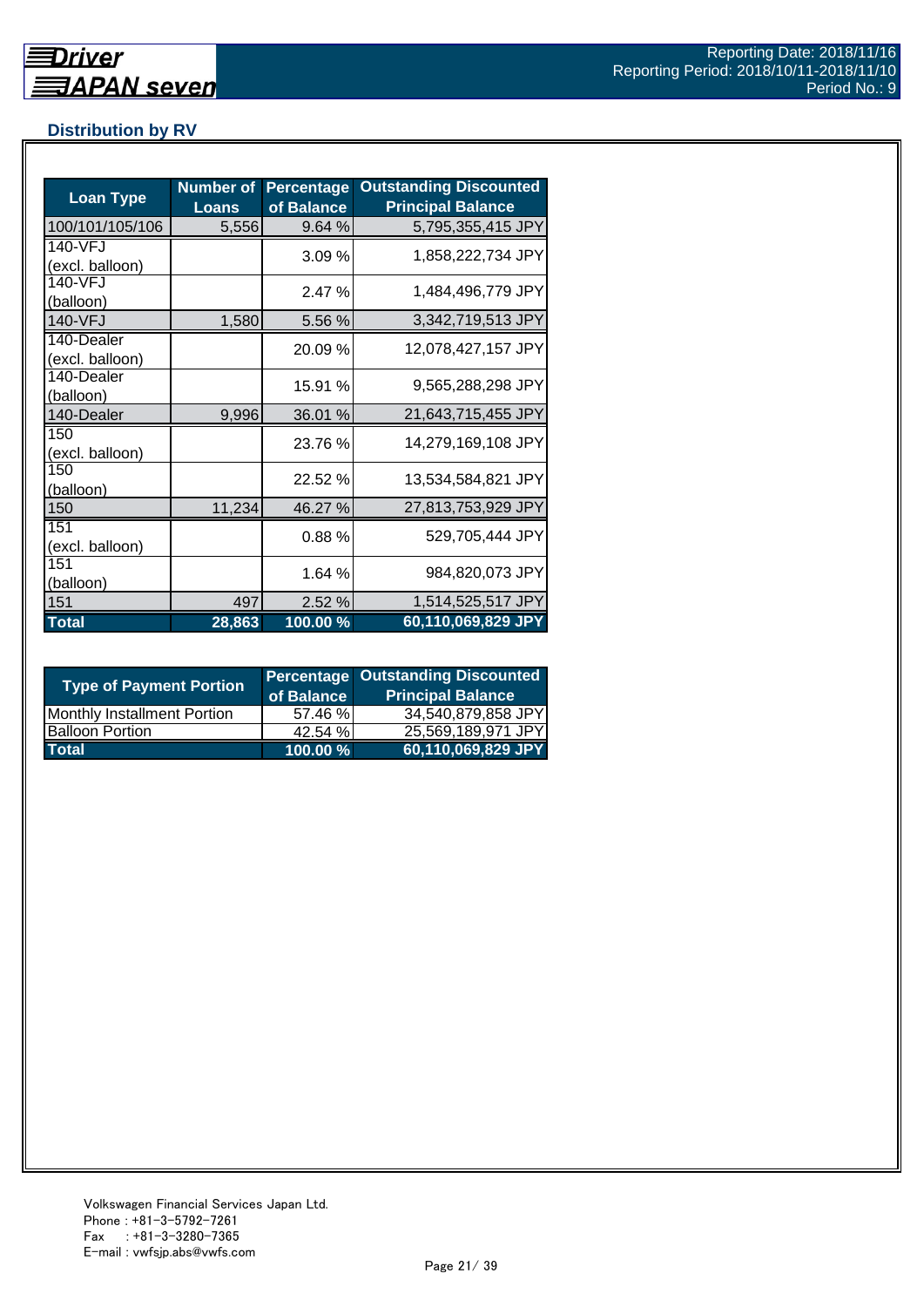## **Distribution by Brand New and Used**

| Audi         |              |          |                                                        |            |
|--------------|--------------|----------|--------------------------------------------------------|------------|
| New or Used  |              |          | Number of Percentage Outstanding Discounted Percentage |            |
|              | <b>Loans</b> | of Loans | <b>Principal Balance</b>                               | of Balance |
| <b>New</b>   | 6,482        | 59.15 %  | 20,414,704,271 JPY                                     | 72.28 %    |
| Used         | 4.477        | 40.85 %  | 7,828,040,957 JPY                                      | 27.72 %    |
| <b>Total</b> | 10,959       | 100.00 % | 28,242,745,228 JPY                                     | 100.00 %   |

#### **Bentley**

| New or Used  | <b>Loans</b>    | of Loans | Number of Percentage Outstanding Discounted Percentage<br><b>Principal Balance</b> | of Balance |
|--------------|-----------------|----------|------------------------------------------------------------------------------------|------------|
| <b>New</b>   | 11              | 55.00 %  | 60,225,298 JPY                                                                     | 47.55 %    |
| Used         | 91              | 45.00 %  | 66.433.872 JPYI                                                                    | 52.45 %    |
| <b>Total</b> | 20 <sup>1</sup> | 100.00 % | 126,659,170 JPY                                                                    | 100.00 %   |

#### **Lamborghini**

| New or Used  | <b>Loans</b> | of Loans | Number of Percentage Outstanding Discounted Percentage<br><b>Principal Balance</b> | of Balance |
|--------------|--------------|----------|------------------------------------------------------------------------------------|------------|
| <b>New</b>   |              | 57.14%   | 27,903,339 JPY                                                                     | 67.37 %    |
| <b>Used</b>  |              | 42.86 %  | 13.513.604 JPYI                                                                    | 32.63 %    |
| <b>Total</b> |              | 100.00 % | 41,416,943 JPY                                                                     | 100.00 %   |

#### **VW**

| <b>New or Used</b> |              |          | Number of Percentage Outstanding Discounted Percentage |            |
|--------------------|--------------|----------|--------------------------------------------------------|------------|
|                    | <b>Loans</b> | of Loans | <b>Principal Balance</b>                               | of Balance |
| <b>New</b>         | 12,253       | 68.59 %  | 25,848,539,707 JPY                                     | 81.58 %    |
| <b>Used</b>        | 5.611        | 31.41%   | 5.837.421.765 JPYI                                     | 18.42 %    |
| <b>Total</b>       | 17,864       | 100.00 % | 31,685,961,472 JPY                                     | 100.00 %   |

#### **OTHER**

| <b>New or Used</b> | <b>Loans</b>    | of Loans  | Number of Percentage Outstanding Discounted Percentage<br><b>Principal Balance</b> | of Balance |
|--------------------|-----------------|-----------|------------------------------------------------------------------------------------|------------|
| <b>New</b>         |                 | $0.00 \%$ | 0 JPY                                                                              | $0.00 \%$  |
| Used               | 13 <sub>l</sub> | 100.00 %  | 13,287,016 JPY                                                                     | 100.00 %   |
| <b>Total</b>       | 13 <sup>1</sup> | 100.00 %  | 13,287,016 JPY                                                                     | 100.00 %   |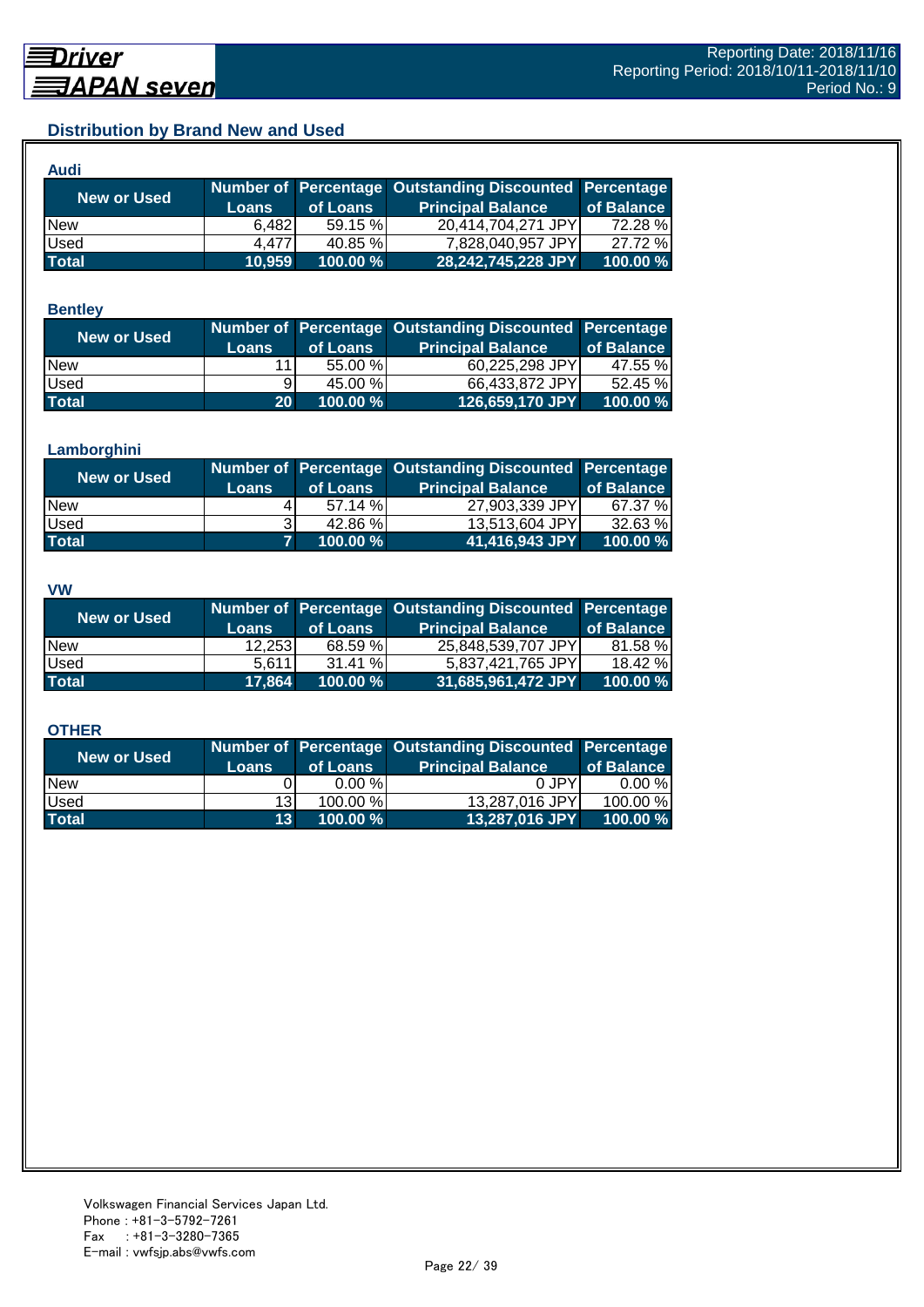## **Distribution by Customer Type**

| <b>Customer Type</b> |              |          |                                                        |            |
|----------------------|--------------|----------|--------------------------------------------------------|------------|
|                      |              |          | Number of Percentage Outstanding Discounted Percentage |            |
| <b>Customer Type</b> | <b>Loans</b> | of Loans | <b>Principal Balance</b>                               | of Balance |
| <b>IRetail</b>       | 25,870       | 89.63 %  | 51,252,626,097 JPY                                     | 85.26 %    |
| Corporate            | 2.993        | 10.37 %  | 8,857,443,732 JPY                                      | 14.74 %    |
| <b>Total</b>         | 28,863       | 100.00 % | 60,110,069,829 JPY                                     | 100.00 %   |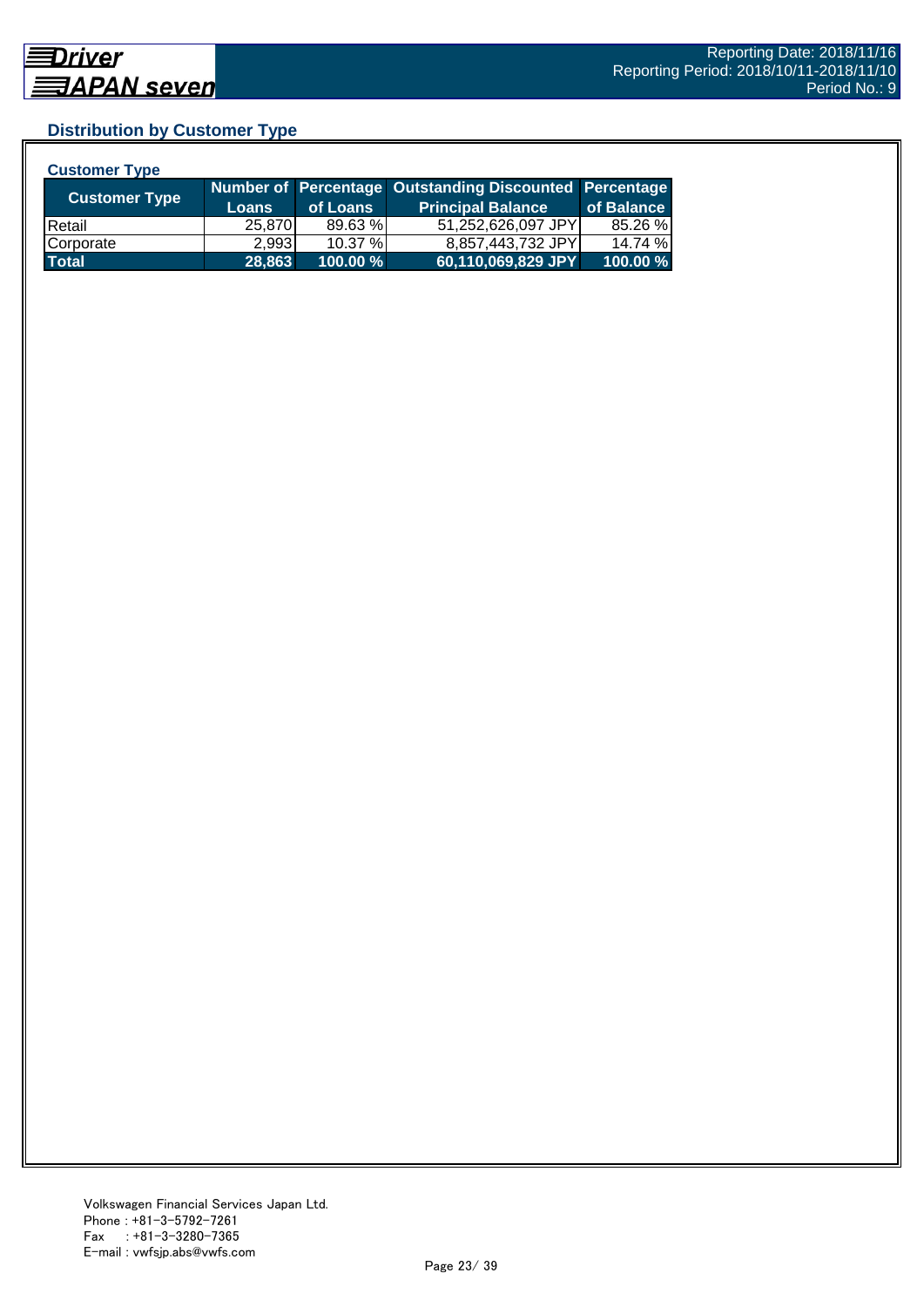## **Distribution by Outstanding Discounted Principal Balance**

| <b>Outstanding Discounted</b>     | Number of    | <b>Percentage</b> | <b>Outstanding Discounted</b> | Percentage of  |
|-----------------------------------|--------------|-------------------|-------------------------------|----------------|
| <b>Principal Balance</b>          | <b>Loans</b> | of Loans          | <b>Principal Balance</b>      | <b>Balance</b> |
| 500,000 JPY<br>$\leq$             | 2,107        | 7.30 %            | 581,950,621 JPY               | 0.97%          |
| 500,001 JPY<br>1,000,000 JPY      | 3,430        | 11.88%            | 2,640,980,194 JPY             | 4.39 %         |
| 1,500,000 JPY<br>1.000.001 JPY -  | 4,790        | 16.60 %           | 6,038,033,526 JPY             | 10.04 %        |
| 2,000,000 JPY<br>1.500.001 JPY -  | 5,312        | 18.40 %           | 9,279,948,986 JPY             | 15.44 %        |
| 2.000.001 JPY -<br>2.500,000 JPY  | 4,517        | 15.65 %           | 10,110,017,772 JPY            | 16.82 %        |
| 3,000,000 JPY<br>2,500,001 JPY -  | 3,226        | 11.18 %           | 8,816,650,283 JPY             | 14.67 %        |
| 3,500,000 JPY<br>3,000,001 JPY -  | 2,063        | 7.15 %            | 6,659,000,529 JPY             | 11.08 %        |
| 4,000,000 JPY<br>3.500.001 JPY -  | 1,220        | 4.23 %            | 4,542,003,534 JPY             | 7.56 %         |
| 4,000,001 JPY -<br>4,500,000 JPY  | 742          | 2.57%             | 3,132,666,883 JPY             | 5.21 %         |
| 5,000,000 JPY<br>4,500,001 JPY -  | 464          | 1.61 %            | 2,197,336,641 JPY             | 3.66 %         |
| 6,000,000 JPY<br>5.000,001 JPY -  | 548          | 1.90%             | 2,977,374,752 JPY             | 4.95 %         |
| 7,000,000 JPY<br>6,000,001 JPY -  | 248          | 0.86%             | 1,601,907,913 JPY             | 2.66 %         |
| 8,000,000 JPY<br>7,000,001 JPY -  | 128          | 0.44%             | 952,804,639 JPY               | 1.59 %         |
| 9,000,000 JPY<br>8.000.001 JPY    | 58           | 0.20%             | 486,223,955 JPY               | 0.81%          |
| - 10,000,000 JPY<br>9,000,001 JPY | 10           | 0.03%             | 93,169,601 JPY                | 0.15%          |
| $>= 10,000,001$ JPY               |              | 0.00%             | 0 JPY                         | 0.00%          |
| <b>Total</b>                      | 28,863       | 100.00 %          | 60,110,069,829 JPY            | 100.00 %       |

| <b>Statistics</b>                                       |               |
|---------------------------------------------------------|---------------|
| <b>Minimum</b> Outstanding Discounted Principal Balance | 5,784 JPY     |
| <b>Maximum</b> Outstanding Discounted Principal Balance | 9,581,221 JPY |
| <b>Average Outstanding Discounted Principal Balance</b> | 2,082,600 JPY |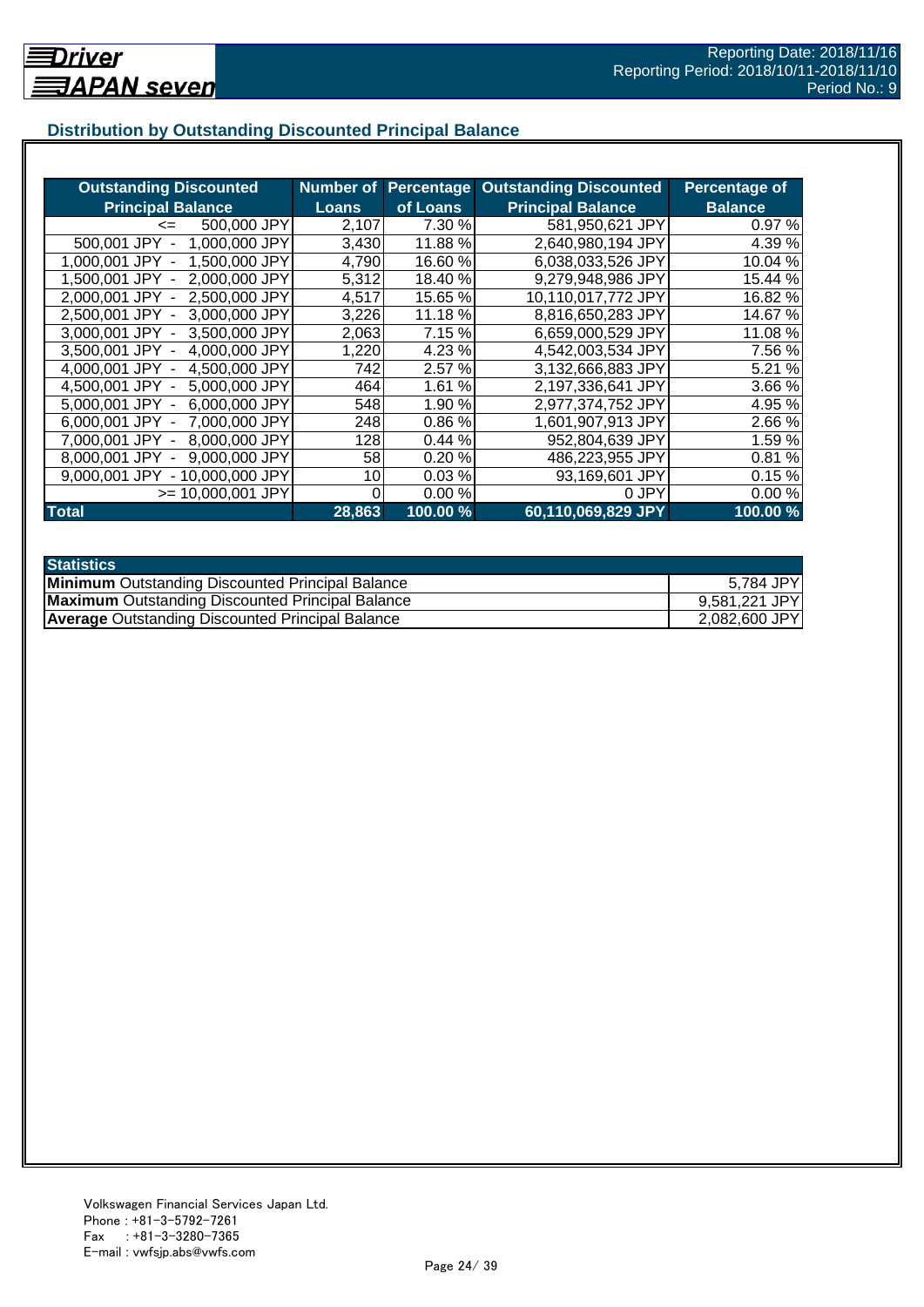## **Distribution by Original Principal Amount**

|                                           | Number of |          | <b>Percentage Outstanding Discounted</b> | Percentage of  |
|-------------------------------------------|-----------|----------|------------------------------------------|----------------|
| <b>Original Principal Balance</b>         | Loans     | of Loans | <b>Principal Balance</b>                 | <b>Balance</b> |
| 500,000 JPY<br><=                         | 446       | 1.55 %   | 84,935,765 JPY                           | 0.14%          |
| 1,000,000 JPY<br>500,001 JPY              | 2,050     | 7.10 %   | 983,545,796 JPY                          | 1.64 %         |
| 1,500,000 JPY<br>1.000.001<br>JPY         | 3,297     | 11.42 %  | 2,904,117,870 JPY                        | 4.83 %         |
| 2.000.000 JPY<br>1.500.001 JPY            | 4,344     | 15.05 %  | 5,672,735,594 JPY                        | 9.44%          |
| 2,500,000 JPY<br>2.000.001 JPY -          | 4,283     | 14.84 %  | 7,305,147,407 JPY                        | 12.15 %        |
| 2,500,001 JPY -<br>3,000,000 JPY          | 4,288     | 14.86 %  | 8,941,264,822 JPY                        | 14.87 %        |
| 3.000.001 JPY -<br>3.500,000 JPY          | 3,196     | 11.07 %  | 7,955,888,098 JPY                        | 13.24 %        |
| 3,500,001 JPY -<br>4,000,000 JPY          | 2,310     | 8.00%    | 6,666,561,438 JPY                        | 11.09 %        |
| 4,500,000 JPY<br>4.000.001 JPY -          | 1,395     | 4.83 %   | 4,589,247,897 JPY                        | 7.63 %         |
| 4,500,001 JPY -<br>5,000,000 JPY          | 1,031     | 3.57%    | 3,794,258,041 JPY                        | 6.31 %         |
| 6,000,000 JPY<br>5.000.001 JPY -          | 1,006     | 3.49 %   | 4,222,573,500 JPY                        | 7.02 %         |
| 7,000,000 JPY<br>6.000.001 JPY -          | 564       | 1.95 %   | 2,811,884,865 JPY                        | 4.68%          |
| 8,000,000 JPY<br>7.000.001 JPY            | 303       | 1.05 %   | 1,748,759,623 JPY                        | 2.91 %         |
| 9,000,000 JPY<br>8.000.001 JPY            | 139       | 0.48%    | 892,290,848 JPY                          | 1.48 %         |
| 9.000.001 JPY<br>10.000.000 JPY<br>$\sim$ | 107       | 0.37%    | 786,519,782 JPY                          | 1.31 %         |
| >= 10.000.001 JPY                         | 104       | 0.36%    | 750,338,483 JPY                          | 1.25 %         |
| <b>Total</b>                              | 28,863    | 100.00 % | 60,110,069,829 JPY                       | 100.00 %       |

| <b>Statistics</b>                         |                |
|-------------------------------------------|----------------|
| <b>Minimum</b> Original Principal Balance | 100,000 JPY    |
| <b>Maximum</b> Original Principal Balance | 28,200,000 JPY |
| <b>Average Original Principal Balance</b> | 2,786,519 JPY  |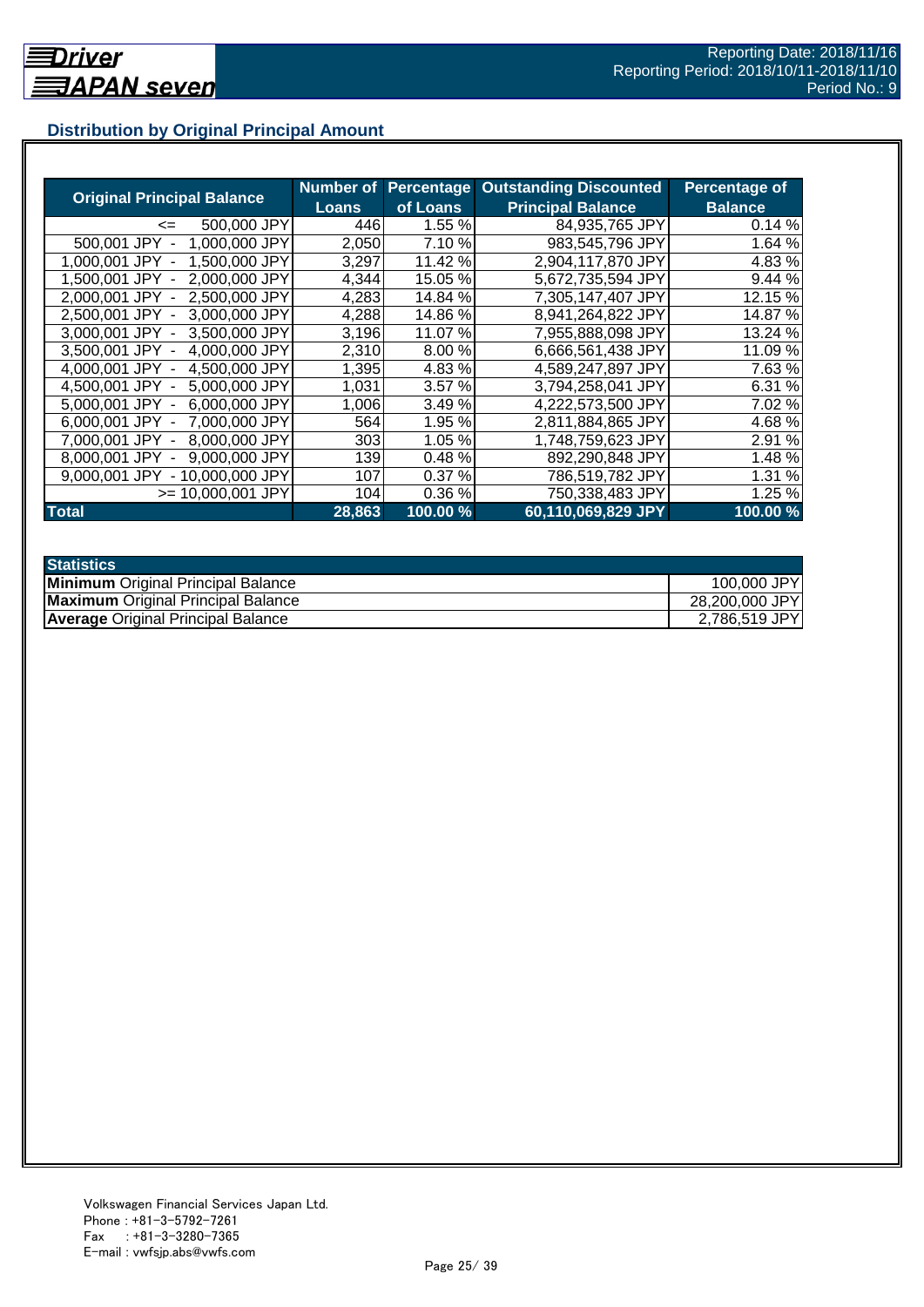## **Distribution by Interest Rate paid by the Obligor**

| Interest Rate paid by the Number of Percentage |              |          | <b>Outstanding Discounted</b> | Percentage |
|------------------------------------------------|--------------|----------|-------------------------------|------------|
| <b>Obligor</b>                                 | <b>Loans</b> | of Loans | <b>Principal Balance</b>      | of Balance |
| < 0.900 %                                      | 385          | 1.33 %   | 1,023,546,125 JPY             | 1.70 %     |
| $0.900\% < 1.500\%$                            | 5,260        | 18.22 %  | 12,849,346,415 JPY            | 21.38 %    |
| $1.500\% < 2.000\%$                            | 9,318        | 32.28 %  | 21,688,041,141 JPY            | 36.08 %    |
| $2.000\% < 2.500\%$                            | 180          | 0.62%    | 650,281,654 JPY               | 1.08%      |
| $2.500\% < 3.000\%$                            | 8,708        | 30.17 %  | 18,295,790,222 JPY            | 30.44 %    |
| $3.000\% < 3.500\%$                            | 1,130        | 3.92%    | 1,023,566,026 JPY             | 1.70 %     |
| $3.500\% < 4.000\%$                            | 3,871        | 13.41 %  | 4,569,888,161 JPY             | 7.60 %     |
| 4.000 % < 4.500 %                              | 11           | 0.04%    | 9,610,085 JPY                 | 0.02%      |
| 4.500 % < 5.000 %                              |              | 0.00%    | 0 JPY                         | 0.00%      |
| 5.000 % or more                                |              | 0.00%    | 0 JPY                         | 0.00%      |
| <b>Total</b>                                   | 28,863       | 100.00 % | 60,110,069,829 JPY            | 100.00 %   |

| <b>Statistics</b>                     |           |
|---------------------------------------|-----------|
| <b>Minimum</b> Interest Rate          | $0.00 \%$ |
| Maximum Interest Rate                 | 4.09 %    |
| <b>Weighted Average Interest Rate</b> | $2.16\%$  |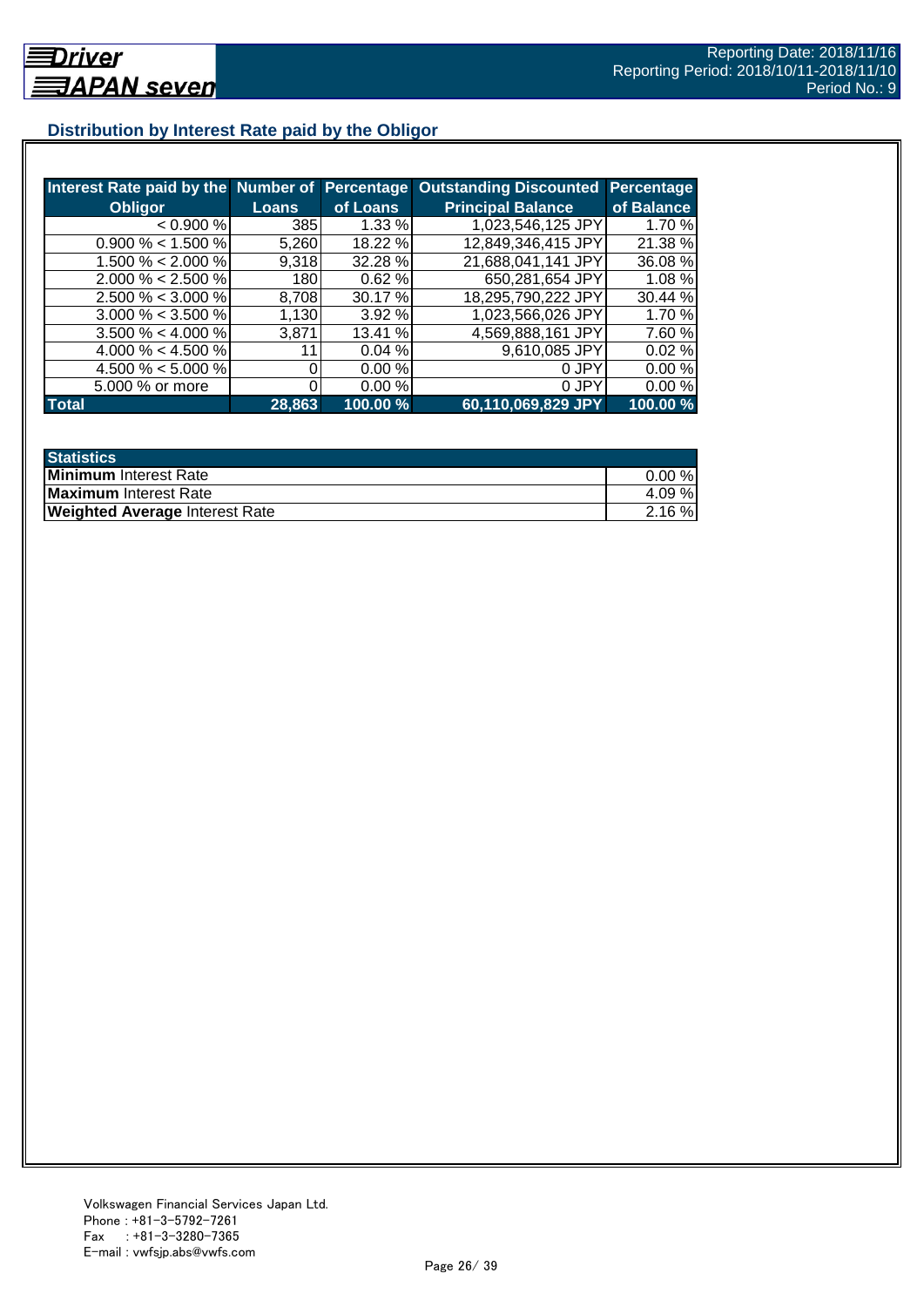## **Distribution by Original Term**

| Length of Original Term Number of Percentage |              |           | <b>Outstanding Discounted</b> | Percentage |
|----------------------------------------------|--------------|-----------|-------------------------------|------------|
| (months)                                     | <b>Loans</b> | of Loans  | <b>Principal Balance</b>      | of Balance |
| $6 - 12$                                     | 147          | 0.51%     | 38,989,832 JPY                | 0.06%      |
| $13 - 18$                                    | 98           | 0.34 %    | 26,306,109 JPY                | 0.04%      |
| $19 - 24$                                    | 1,610        | 5.58 %    | 904,488,841 JPY               | 1.50 %     |
| $25 - 30$                                    | 107          | 0.37%     | 80.470,075 JPY                | 0.13%      |
| $31 - 36$                                    | 11,391       | 39.47 %   | 25,472,803,923 JPY            | 42.38 %    |
| $37 - 42$                                    | 87           | 0.30%     | 92,659,012 JPY                | 0.15%      |
| $43 - 48$                                    | 1,597        | 5.53 %    | 2,389,652,273 JPY             | 3.98 %     |
| $49 - 54$                                    | 22           | $0.08 \%$ | 30,771,244 JPY                | 0.05%      |
| $55 - 60$                                    | 13,230       | 45.84 %   | 29,866,773,339 JPY            | 49.69%     |
| $61 - 66$                                    | 16           | 0.06%     | 35,301,765 JPY                | 0.06%      |
| $67 - 72$                                    | 429          | 1.49 %    | 785,803,299 JPY               | 1.31%      |
| 73 - 84                                      | 129          | 0.45%     | 386,050,117 JPY               | 0.64%      |
| <b>Total</b>                                 | 28,863       | 100.00 %  | 60,110,069,829 JPY            | 100.00 %   |

| <b>Statistics</b>                               |       |
|-------------------------------------------------|-------|
| <b>Minimum</b> Original Term in months          |       |
| <b>Maximum</b> Original Term in months          | 84    |
| <b>Weighted Average Original Term in months</b> | 49.00 |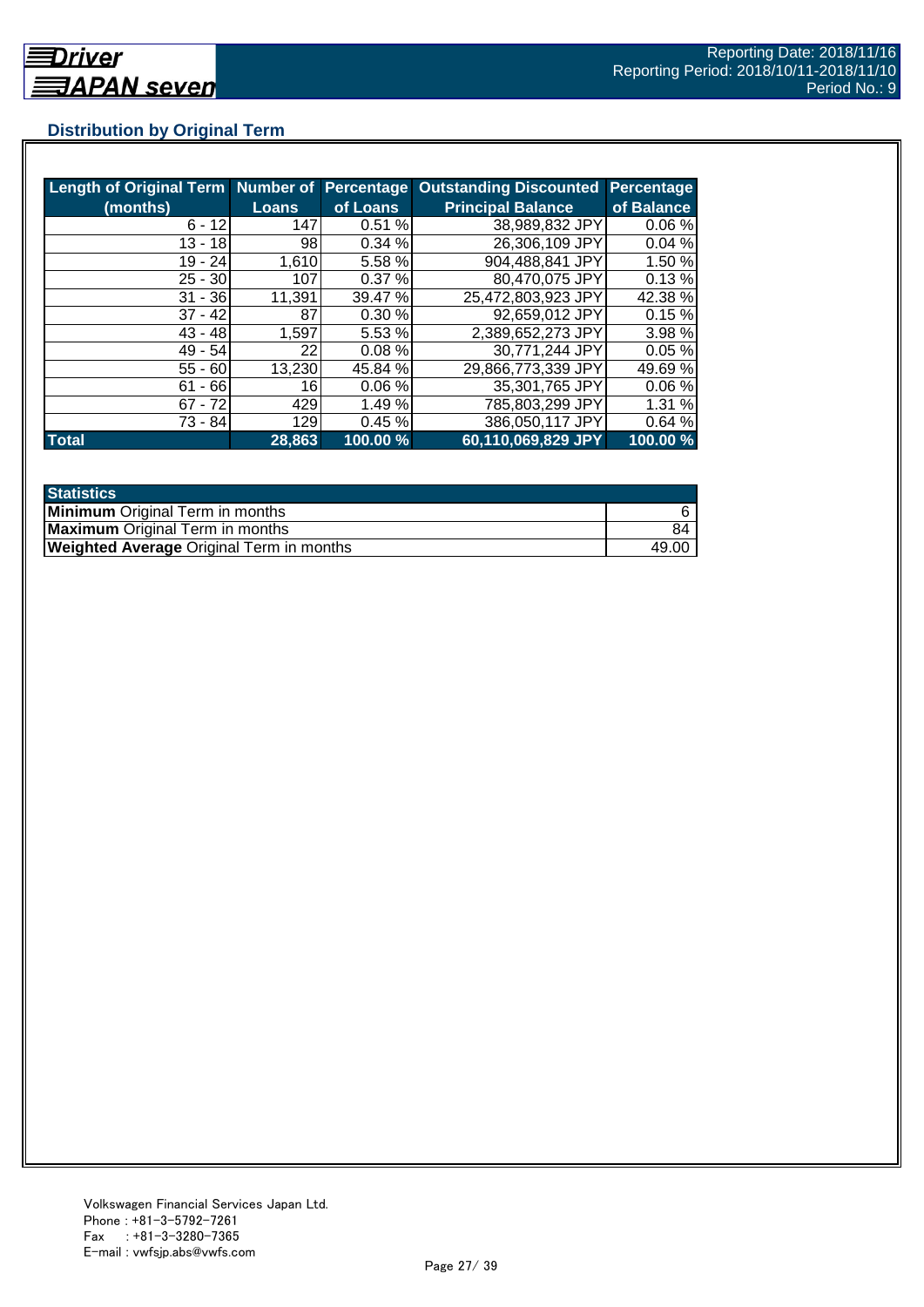## **Distribution by Remaining Term**

| <b>Length of Remaining</b> |              |          | <b>Number of Percentage Outstanding Discounted</b> | <b>Percentage</b> |
|----------------------------|--------------|----------|----------------------------------------------------|-------------------|
| <b>Term (months)</b>       | <b>Loans</b> | of Loans | <b>Principal Balance</b>                           | of Balance        |
| $= 12$                     | 3,349        | 11.60 %  | 3,462,601,864 JPY                                  | 5.76 %            |
| $13 - 18$                  | 3,842        | 13.31 %  | 7,119,471,474 JPY                                  | 11.84 %           |
| 19 - 24                    | 4.794        | 16.61 %  | 10,768,696,580 JPY                                 | 17.91 %           |
| $25 - 30$                  | 3,260        | 11.29 %  | 7,292,849,181 JPY                                  | 12.13 %           |
| $31 - 36$                  | 2,193        | 7.60 %   | 4,106,920,513 JPY                                  | 6.83%             |
| $37 - 42$                  | 3,976        | 13.78 %  | 8,588,345,660 JPY                                  | 14.29 %           |
| $43 - 48$                  | 4,862        | 16.85 %  | 11,886,962,559 JPY                                 | 19.78 %           |
| $49 - 54$                  | 1,983        | 6.87 %   | 5,272,440,265 JPY                                  | 8.77 %            |
| $55 - 60$                  | 467          | 1.62 %   | 1,219,864,674 JPY                                  | 2.03%             |
| - 66<br>61                 | 76           | 0.26%    | 189,133,878 JPY                                    | 0.31%             |
| $67 - 72$                  | 451          | 0.16%    | 146,377,025 JPY                                    | 0.24%             |
| 73 - 84                    | 16           | 0.06%    | 56,406,156 JPY                                     | 0.09%             |
| <b>Total</b>               | 28,863       | 100.00 % | 60,110,069,829 JPY                                 | 100.00 %          |

| <b>Statistics</b>                                |       |  |
|--------------------------------------------------|-------|--|
| <b>Minimum</b> Remaining Term in months          |       |  |
| <b>Maximum</b> Remaining Term in months          |       |  |
| <b>Weighted Average Remaining Term in months</b> | 32.53 |  |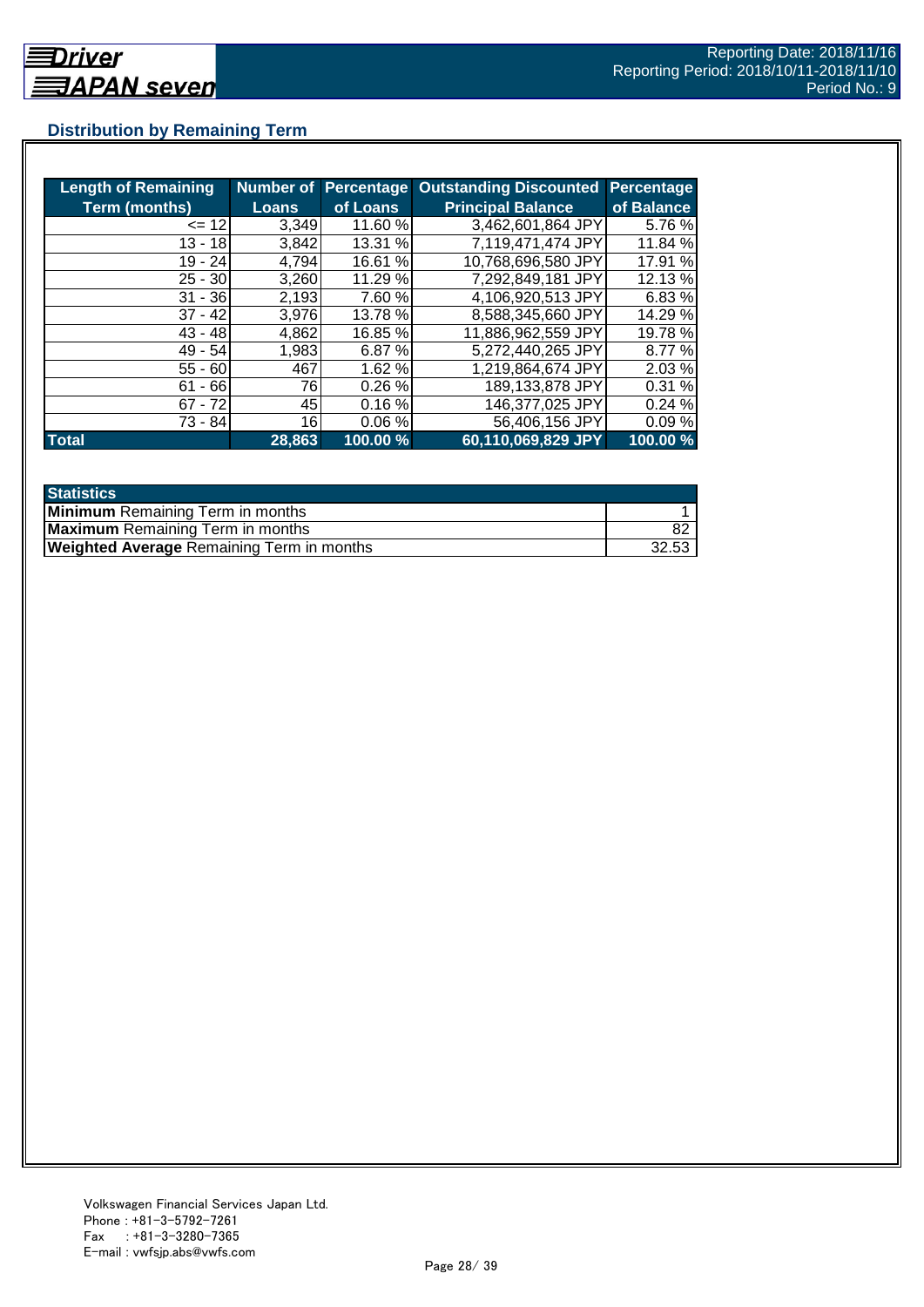## **Distribution by Seasoning**

| <b>Seasoning (months)</b> |              |          | Number of Percentage Outstanding Discounted | <b>Percentage</b> |
|---------------------------|--------------|----------|---------------------------------------------|-------------------|
|                           | <b>Loans</b> | of Loans | <b>Principal Balance</b>                    | of Balance        |
| $= 12$                    | 7,292        | 25.26 %  | 17,195,650,280 JPY                          | 28.61 %           |
| $13 - 18$                 | 10,157       | 35.19 %  | 22,183,156,726 JPY                          | 36.90 %           |
| $19 - 24$                 | 7,092        | 24.57 %  | 13,953,823,267 JPY                          | 23.21 %           |
| $25 - 30$                 | 2,208        | 7.65 %   | 4,043,112,983 JPY                           | 6.73%             |
| $31 - 36$                 | 1,312        | 4.55 %   | 1,952,142,259 JPY                           | 3.25%             |
| $37 - 42$                 | 263          | 0.91%    | 314,320,139 JPY                             | 0.52%             |
| $43 - 48$                 | 247          | 0.86%    | 253,205,103 JPY                             | 0.42%             |
| $49 - 54$                 | <b>119</b>   | 0.41%    | 95,206,690 JPY                              | 0.16%             |
| $55 - 60$                 | 156          | 0.54 %   | 113,644,269 JPY                             | 0.19%             |
| $61 - 66$                 | 8            | 0.03%    | 3,738,849 JPY                               | 0.01%             |
| $67 - 72$                 | 9            | 0.03%    | 2,069,264 JPY                               | 0.00%             |
| 73 - 84                   |              | 0.00%    | 0 JPY                                       | 0.00%             |
| <b>Total</b>              | 28,863       | 100.00 % | 60,110,069,829 JPY                          | 100.00 %          |

| <b>Statistics</b>                           |       |
|---------------------------------------------|-------|
| <b>Minimum</b> Seasoning in months          |       |
| <b>Maximum</b> Seasoning in months          |       |
| <b>Weighted Average Seasoning in months</b> | 16.47 |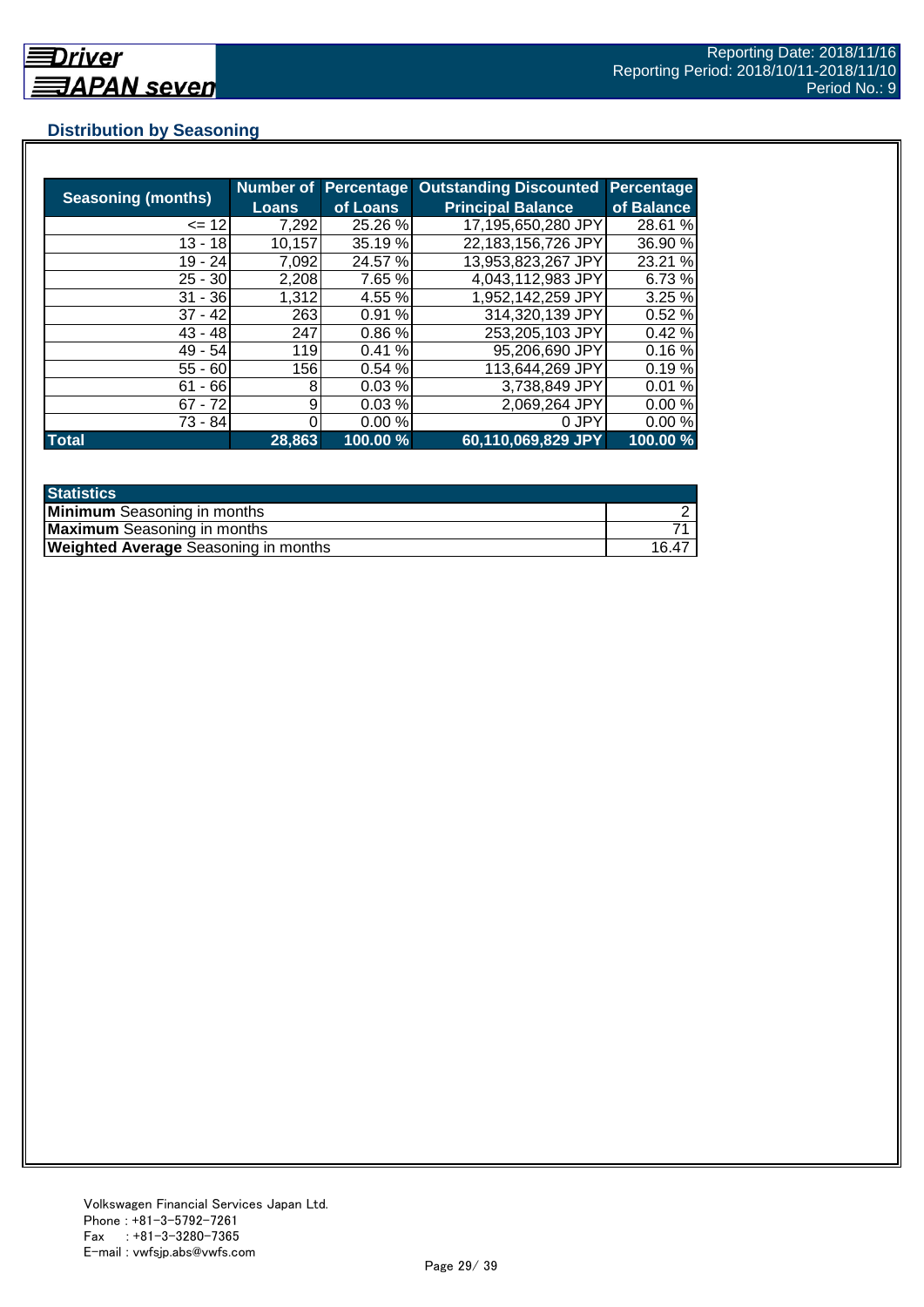## **Distribution by Type of Car**

| nt<br>. |
|---------|
|---------|

| <b>Type of Car</b> | <b>Loans</b> | of Loans    | Number of Percentage Outstanding Discounted Percentage<br><b>Principal Balance</b> | of Balance |
|--------------------|--------------|-------------|------------------------------------------------------------------------------------|------------|
| <b>New</b>         | 18.750       | 64.96 %     | 46,351,372,615 JPY                                                                 | 77.11 %    |
| <b>Used</b>        | 10.113       | 35.04 %     | 13,758,697,214 JPY                                                                 | 22.89 %    |
| <b>Total</b>       | 28,863       | $100.00 \%$ | 60,110,069,829 JPY                                                                 | 100.00 %   |

#### **Type of Car: Only Balloon Loans**

| <b>Type of Car</b> | <b>Loans</b>    | of Loans    | Number of Percentage Outstanding Discounted Percentage<br><b>Principal Balance</b> | of Balance |
|--------------------|-----------------|-------------|------------------------------------------------------------------------------------|------------|
| <b>New</b>         | 17.875 <b>1</b> | 76.69 %     | 44.898.148.020 JPYL                                                                | 82.66 %    |
| Used               | 5.432           | 23.31%      | 9,416,566,394 JPY                                                                  | 17.34%     |
| <b>Total</b>       | 23,307          | $100.00 \%$ | 54,314,714,414 JPY                                                                 | 100.00%    |

#### **Type of Car: Only Equal Instalment Loans**

| <b>Type of Car</b> | <b>Loans</b> | of Loans    | Number of Percentage Outstanding Discounted Percentage<br><b>Principal Balance</b> | of Balance |
|--------------------|--------------|-------------|------------------------------------------------------------------------------------|------------|
| <b>New</b>         | 875I         | $15.75 \%$  | 1,453,224,595 JPY                                                                  | 25.08 %    |
| <b>Used</b>        | 4.681        | 84.25 %     | 4,342,130,820 JPY                                                                  | 74.92 %    |
| <b>Total</b>       | 5.556        | $100.00 \%$ | 5,795,355,415 JPY                                                                  | 100.00 %   |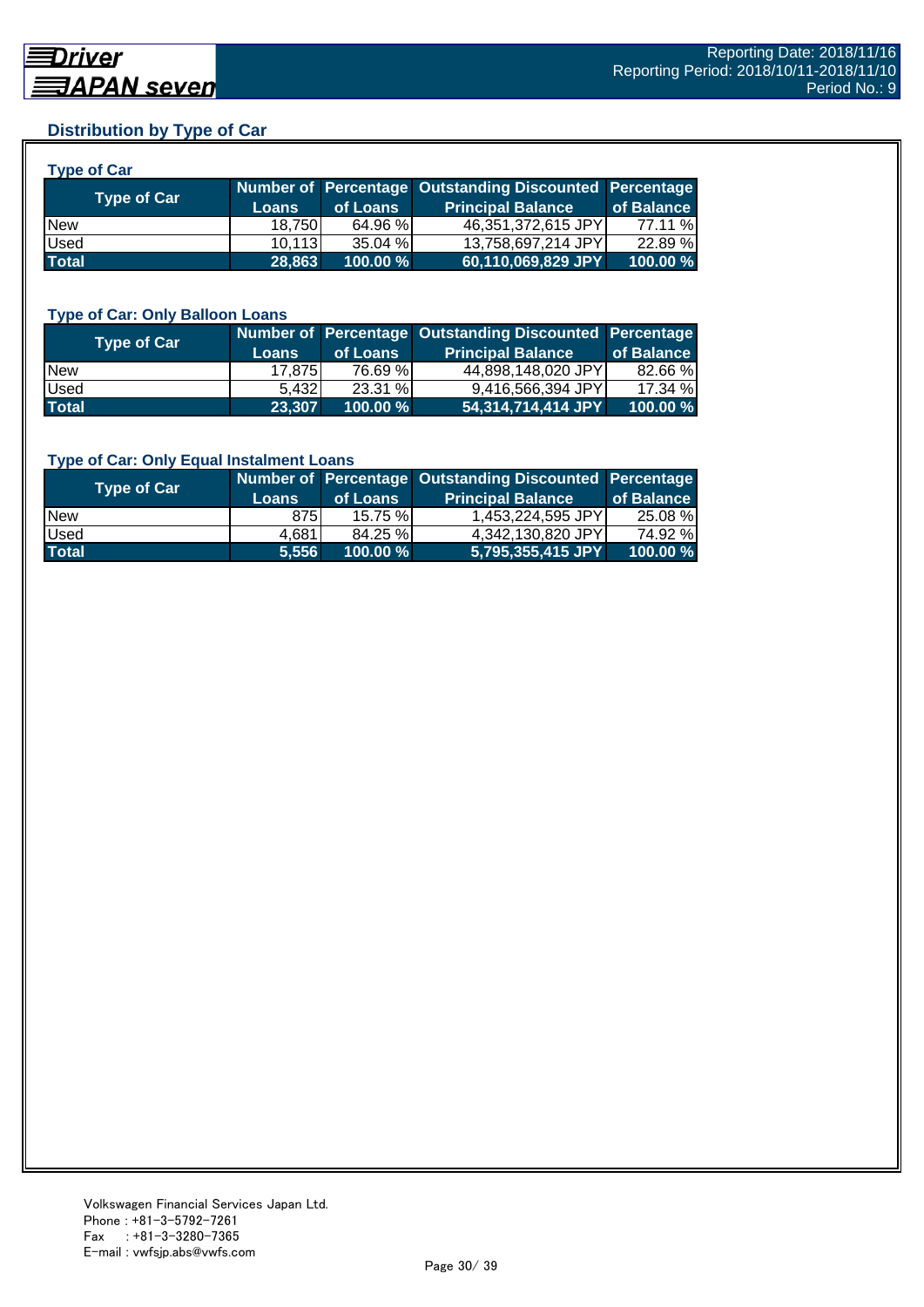#### **Distribution by Brand and Model**

| <b>Loans</b><br>of Loans<br>of Balance<br>984<br>3.41%<br>2.36 %<br>1,417,078,786 JPY<br><b>Audi</b><br>A1<br>$\overline{A3}$<br>2,569<br>8.90%<br>4,740,338,881 JPY<br>7.89%<br>A4<br>2,142<br>7.42%<br>9.75 %<br>5,862,189,124 JPY<br>626<br>2.17%<br>3.19%<br>A5<br>1,914,518,737 JPY<br>2.25 %<br>649<br>3.03%<br>1,820,092,029 JPY<br>A6<br>A7<br>232<br>0.80%<br>1.54 %<br>926,850,143 JPY<br>0.27%<br>0.58%<br>A <sub>8</sub><br>79<br>347,836,000 JPY<br>$\overline{\mathsf{S}1}$<br>108<br>0.37%<br>0.37 %<br>222,454,804 JPY<br>$\overline{\mathbb{S}^3}$<br>1.18%<br>341<br>1.58%<br>952,097,651 JPY<br>163<br>S4<br>0.56%<br>675,932,855 JPY<br>1.12 %<br>$\overline{\text{S5}}$<br>0.37%<br>0.76%<br>108<br>459,566,476 JPY<br>30<br>0.10%<br>0.21%<br>123,637,495 JPY<br>S <sub>6</sub><br>$\overline{\mathsf{S}7}$<br>27<br>0.09%<br>0.21%<br>125,061,659 JPY<br>S <sub>8</sub><br>0.06%<br>0.17%<br>18<br>103,454,894 JPY<br>$\overline{23}$<br>0.08%<br>0.26%<br>SQ <sub>5</sub><br>155,262,533 JPY<br>0.07%<br>RS3<br>19<br>0.14%<br>84,665,095 JPY<br>RS4<br>0.03%<br>35,774,586 JPY<br>0.06%<br>9<br>7<br>0.02%<br>RS <sub>5</sub><br>26,490,924 JPY<br>0.04%<br>9<br>0.03%<br>0.06%<br>RS6<br>38,162,500 JPY<br>$\overline{9}$<br>RS7<br>0.03%<br>53,139,085 JPY<br>0.09%<br>478<br>1.66%<br>2.16%<br>Q2<br>1,299,964,934 JPY<br>801<br>2.78%<br>2.93 %<br>Q3<br>1,760,481,819 JPY<br>1.90%<br>547<br>2.91 %<br>Q5<br>1,750,544,751 JPY<br>Q7<br>216<br>0.75%<br>1.88%<br>1,130,533,019 JPY<br>RSQ3<br>16<br>0.06%<br>64.646.243 JPY<br>0.11%<br>738<br>2.56%<br>3.46 %<br>TT<br>2,080,555,236 JPY<br>$\overline{R8}$<br>11<br>0.04%<br>71,414,969 JPY<br>0.12%<br>$\mathbf 0$<br>0.00%<br>0 JPY<br>0.00%<br>AUDI OTHERS<br>37.97 %<br>10,959<br>28,242,745,228 JPY<br>46.99 %<br><b>Subtotal</b><br><b>ARNAGE</b><br>0.00%<br>0.00%<br><b>Bentley</b><br>0<br>0 JPY<br><b>AZURE</b><br>0<br>0.00%<br>0 JPY<br>0.00%<br>0<br>0 JPY<br>0.00%<br>0.00%<br><b>BENTAYGA</b><br>16<br>0.06%<br>95,682,752 JPY<br>0.16%<br><b>CONTINENTAL</b><br>0.01%<br><b>FLYING SPUR</b><br>4<br>30,976,418 JPY<br>0.05%<br>0<br>0.00%<br>0.00%<br><b>MULSANNE</b><br>0 JPY<br>BENTLEY<br>0<br>0.00%<br>0 JPY<br>0.00%<br><b>OTHERS</b><br>20<br>0.07%<br>126,659,170 JPY<br><b>Subtotal</b><br>0.21%<br>Lamborghini<br><b>AVENTADOR</b><br>0.00%<br>0 JPY<br>0<br>0.00%<br>0<br>0.00%<br>0 JPY<br><b>DIABLO</b><br>3<br>0.01%<br>18,817,612 JPY<br>GALLARDO<br>0.01%<br>HURACÁN<br>4<br>22,599,331 JPY<br>$\mathbf 0$<br>0.00%<br>0 JPY<br>0.00%<br><b>MULCIELAGO</b><br><b>LAMBORGHINI</b><br>$\pmb{0}$<br>0.00%<br>0 JPY<br>0.00%<br><b>OTHERS</b><br>0.02%<br>41,416,943 JPY<br><b>Subtotal</b><br>$\overline{7}$<br>0.07%<br>VW<br><b>ARTEON</b><br>89<br>0.31%<br>380,376,947 JPY<br>0.63%<br>1.759<br>6.09%<br>2,936,339,717 JPY<br>4.88%<br><b>BEETLE</b><br>0.00%<br>0 JPY<br>0.00%<br><b>BORA</b><br>0<br>EOS<br>$\overline{2}$<br>0.01%<br>350,149 JPY<br>0.00%<br><b>GOLF</b><br>6,870<br>23.80%<br>12,794,306,662 JPY<br>21.28 %<br>0.02%<br>1,831,006 JPY<br>0.00%<br><b>JETTA</b><br>5<br><b>LUPO</b><br>1<br>0.00%<br>161,347 JPY<br>0.00%<br><b>PASSAT</b><br>1,407<br>4.87%<br>3.069.918.069 JPY<br>5.11 %<br>11.10%<br>4,123,066,904 JPY<br>6.86%<br><b>POLO</b><br>3,203<br>0.07%<br><b>SCIROCCO</b><br>13,615,014 JPY<br>0.02%<br>19<br>516<br>SHARAN<br>$1.79\%$<br>1.73%<br>1,038,813,370 JPY<br>1,066<br>3.69%<br>2,720,022,905 JPY<br>4.53%<br><b>TIGUAN</b><br>0.26%<br>0.32 %<br><b>TOUAREG</b><br>74<br>192,104,096 JPY<br>1,567<br>5.43%<br>5.37 %<br><b>TOURAN</b><br>3,227,191,405 JPY<br>UP<br>1,286<br>4.46%<br>1.98%<br>1,187,863,881 JPY<br><b>VENTO</b><br>0.00%<br>0.00%<br>0<br>0 JPY<br>0<br>0.00%<br>0 JPY<br>0.00%<br><b>VW OTHERS</b><br>Subtotal<br>17,864<br>61.58 %<br>52.08 %<br>31,685,961,472 JPY<br><b>Non VW Group Vehicles</b><br>13<br>0.05%<br>13,287,016 JPY<br>0.02%<br>Subtotal<br>13<br>0.05%<br>0.02%<br>13,287,016 JPY<br>28,863<br>100.00%<br>60,110,069,829 JPY<br><b>Total</b> | <b>Make</b> | <b>Model</b> |  | Number of Percentage Outstanding Discounted Percentage |          |
|-------------------------------------------------------------------------------------------------------------------------------------------------------------------------------------------------------------------------------------------------------------------------------------------------------------------------------------------------------------------------------------------------------------------------------------------------------------------------------------------------------------------------------------------------------------------------------------------------------------------------------------------------------------------------------------------------------------------------------------------------------------------------------------------------------------------------------------------------------------------------------------------------------------------------------------------------------------------------------------------------------------------------------------------------------------------------------------------------------------------------------------------------------------------------------------------------------------------------------------------------------------------------------------------------------------------------------------------------------------------------------------------------------------------------------------------------------------------------------------------------------------------------------------------------------------------------------------------------------------------------------------------------------------------------------------------------------------------------------------------------------------------------------------------------------------------------------------------------------------------------------------------------------------------------------------------------------------------------------------------------------------------------------------------------------------------------------------------------------------------------------------------------------------------------------------------------------------------------------------------------------------------------------------------------------------------------------------------------------------------------------------------------------------------------------------------------------------------------------------------------------------------------------------------------------------------------------------------------------------------------------------------------------------------------------------------------------------------------------------------------------------------------------------------------------------------------------------------------------------------------------------------------------------------------------------------------------------------------------------------------------------------------------------------------------------------------------------------------------------------------------------------------------------------------------------------------------------------------------------------------------------------------------------------------------------------------------------------------------------------------------------------------------------------------------------------------------------------------------------------------------------------------------------------------------------------------------------------------------------------------------------------------------------------------------------------------------------------------------------------------------------------------------------------------------------------------------------------------------------------------------------------------------------------------------------------------------------------------------------------------------------------------------------------------|-------------|--------------|--|--------------------------------------------------------|----------|
|                                                                                                                                                                                                                                                                                                                                                                                                                                                                                                                                                                                                                                                                                                                                                                                                                                                                                                                                                                                                                                                                                                                                                                                                                                                                                                                                                                                                                                                                                                                                                                                                                                                                                                                                                                                                                                                                                                                                                                                                                                                                                                                                                                                                                                                                                                                                                                                                                                                                                                                                                                                                                                                                                                                                                                                                                                                                                                                                                                                                                                                                                                                                                                                                                                                                                                                                                                                                                                                                                                                                                                                                                                                                                                                                                                                                                                                                                                                                                                                                                                                 |             |              |  | <b>Principal Balance</b>                               |          |
|                                                                                                                                                                                                                                                                                                                                                                                                                                                                                                                                                                                                                                                                                                                                                                                                                                                                                                                                                                                                                                                                                                                                                                                                                                                                                                                                                                                                                                                                                                                                                                                                                                                                                                                                                                                                                                                                                                                                                                                                                                                                                                                                                                                                                                                                                                                                                                                                                                                                                                                                                                                                                                                                                                                                                                                                                                                                                                                                                                                                                                                                                                                                                                                                                                                                                                                                                                                                                                                                                                                                                                                                                                                                                                                                                                                                                                                                                                                                                                                                                                                 |             |              |  |                                                        |          |
|                                                                                                                                                                                                                                                                                                                                                                                                                                                                                                                                                                                                                                                                                                                                                                                                                                                                                                                                                                                                                                                                                                                                                                                                                                                                                                                                                                                                                                                                                                                                                                                                                                                                                                                                                                                                                                                                                                                                                                                                                                                                                                                                                                                                                                                                                                                                                                                                                                                                                                                                                                                                                                                                                                                                                                                                                                                                                                                                                                                                                                                                                                                                                                                                                                                                                                                                                                                                                                                                                                                                                                                                                                                                                                                                                                                                                                                                                                                                                                                                                                                 |             |              |  |                                                        |          |
|                                                                                                                                                                                                                                                                                                                                                                                                                                                                                                                                                                                                                                                                                                                                                                                                                                                                                                                                                                                                                                                                                                                                                                                                                                                                                                                                                                                                                                                                                                                                                                                                                                                                                                                                                                                                                                                                                                                                                                                                                                                                                                                                                                                                                                                                                                                                                                                                                                                                                                                                                                                                                                                                                                                                                                                                                                                                                                                                                                                                                                                                                                                                                                                                                                                                                                                                                                                                                                                                                                                                                                                                                                                                                                                                                                                                                                                                                                                                                                                                                                                 |             |              |  |                                                        |          |
|                                                                                                                                                                                                                                                                                                                                                                                                                                                                                                                                                                                                                                                                                                                                                                                                                                                                                                                                                                                                                                                                                                                                                                                                                                                                                                                                                                                                                                                                                                                                                                                                                                                                                                                                                                                                                                                                                                                                                                                                                                                                                                                                                                                                                                                                                                                                                                                                                                                                                                                                                                                                                                                                                                                                                                                                                                                                                                                                                                                                                                                                                                                                                                                                                                                                                                                                                                                                                                                                                                                                                                                                                                                                                                                                                                                                                                                                                                                                                                                                                                                 |             |              |  |                                                        |          |
|                                                                                                                                                                                                                                                                                                                                                                                                                                                                                                                                                                                                                                                                                                                                                                                                                                                                                                                                                                                                                                                                                                                                                                                                                                                                                                                                                                                                                                                                                                                                                                                                                                                                                                                                                                                                                                                                                                                                                                                                                                                                                                                                                                                                                                                                                                                                                                                                                                                                                                                                                                                                                                                                                                                                                                                                                                                                                                                                                                                                                                                                                                                                                                                                                                                                                                                                                                                                                                                                                                                                                                                                                                                                                                                                                                                                                                                                                                                                                                                                                                                 |             |              |  |                                                        |          |
|                                                                                                                                                                                                                                                                                                                                                                                                                                                                                                                                                                                                                                                                                                                                                                                                                                                                                                                                                                                                                                                                                                                                                                                                                                                                                                                                                                                                                                                                                                                                                                                                                                                                                                                                                                                                                                                                                                                                                                                                                                                                                                                                                                                                                                                                                                                                                                                                                                                                                                                                                                                                                                                                                                                                                                                                                                                                                                                                                                                                                                                                                                                                                                                                                                                                                                                                                                                                                                                                                                                                                                                                                                                                                                                                                                                                                                                                                                                                                                                                                                                 |             |              |  |                                                        |          |
|                                                                                                                                                                                                                                                                                                                                                                                                                                                                                                                                                                                                                                                                                                                                                                                                                                                                                                                                                                                                                                                                                                                                                                                                                                                                                                                                                                                                                                                                                                                                                                                                                                                                                                                                                                                                                                                                                                                                                                                                                                                                                                                                                                                                                                                                                                                                                                                                                                                                                                                                                                                                                                                                                                                                                                                                                                                                                                                                                                                                                                                                                                                                                                                                                                                                                                                                                                                                                                                                                                                                                                                                                                                                                                                                                                                                                                                                                                                                                                                                                                                 |             |              |  |                                                        |          |
|                                                                                                                                                                                                                                                                                                                                                                                                                                                                                                                                                                                                                                                                                                                                                                                                                                                                                                                                                                                                                                                                                                                                                                                                                                                                                                                                                                                                                                                                                                                                                                                                                                                                                                                                                                                                                                                                                                                                                                                                                                                                                                                                                                                                                                                                                                                                                                                                                                                                                                                                                                                                                                                                                                                                                                                                                                                                                                                                                                                                                                                                                                                                                                                                                                                                                                                                                                                                                                                                                                                                                                                                                                                                                                                                                                                                                                                                                                                                                                                                                                                 |             |              |  |                                                        |          |
|                                                                                                                                                                                                                                                                                                                                                                                                                                                                                                                                                                                                                                                                                                                                                                                                                                                                                                                                                                                                                                                                                                                                                                                                                                                                                                                                                                                                                                                                                                                                                                                                                                                                                                                                                                                                                                                                                                                                                                                                                                                                                                                                                                                                                                                                                                                                                                                                                                                                                                                                                                                                                                                                                                                                                                                                                                                                                                                                                                                                                                                                                                                                                                                                                                                                                                                                                                                                                                                                                                                                                                                                                                                                                                                                                                                                                                                                                                                                                                                                                                                 |             |              |  |                                                        |          |
|                                                                                                                                                                                                                                                                                                                                                                                                                                                                                                                                                                                                                                                                                                                                                                                                                                                                                                                                                                                                                                                                                                                                                                                                                                                                                                                                                                                                                                                                                                                                                                                                                                                                                                                                                                                                                                                                                                                                                                                                                                                                                                                                                                                                                                                                                                                                                                                                                                                                                                                                                                                                                                                                                                                                                                                                                                                                                                                                                                                                                                                                                                                                                                                                                                                                                                                                                                                                                                                                                                                                                                                                                                                                                                                                                                                                                                                                                                                                                                                                                                                 |             |              |  |                                                        |          |
|                                                                                                                                                                                                                                                                                                                                                                                                                                                                                                                                                                                                                                                                                                                                                                                                                                                                                                                                                                                                                                                                                                                                                                                                                                                                                                                                                                                                                                                                                                                                                                                                                                                                                                                                                                                                                                                                                                                                                                                                                                                                                                                                                                                                                                                                                                                                                                                                                                                                                                                                                                                                                                                                                                                                                                                                                                                                                                                                                                                                                                                                                                                                                                                                                                                                                                                                                                                                                                                                                                                                                                                                                                                                                                                                                                                                                                                                                                                                                                                                                                                 |             |              |  |                                                        |          |
|                                                                                                                                                                                                                                                                                                                                                                                                                                                                                                                                                                                                                                                                                                                                                                                                                                                                                                                                                                                                                                                                                                                                                                                                                                                                                                                                                                                                                                                                                                                                                                                                                                                                                                                                                                                                                                                                                                                                                                                                                                                                                                                                                                                                                                                                                                                                                                                                                                                                                                                                                                                                                                                                                                                                                                                                                                                                                                                                                                                                                                                                                                                                                                                                                                                                                                                                                                                                                                                                                                                                                                                                                                                                                                                                                                                                                                                                                                                                                                                                                                                 |             |              |  |                                                        |          |
|                                                                                                                                                                                                                                                                                                                                                                                                                                                                                                                                                                                                                                                                                                                                                                                                                                                                                                                                                                                                                                                                                                                                                                                                                                                                                                                                                                                                                                                                                                                                                                                                                                                                                                                                                                                                                                                                                                                                                                                                                                                                                                                                                                                                                                                                                                                                                                                                                                                                                                                                                                                                                                                                                                                                                                                                                                                                                                                                                                                                                                                                                                                                                                                                                                                                                                                                                                                                                                                                                                                                                                                                                                                                                                                                                                                                                                                                                                                                                                                                                                                 |             |              |  |                                                        |          |
|                                                                                                                                                                                                                                                                                                                                                                                                                                                                                                                                                                                                                                                                                                                                                                                                                                                                                                                                                                                                                                                                                                                                                                                                                                                                                                                                                                                                                                                                                                                                                                                                                                                                                                                                                                                                                                                                                                                                                                                                                                                                                                                                                                                                                                                                                                                                                                                                                                                                                                                                                                                                                                                                                                                                                                                                                                                                                                                                                                                                                                                                                                                                                                                                                                                                                                                                                                                                                                                                                                                                                                                                                                                                                                                                                                                                                                                                                                                                                                                                                                                 |             |              |  |                                                        |          |
|                                                                                                                                                                                                                                                                                                                                                                                                                                                                                                                                                                                                                                                                                                                                                                                                                                                                                                                                                                                                                                                                                                                                                                                                                                                                                                                                                                                                                                                                                                                                                                                                                                                                                                                                                                                                                                                                                                                                                                                                                                                                                                                                                                                                                                                                                                                                                                                                                                                                                                                                                                                                                                                                                                                                                                                                                                                                                                                                                                                                                                                                                                                                                                                                                                                                                                                                                                                                                                                                                                                                                                                                                                                                                                                                                                                                                                                                                                                                                                                                                                                 |             |              |  |                                                        |          |
|                                                                                                                                                                                                                                                                                                                                                                                                                                                                                                                                                                                                                                                                                                                                                                                                                                                                                                                                                                                                                                                                                                                                                                                                                                                                                                                                                                                                                                                                                                                                                                                                                                                                                                                                                                                                                                                                                                                                                                                                                                                                                                                                                                                                                                                                                                                                                                                                                                                                                                                                                                                                                                                                                                                                                                                                                                                                                                                                                                                                                                                                                                                                                                                                                                                                                                                                                                                                                                                                                                                                                                                                                                                                                                                                                                                                                                                                                                                                                                                                                                                 |             |              |  |                                                        |          |
|                                                                                                                                                                                                                                                                                                                                                                                                                                                                                                                                                                                                                                                                                                                                                                                                                                                                                                                                                                                                                                                                                                                                                                                                                                                                                                                                                                                                                                                                                                                                                                                                                                                                                                                                                                                                                                                                                                                                                                                                                                                                                                                                                                                                                                                                                                                                                                                                                                                                                                                                                                                                                                                                                                                                                                                                                                                                                                                                                                                                                                                                                                                                                                                                                                                                                                                                                                                                                                                                                                                                                                                                                                                                                                                                                                                                                                                                                                                                                                                                                                                 |             |              |  |                                                        |          |
|                                                                                                                                                                                                                                                                                                                                                                                                                                                                                                                                                                                                                                                                                                                                                                                                                                                                                                                                                                                                                                                                                                                                                                                                                                                                                                                                                                                                                                                                                                                                                                                                                                                                                                                                                                                                                                                                                                                                                                                                                                                                                                                                                                                                                                                                                                                                                                                                                                                                                                                                                                                                                                                                                                                                                                                                                                                                                                                                                                                                                                                                                                                                                                                                                                                                                                                                                                                                                                                                                                                                                                                                                                                                                                                                                                                                                                                                                                                                                                                                                                                 |             |              |  |                                                        |          |
|                                                                                                                                                                                                                                                                                                                                                                                                                                                                                                                                                                                                                                                                                                                                                                                                                                                                                                                                                                                                                                                                                                                                                                                                                                                                                                                                                                                                                                                                                                                                                                                                                                                                                                                                                                                                                                                                                                                                                                                                                                                                                                                                                                                                                                                                                                                                                                                                                                                                                                                                                                                                                                                                                                                                                                                                                                                                                                                                                                                                                                                                                                                                                                                                                                                                                                                                                                                                                                                                                                                                                                                                                                                                                                                                                                                                                                                                                                                                                                                                                                                 |             |              |  |                                                        |          |
|                                                                                                                                                                                                                                                                                                                                                                                                                                                                                                                                                                                                                                                                                                                                                                                                                                                                                                                                                                                                                                                                                                                                                                                                                                                                                                                                                                                                                                                                                                                                                                                                                                                                                                                                                                                                                                                                                                                                                                                                                                                                                                                                                                                                                                                                                                                                                                                                                                                                                                                                                                                                                                                                                                                                                                                                                                                                                                                                                                                                                                                                                                                                                                                                                                                                                                                                                                                                                                                                                                                                                                                                                                                                                                                                                                                                                                                                                                                                                                                                                                                 |             |              |  |                                                        |          |
|                                                                                                                                                                                                                                                                                                                                                                                                                                                                                                                                                                                                                                                                                                                                                                                                                                                                                                                                                                                                                                                                                                                                                                                                                                                                                                                                                                                                                                                                                                                                                                                                                                                                                                                                                                                                                                                                                                                                                                                                                                                                                                                                                                                                                                                                                                                                                                                                                                                                                                                                                                                                                                                                                                                                                                                                                                                                                                                                                                                                                                                                                                                                                                                                                                                                                                                                                                                                                                                                                                                                                                                                                                                                                                                                                                                                                                                                                                                                                                                                                                                 |             |              |  |                                                        |          |
|                                                                                                                                                                                                                                                                                                                                                                                                                                                                                                                                                                                                                                                                                                                                                                                                                                                                                                                                                                                                                                                                                                                                                                                                                                                                                                                                                                                                                                                                                                                                                                                                                                                                                                                                                                                                                                                                                                                                                                                                                                                                                                                                                                                                                                                                                                                                                                                                                                                                                                                                                                                                                                                                                                                                                                                                                                                                                                                                                                                                                                                                                                                                                                                                                                                                                                                                                                                                                                                                                                                                                                                                                                                                                                                                                                                                                                                                                                                                                                                                                                                 |             |              |  |                                                        |          |
|                                                                                                                                                                                                                                                                                                                                                                                                                                                                                                                                                                                                                                                                                                                                                                                                                                                                                                                                                                                                                                                                                                                                                                                                                                                                                                                                                                                                                                                                                                                                                                                                                                                                                                                                                                                                                                                                                                                                                                                                                                                                                                                                                                                                                                                                                                                                                                                                                                                                                                                                                                                                                                                                                                                                                                                                                                                                                                                                                                                                                                                                                                                                                                                                                                                                                                                                                                                                                                                                                                                                                                                                                                                                                                                                                                                                                                                                                                                                                                                                                                                 |             |              |  |                                                        |          |
|                                                                                                                                                                                                                                                                                                                                                                                                                                                                                                                                                                                                                                                                                                                                                                                                                                                                                                                                                                                                                                                                                                                                                                                                                                                                                                                                                                                                                                                                                                                                                                                                                                                                                                                                                                                                                                                                                                                                                                                                                                                                                                                                                                                                                                                                                                                                                                                                                                                                                                                                                                                                                                                                                                                                                                                                                                                                                                                                                                                                                                                                                                                                                                                                                                                                                                                                                                                                                                                                                                                                                                                                                                                                                                                                                                                                                                                                                                                                                                                                                                                 |             |              |  |                                                        |          |
|                                                                                                                                                                                                                                                                                                                                                                                                                                                                                                                                                                                                                                                                                                                                                                                                                                                                                                                                                                                                                                                                                                                                                                                                                                                                                                                                                                                                                                                                                                                                                                                                                                                                                                                                                                                                                                                                                                                                                                                                                                                                                                                                                                                                                                                                                                                                                                                                                                                                                                                                                                                                                                                                                                                                                                                                                                                                                                                                                                                                                                                                                                                                                                                                                                                                                                                                                                                                                                                                                                                                                                                                                                                                                                                                                                                                                                                                                                                                                                                                                                                 |             |              |  |                                                        |          |
|                                                                                                                                                                                                                                                                                                                                                                                                                                                                                                                                                                                                                                                                                                                                                                                                                                                                                                                                                                                                                                                                                                                                                                                                                                                                                                                                                                                                                                                                                                                                                                                                                                                                                                                                                                                                                                                                                                                                                                                                                                                                                                                                                                                                                                                                                                                                                                                                                                                                                                                                                                                                                                                                                                                                                                                                                                                                                                                                                                                                                                                                                                                                                                                                                                                                                                                                                                                                                                                                                                                                                                                                                                                                                                                                                                                                                                                                                                                                                                                                                                                 |             |              |  |                                                        |          |
|                                                                                                                                                                                                                                                                                                                                                                                                                                                                                                                                                                                                                                                                                                                                                                                                                                                                                                                                                                                                                                                                                                                                                                                                                                                                                                                                                                                                                                                                                                                                                                                                                                                                                                                                                                                                                                                                                                                                                                                                                                                                                                                                                                                                                                                                                                                                                                                                                                                                                                                                                                                                                                                                                                                                                                                                                                                                                                                                                                                                                                                                                                                                                                                                                                                                                                                                                                                                                                                                                                                                                                                                                                                                                                                                                                                                                                                                                                                                                                                                                                                 |             |              |  |                                                        |          |
|                                                                                                                                                                                                                                                                                                                                                                                                                                                                                                                                                                                                                                                                                                                                                                                                                                                                                                                                                                                                                                                                                                                                                                                                                                                                                                                                                                                                                                                                                                                                                                                                                                                                                                                                                                                                                                                                                                                                                                                                                                                                                                                                                                                                                                                                                                                                                                                                                                                                                                                                                                                                                                                                                                                                                                                                                                                                                                                                                                                                                                                                                                                                                                                                                                                                                                                                                                                                                                                                                                                                                                                                                                                                                                                                                                                                                                                                                                                                                                                                                                                 |             |              |  |                                                        |          |
|                                                                                                                                                                                                                                                                                                                                                                                                                                                                                                                                                                                                                                                                                                                                                                                                                                                                                                                                                                                                                                                                                                                                                                                                                                                                                                                                                                                                                                                                                                                                                                                                                                                                                                                                                                                                                                                                                                                                                                                                                                                                                                                                                                                                                                                                                                                                                                                                                                                                                                                                                                                                                                                                                                                                                                                                                                                                                                                                                                                                                                                                                                                                                                                                                                                                                                                                                                                                                                                                                                                                                                                                                                                                                                                                                                                                                                                                                                                                                                                                                                                 |             |              |  |                                                        |          |
|                                                                                                                                                                                                                                                                                                                                                                                                                                                                                                                                                                                                                                                                                                                                                                                                                                                                                                                                                                                                                                                                                                                                                                                                                                                                                                                                                                                                                                                                                                                                                                                                                                                                                                                                                                                                                                                                                                                                                                                                                                                                                                                                                                                                                                                                                                                                                                                                                                                                                                                                                                                                                                                                                                                                                                                                                                                                                                                                                                                                                                                                                                                                                                                                                                                                                                                                                                                                                                                                                                                                                                                                                                                                                                                                                                                                                                                                                                                                                                                                                                                 |             |              |  |                                                        |          |
|                                                                                                                                                                                                                                                                                                                                                                                                                                                                                                                                                                                                                                                                                                                                                                                                                                                                                                                                                                                                                                                                                                                                                                                                                                                                                                                                                                                                                                                                                                                                                                                                                                                                                                                                                                                                                                                                                                                                                                                                                                                                                                                                                                                                                                                                                                                                                                                                                                                                                                                                                                                                                                                                                                                                                                                                                                                                                                                                                                                                                                                                                                                                                                                                                                                                                                                                                                                                                                                                                                                                                                                                                                                                                                                                                                                                                                                                                                                                                                                                                                                 |             |              |  |                                                        |          |
|                                                                                                                                                                                                                                                                                                                                                                                                                                                                                                                                                                                                                                                                                                                                                                                                                                                                                                                                                                                                                                                                                                                                                                                                                                                                                                                                                                                                                                                                                                                                                                                                                                                                                                                                                                                                                                                                                                                                                                                                                                                                                                                                                                                                                                                                                                                                                                                                                                                                                                                                                                                                                                                                                                                                                                                                                                                                                                                                                                                                                                                                                                                                                                                                                                                                                                                                                                                                                                                                                                                                                                                                                                                                                                                                                                                                                                                                                                                                                                                                                                                 |             |              |  |                                                        |          |
|                                                                                                                                                                                                                                                                                                                                                                                                                                                                                                                                                                                                                                                                                                                                                                                                                                                                                                                                                                                                                                                                                                                                                                                                                                                                                                                                                                                                                                                                                                                                                                                                                                                                                                                                                                                                                                                                                                                                                                                                                                                                                                                                                                                                                                                                                                                                                                                                                                                                                                                                                                                                                                                                                                                                                                                                                                                                                                                                                                                                                                                                                                                                                                                                                                                                                                                                                                                                                                                                                                                                                                                                                                                                                                                                                                                                                                                                                                                                                                                                                                                 |             |              |  |                                                        |          |
|                                                                                                                                                                                                                                                                                                                                                                                                                                                                                                                                                                                                                                                                                                                                                                                                                                                                                                                                                                                                                                                                                                                                                                                                                                                                                                                                                                                                                                                                                                                                                                                                                                                                                                                                                                                                                                                                                                                                                                                                                                                                                                                                                                                                                                                                                                                                                                                                                                                                                                                                                                                                                                                                                                                                                                                                                                                                                                                                                                                                                                                                                                                                                                                                                                                                                                                                                                                                                                                                                                                                                                                                                                                                                                                                                                                                                                                                                                                                                                                                                                                 |             |              |  |                                                        |          |
|                                                                                                                                                                                                                                                                                                                                                                                                                                                                                                                                                                                                                                                                                                                                                                                                                                                                                                                                                                                                                                                                                                                                                                                                                                                                                                                                                                                                                                                                                                                                                                                                                                                                                                                                                                                                                                                                                                                                                                                                                                                                                                                                                                                                                                                                                                                                                                                                                                                                                                                                                                                                                                                                                                                                                                                                                                                                                                                                                                                                                                                                                                                                                                                                                                                                                                                                                                                                                                                                                                                                                                                                                                                                                                                                                                                                                                                                                                                                                                                                                                                 |             |              |  |                                                        |          |
|                                                                                                                                                                                                                                                                                                                                                                                                                                                                                                                                                                                                                                                                                                                                                                                                                                                                                                                                                                                                                                                                                                                                                                                                                                                                                                                                                                                                                                                                                                                                                                                                                                                                                                                                                                                                                                                                                                                                                                                                                                                                                                                                                                                                                                                                                                                                                                                                                                                                                                                                                                                                                                                                                                                                                                                                                                                                                                                                                                                                                                                                                                                                                                                                                                                                                                                                                                                                                                                                                                                                                                                                                                                                                                                                                                                                                                                                                                                                                                                                                                                 |             |              |  |                                                        |          |
|                                                                                                                                                                                                                                                                                                                                                                                                                                                                                                                                                                                                                                                                                                                                                                                                                                                                                                                                                                                                                                                                                                                                                                                                                                                                                                                                                                                                                                                                                                                                                                                                                                                                                                                                                                                                                                                                                                                                                                                                                                                                                                                                                                                                                                                                                                                                                                                                                                                                                                                                                                                                                                                                                                                                                                                                                                                                                                                                                                                                                                                                                                                                                                                                                                                                                                                                                                                                                                                                                                                                                                                                                                                                                                                                                                                                                                                                                                                                                                                                                                                 |             |              |  |                                                        |          |
|                                                                                                                                                                                                                                                                                                                                                                                                                                                                                                                                                                                                                                                                                                                                                                                                                                                                                                                                                                                                                                                                                                                                                                                                                                                                                                                                                                                                                                                                                                                                                                                                                                                                                                                                                                                                                                                                                                                                                                                                                                                                                                                                                                                                                                                                                                                                                                                                                                                                                                                                                                                                                                                                                                                                                                                                                                                                                                                                                                                                                                                                                                                                                                                                                                                                                                                                                                                                                                                                                                                                                                                                                                                                                                                                                                                                                                                                                                                                                                                                                                                 |             |              |  |                                                        |          |
|                                                                                                                                                                                                                                                                                                                                                                                                                                                                                                                                                                                                                                                                                                                                                                                                                                                                                                                                                                                                                                                                                                                                                                                                                                                                                                                                                                                                                                                                                                                                                                                                                                                                                                                                                                                                                                                                                                                                                                                                                                                                                                                                                                                                                                                                                                                                                                                                                                                                                                                                                                                                                                                                                                                                                                                                                                                                                                                                                                                                                                                                                                                                                                                                                                                                                                                                                                                                                                                                                                                                                                                                                                                                                                                                                                                                                                                                                                                                                                                                                                                 |             |              |  |                                                        | 0.00%    |
|                                                                                                                                                                                                                                                                                                                                                                                                                                                                                                                                                                                                                                                                                                                                                                                                                                                                                                                                                                                                                                                                                                                                                                                                                                                                                                                                                                                                                                                                                                                                                                                                                                                                                                                                                                                                                                                                                                                                                                                                                                                                                                                                                                                                                                                                                                                                                                                                                                                                                                                                                                                                                                                                                                                                                                                                                                                                                                                                                                                                                                                                                                                                                                                                                                                                                                                                                                                                                                                                                                                                                                                                                                                                                                                                                                                                                                                                                                                                                                                                                                                 |             |              |  |                                                        | 0.03%    |
|                                                                                                                                                                                                                                                                                                                                                                                                                                                                                                                                                                                                                                                                                                                                                                                                                                                                                                                                                                                                                                                                                                                                                                                                                                                                                                                                                                                                                                                                                                                                                                                                                                                                                                                                                                                                                                                                                                                                                                                                                                                                                                                                                                                                                                                                                                                                                                                                                                                                                                                                                                                                                                                                                                                                                                                                                                                                                                                                                                                                                                                                                                                                                                                                                                                                                                                                                                                                                                                                                                                                                                                                                                                                                                                                                                                                                                                                                                                                                                                                                                                 |             |              |  |                                                        | 0.04%    |
|                                                                                                                                                                                                                                                                                                                                                                                                                                                                                                                                                                                                                                                                                                                                                                                                                                                                                                                                                                                                                                                                                                                                                                                                                                                                                                                                                                                                                                                                                                                                                                                                                                                                                                                                                                                                                                                                                                                                                                                                                                                                                                                                                                                                                                                                                                                                                                                                                                                                                                                                                                                                                                                                                                                                                                                                                                                                                                                                                                                                                                                                                                                                                                                                                                                                                                                                                                                                                                                                                                                                                                                                                                                                                                                                                                                                                                                                                                                                                                                                                                                 |             |              |  |                                                        |          |
|                                                                                                                                                                                                                                                                                                                                                                                                                                                                                                                                                                                                                                                                                                                                                                                                                                                                                                                                                                                                                                                                                                                                                                                                                                                                                                                                                                                                                                                                                                                                                                                                                                                                                                                                                                                                                                                                                                                                                                                                                                                                                                                                                                                                                                                                                                                                                                                                                                                                                                                                                                                                                                                                                                                                                                                                                                                                                                                                                                                                                                                                                                                                                                                                                                                                                                                                                                                                                                                                                                                                                                                                                                                                                                                                                                                                                                                                                                                                                                                                                                                 |             |              |  |                                                        |          |
|                                                                                                                                                                                                                                                                                                                                                                                                                                                                                                                                                                                                                                                                                                                                                                                                                                                                                                                                                                                                                                                                                                                                                                                                                                                                                                                                                                                                                                                                                                                                                                                                                                                                                                                                                                                                                                                                                                                                                                                                                                                                                                                                                                                                                                                                                                                                                                                                                                                                                                                                                                                                                                                                                                                                                                                                                                                                                                                                                                                                                                                                                                                                                                                                                                                                                                                                                                                                                                                                                                                                                                                                                                                                                                                                                                                                                                                                                                                                                                                                                                                 |             |              |  |                                                        |          |
|                                                                                                                                                                                                                                                                                                                                                                                                                                                                                                                                                                                                                                                                                                                                                                                                                                                                                                                                                                                                                                                                                                                                                                                                                                                                                                                                                                                                                                                                                                                                                                                                                                                                                                                                                                                                                                                                                                                                                                                                                                                                                                                                                                                                                                                                                                                                                                                                                                                                                                                                                                                                                                                                                                                                                                                                                                                                                                                                                                                                                                                                                                                                                                                                                                                                                                                                                                                                                                                                                                                                                                                                                                                                                                                                                                                                                                                                                                                                                                                                                                                 |             |              |  |                                                        |          |
|                                                                                                                                                                                                                                                                                                                                                                                                                                                                                                                                                                                                                                                                                                                                                                                                                                                                                                                                                                                                                                                                                                                                                                                                                                                                                                                                                                                                                                                                                                                                                                                                                                                                                                                                                                                                                                                                                                                                                                                                                                                                                                                                                                                                                                                                                                                                                                                                                                                                                                                                                                                                                                                                                                                                                                                                                                                                                                                                                                                                                                                                                                                                                                                                                                                                                                                                                                                                                                                                                                                                                                                                                                                                                                                                                                                                                                                                                                                                                                                                                                                 |             |              |  |                                                        |          |
|                                                                                                                                                                                                                                                                                                                                                                                                                                                                                                                                                                                                                                                                                                                                                                                                                                                                                                                                                                                                                                                                                                                                                                                                                                                                                                                                                                                                                                                                                                                                                                                                                                                                                                                                                                                                                                                                                                                                                                                                                                                                                                                                                                                                                                                                                                                                                                                                                                                                                                                                                                                                                                                                                                                                                                                                                                                                                                                                                                                                                                                                                                                                                                                                                                                                                                                                                                                                                                                                                                                                                                                                                                                                                                                                                                                                                                                                                                                                                                                                                                                 |             |              |  |                                                        |          |
|                                                                                                                                                                                                                                                                                                                                                                                                                                                                                                                                                                                                                                                                                                                                                                                                                                                                                                                                                                                                                                                                                                                                                                                                                                                                                                                                                                                                                                                                                                                                                                                                                                                                                                                                                                                                                                                                                                                                                                                                                                                                                                                                                                                                                                                                                                                                                                                                                                                                                                                                                                                                                                                                                                                                                                                                                                                                                                                                                                                                                                                                                                                                                                                                                                                                                                                                                                                                                                                                                                                                                                                                                                                                                                                                                                                                                                                                                                                                                                                                                                                 |             |              |  |                                                        |          |
|                                                                                                                                                                                                                                                                                                                                                                                                                                                                                                                                                                                                                                                                                                                                                                                                                                                                                                                                                                                                                                                                                                                                                                                                                                                                                                                                                                                                                                                                                                                                                                                                                                                                                                                                                                                                                                                                                                                                                                                                                                                                                                                                                                                                                                                                                                                                                                                                                                                                                                                                                                                                                                                                                                                                                                                                                                                                                                                                                                                                                                                                                                                                                                                                                                                                                                                                                                                                                                                                                                                                                                                                                                                                                                                                                                                                                                                                                                                                                                                                                                                 |             |              |  |                                                        |          |
|                                                                                                                                                                                                                                                                                                                                                                                                                                                                                                                                                                                                                                                                                                                                                                                                                                                                                                                                                                                                                                                                                                                                                                                                                                                                                                                                                                                                                                                                                                                                                                                                                                                                                                                                                                                                                                                                                                                                                                                                                                                                                                                                                                                                                                                                                                                                                                                                                                                                                                                                                                                                                                                                                                                                                                                                                                                                                                                                                                                                                                                                                                                                                                                                                                                                                                                                                                                                                                                                                                                                                                                                                                                                                                                                                                                                                                                                                                                                                                                                                                                 |             |              |  |                                                        |          |
|                                                                                                                                                                                                                                                                                                                                                                                                                                                                                                                                                                                                                                                                                                                                                                                                                                                                                                                                                                                                                                                                                                                                                                                                                                                                                                                                                                                                                                                                                                                                                                                                                                                                                                                                                                                                                                                                                                                                                                                                                                                                                                                                                                                                                                                                                                                                                                                                                                                                                                                                                                                                                                                                                                                                                                                                                                                                                                                                                                                                                                                                                                                                                                                                                                                                                                                                                                                                                                                                                                                                                                                                                                                                                                                                                                                                                                                                                                                                                                                                                                                 |             |              |  |                                                        |          |
|                                                                                                                                                                                                                                                                                                                                                                                                                                                                                                                                                                                                                                                                                                                                                                                                                                                                                                                                                                                                                                                                                                                                                                                                                                                                                                                                                                                                                                                                                                                                                                                                                                                                                                                                                                                                                                                                                                                                                                                                                                                                                                                                                                                                                                                                                                                                                                                                                                                                                                                                                                                                                                                                                                                                                                                                                                                                                                                                                                                                                                                                                                                                                                                                                                                                                                                                                                                                                                                                                                                                                                                                                                                                                                                                                                                                                                                                                                                                                                                                                                                 |             |              |  |                                                        |          |
|                                                                                                                                                                                                                                                                                                                                                                                                                                                                                                                                                                                                                                                                                                                                                                                                                                                                                                                                                                                                                                                                                                                                                                                                                                                                                                                                                                                                                                                                                                                                                                                                                                                                                                                                                                                                                                                                                                                                                                                                                                                                                                                                                                                                                                                                                                                                                                                                                                                                                                                                                                                                                                                                                                                                                                                                                                                                                                                                                                                                                                                                                                                                                                                                                                                                                                                                                                                                                                                                                                                                                                                                                                                                                                                                                                                                                                                                                                                                                                                                                                                 |             |              |  |                                                        |          |
|                                                                                                                                                                                                                                                                                                                                                                                                                                                                                                                                                                                                                                                                                                                                                                                                                                                                                                                                                                                                                                                                                                                                                                                                                                                                                                                                                                                                                                                                                                                                                                                                                                                                                                                                                                                                                                                                                                                                                                                                                                                                                                                                                                                                                                                                                                                                                                                                                                                                                                                                                                                                                                                                                                                                                                                                                                                                                                                                                                                                                                                                                                                                                                                                                                                                                                                                                                                                                                                                                                                                                                                                                                                                                                                                                                                                                                                                                                                                                                                                                                                 |             |              |  |                                                        |          |
|                                                                                                                                                                                                                                                                                                                                                                                                                                                                                                                                                                                                                                                                                                                                                                                                                                                                                                                                                                                                                                                                                                                                                                                                                                                                                                                                                                                                                                                                                                                                                                                                                                                                                                                                                                                                                                                                                                                                                                                                                                                                                                                                                                                                                                                                                                                                                                                                                                                                                                                                                                                                                                                                                                                                                                                                                                                                                                                                                                                                                                                                                                                                                                                                                                                                                                                                                                                                                                                                                                                                                                                                                                                                                                                                                                                                                                                                                                                                                                                                                                                 |             |              |  |                                                        |          |
|                                                                                                                                                                                                                                                                                                                                                                                                                                                                                                                                                                                                                                                                                                                                                                                                                                                                                                                                                                                                                                                                                                                                                                                                                                                                                                                                                                                                                                                                                                                                                                                                                                                                                                                                                                                                                                                                                                                                                                                                                                                                                                                                                                                                                                                                                                                                                                                                                                                                                                                                                                                                                                                                                                                                                                                                                                                                                                                                                                                                                                                                                                                                                                                                                                                                                                                                                                                                                                                                                                                                                                                                                                                                                                                                                                                                                                                                                                                                                                                                                                                 |             |              |  |                                                        |          |
|                                                                                                                                                                                                                                                                                                                                                                                                                                                                                                                                                                                                                                                                                                                                                                                                                                                                                                                                                                                                                                                                                                                                                                                                                                                                                                                                                                                                                                                                                                                                                                                                                                                                                                                                                                                                                                                                                                                                                                                                                                                                                                                                                                                                                                                                                                                                                                                                                                                                                                                                                                                                                                                                                                                                                                                                                                                                                                                                                                                                                                                                                                                                                                                                                                                                                                                                                                                                                                                                                                                                                                                                                                                                                                                                                                                                                                                                                                                                                                                                                                                 |             |              |  |                                                        |          |
|                                                                                                                                                                                                                                                                                                                                                                                                                                                                                                                                                                                                                                                                                                                                                                                                                                                                                                                                                                                                                                                                                                                                                                                                                                                                                                                                                                                                                                                                                                                                                                                                                                                                                                                                                                                                                                                                                                                                                                                                                                                                                                                                                                                                                                                                                                                                                                                                                                                                                                                                                                                                                                                                                                                                                                                                                                                                                                                                                                                                                                                                                                                                                                                                                                                                                                                                                                                                                                                                                                                                                                                                                                                                                                                                                                                                                                                                                                                                                                                                                                                 |             |              |  |                                                        |          |
|                                                                                                                                                                                                                                                                                                                                                                                                                                                                                                                                                                                                                                                                                                                                                                                                                                                                                                                                                                                                                                                                                                                                                                                                                                                                                                                                                                                                                                                                                                                                                                                                                                                                                                                                                                                                                                                                                                                                                                                                                                                                                                                                                                                                                                                                                                                                                                                                                                                                                                                                                                                                                                                                                                                                                                                                                                                                                                                                                                                                                                                                                                                                                                                                                                                                                                                                                                                                                                                                                                                                                                                                                                                                                                                                                                                                                                                                                                                                                                                                                                                 |             |              |  |                                                        |          |
|                                                                                                                                                                                                                                                                                                                                                                                                                                                                                                                                                                                                                                                                                                                                                                                                                                                                                                                                                                                                                                                                                                                                                                                                                                                                                                                                                                                                                                                                                                                                                                                                                                                                                                                                                                                                                                                                                                                                                                                                                                                                                                                                                                                                                                                                                                                                                                                                                                                                                                                                                                                                                                                                                                                                                                                                                                                                                                                                                                                                                                                                                                                                                                                                                                                                                                                                                                                                                                                                                                                                                                                                                                                                                                                                                                                                                                                                                                                                                                                                                                                 |             |              |  |                                                        |          |
|                                                                                                                                                                                                                                                                                                                                                                                                                                                                                                                                                                                                                                                                                                                                                                                                                                                                                                                                                                                                                                                                                                                                                                                                                                                                                                                                                                                                                                                                                                                                                                                                                                                                                                                                                                                                                                                                                                                                                                                                                                                                                                                                                                                                                                                                                                                                                                                                                                                                                                                                                                                                                                                                                                                                                                                                                                                                                                                                                                                                                                                                                                                                                                                                                                                                                                                                                                                                                                                                                                                                                                                                                                                                                                                                                                                                                                                                                                                                                                                                                                                 |             |              |  |                                                        |          |
|                                                                                                                                                                                                                                                                                                                                                                                                                                                                                                                                                                                                                                                                                                                                                                                                                                                                                                                                                                                                                                                                                                                                                                                                                                                                                                                                                                                                                                                                                                                                                                                                                                                                                                                                                                                                                                                                                                                                                                                                                                                                                                                                                                                                                                                                                                                                                                                                                                                                                                                                                                                                                                                                                                                                                                                                                                                                                                                                                                                                                                                                                                                                                                                                                                                                                                                                                                                                                                                                                                                                                                                                                                                                                                                                                                                                                                                                                                                                                                                                                                                 |             |              |  |                                                        |          |
|                                                                                                                                                                                                                                                                                                                                                                                                                                                                                                                                                                                                                                                                                                                                                                                                                                                                                                                                                                                                                                                                                                                                                                                                                                                                                                                                                                                                                                                                                                                                                                                                                                                                                                                                                                                                                                                                                                                                                                                                                                                                                                                                                                                                                                                                                                                                                                                                                                                                                                                                                                                                                                                                                                                                                                                                                                                                                                                                                                                                                                                                                                                                                                                                                                                                                                                                                                                                                                                                                                                                                                                                                                                                                                                                                                                                                                                                                                                                                                                                                                                 |             |              |  |                                                        |          |
|                                                                                                                                                                                                                                                                                                                                                                                                                                                                                                                                                                                                                                                                                                                                                                                                                                                                                                                                                                                                                                                                                                                                                                                                                                                                                                                                                                                                                                                                                                                                                                                                                                                                                                                                                                                                                                                                                                                                                                                                                                                                                                                                                                                                                                                                                                                                                                                                                                                                                                                                                                                                                                                                                                                                                                                                                                                                                                                                                                                                                                                                                                                                                                                                                                                                                                                                                                                                                                                                                                                                                                                                                                                                                                                                                                                                                                                                                                                                                                                                                                                 |             |              |  |                                                        |          |
|                                                                                                                                                                                                                                                                                                                                                                                                                                                                                                                                                                                                                                                                                                                                                                                                                                                                                                                                                                                                                                                                                                                                                                                                                                                                                                                                                                                                                                                                                                                                                                                                                                                                                                                                                                                                                                                                                                                                                                                                                                                                                                                                                                                                                                                                                                                                                                                                                                                                                                                                                                                                                                                                                                                                                                                                                                                                                                                                                                                                                                                                                                                                                                                                                                                                                                                                                                                                                                                                                                                                                                                                                                                                                                                                                                                                                                                                                                                                                                                                                                                 |             |              |  |                                                        | 100.00 % |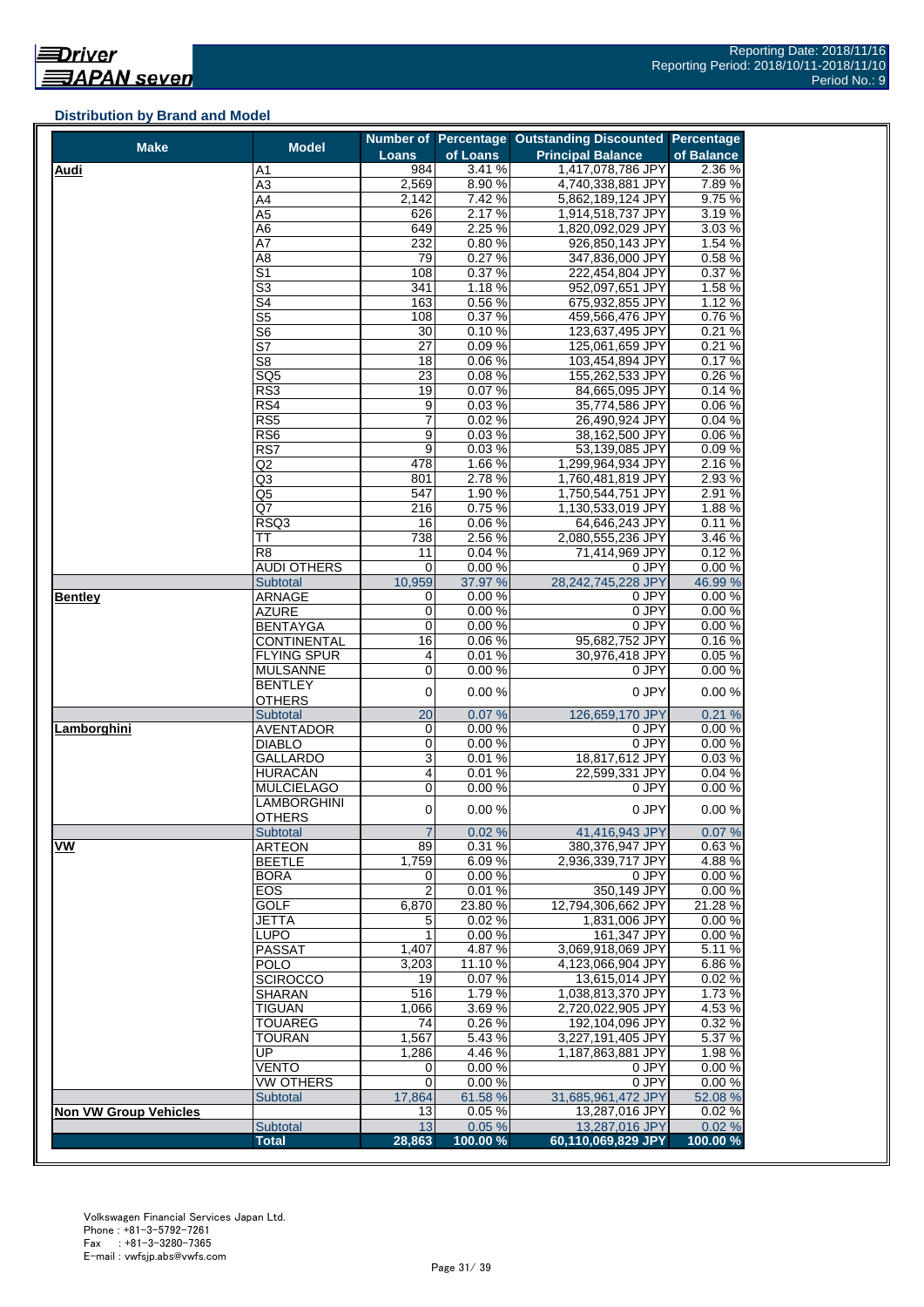## **Geographic Distribution by Prefecture**

|                   |              | <b>Number of Percentage</b> | <b>Outstanding Discounted</b> | <b>Percentage</b> |
|-------------------|--------------|-----------------------------|-------------------------------|-------------------|
| <b>Prefecture</b> | <b>Loans</b> | of Loans                    | <b>Principal Balance</b>      | of Balance        |
| Tokyo             | 4,479        | 15.52 %                     | 10,545,235,894 JPY            | 17.54 %           |
| <b>Kanagawa</b>   | 2,918        | 10.11 %                     | 6,249,193,756 JPY             | 10.40 %           |
| Aichi             | 2,221        | 7.69 %                      | 4,459,570,382 JPY             | 7.42 %            |
| <b>Osaka</b>      | 1,838        | 6.37 %                      | 4,044,633,805 JPY             | 6.73%             |
| Saitama           | 1,917        | 6.64 %                      | 4,025,882,014 JPY             | 6.70%             |
| Fukuoka           | 1,356        | 4.70 $\frac{6}{6}$          | 2,795,901,403 JPY             | 4.65 %            |
| Chiba             | 1,205        | $4.17\%$                    | 2,449,373,078 JPY             | 4.07%             |
| Hokkaido          | 1,015        | $3.52\%$                    | 2,325,920,466 JPY             | 3.87%             |
| Hyogo             | 949          | 3.29 %                      | 1,885,083,251 JPY             | 3.14 %            |
| Ibaraki           | 896          | $3.10\,\%$                  | 1,784,128,005 JPY             | 2.97 %            |
| Shizuoka          | 855          | 2.96 %                      | 1,731,382,009 JPY             | 2.88%             |
| Tochigi           | 673          | 2.33 %                      | 1,345,090,158 JPY             | 2.24 %            |
| Gunma             | 549          | 1.90 %                      | 1,065,972,022 JPY             | 1.77 %            |
| Miyagi            | 539          | 1.87 %                      | 1,049,598,424 JPY             | 1.75 %            |
| Hiroshima         | 571          | 1.98 %                      | 1,022,354,539 JPY             | 1.70%             |
| Kyoto             | 490          | 1.70%                       | 992,157,371 JPY               | 1.65 %            |
| Gifu              | 427          | 1.48 %                      | 832,504,144 JPY               | 1.38 %            |
| Nagano            | 406          | 1.41 $\frac{2}{6}$          | 787,482,419 JPY               | 1.31 %            |
| Mie               | 357          | $1.24\%$                    | 687,587,347 JPY               | 1.14 %            |
| Fukushima         | 337          | $1.17\%$                    | 639,067,127 JPY               | 1.06 %            |
| Oita              | 293          | $1.02\%$                    | 605,755,685 JPY               | $1.01\%$          |
| Niigata           | 320          | $1.11\%$                    | 564,328,519 JPY               | $0.94\%$          |
| Okayama           | 299          | 1.04%                       | 555,889,186 JPY               | 0.92%             |
| Nara              | 256          | 0.89%                       | 541,950,620 JPY               | 0.90%             |
| Kagoshima         | 256          | 0.89%                       | 538,500,011 JPY               | 0.90%             |
| Kumamoto          | 277          | 0.96 %                      | 531,170,966 JPY               | 0.88%             |
| Shiga             | 254          | 0.88%                       | 500,047,314 JPY               | 0.83%             |
| Yamanashi         | 218          | 0.76%                       | 480,444,270 JPY               | 0.80%             |
| Yamaguchi         | 254          | 0.88%                       | 468,924,505 JPY               | 0.78%             |
| Ishikawa          | 211          | 0.73%                       | 424,034,778 JPY               | 0.71%             |
| Wakayama          | 196          | 0.68%                       | 403,937,094 JPY               | 0.67%             |
| Yamagata          | 220          | $0.76\sqrt{26}$             | 388,783,209 JPY               | 0.65%             |
| Fukui             | 170          | $0.59\sqrt{6}$              | 346,400,763 JPY               | 0.58%             |
| Toyama            | 214          | $0.74\sqrt{26}$             | 343,787,506 JPY               | 0.57%             |
| Nagasaki          | 170          | $0.59\%$                    | 340,000,591 JPY               | 0.57%             |
| Miyazaki          | 152          | 0.53%                       | 318,667,347 JPY               | 0.53%             |
| Iwate             | 158          | 0.55%                       | 318,231,313 JPY               | 0.53%             |
| Ehime             | 141          | 0.49%                       | 270,676,558 JPY               | 0.45%             |
| Kagawa            | 141          | 0.49%                       | 258,828,974 JPY               | 0.43%             |
| Saga              | 138          | 0.48%                       | 245,224,568 JPY               | 0.41%             |
| Aomori            | 126          | 0.44 %                      | 233,718,651 JPY               | 0.39%             |
| Akita             | 99           | 0.34 %                      | 175,433,036 JPY               | 0.29%             |
| Tokushima         | 95           | 0.33 %                      | 170,578,373 JPY               | 0.28%             |
| Okinawa           | 66           | $0.23\%$                    | 109,239,450 JPY               | 0.18%             |
| Shimane           | 45           | $0.16\,\sqrt{2}$            | 99,713,820 JPY                | 0.17%             |
| Kouchi            | 51           | 0.18%                       | 79,397,869 JPY                | 0.13%             |
| Tottori           | 45           | 0.16%                       | 78,287,239 JPY                | 0.13%             |
| <b>Total</b>      | 28,863       | $100.00\%$                  | 60,110,069,829 JPY            | 100.00 %          |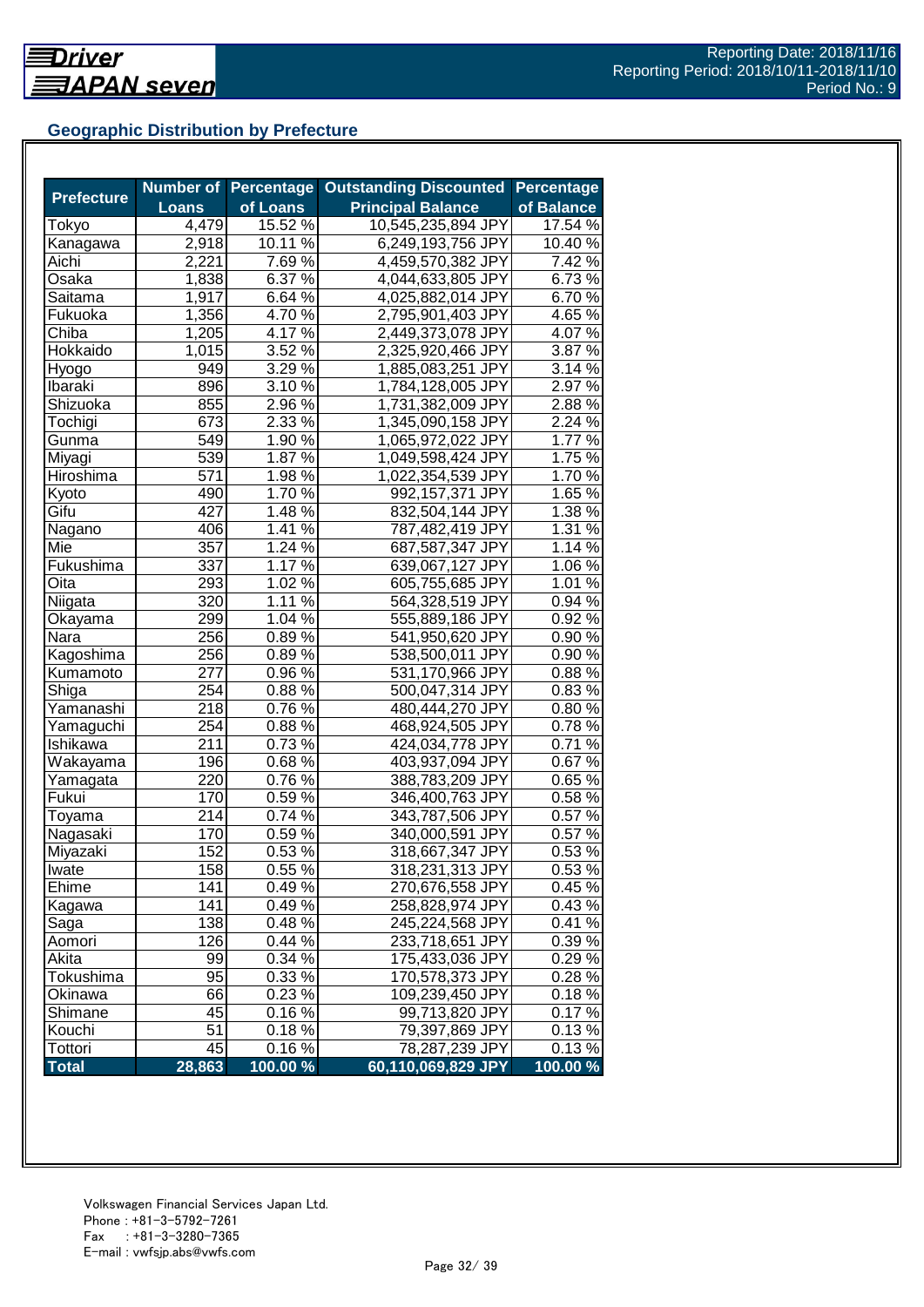## **Distribution by Obligor Concentration**

| Distribution of Loan Contracts and Vehicles per Obligor |           |                      |        |           |                                                        |            |  |
|---------------------------------------------------------|-----------|----------------------|--------|-----------|--------------------------------------------------------|------------|--|
| <b>Contract</b>                                         | Number of | <b>Percentage of</b> |        |           | Number of Percentage Outstanding Discounted Percentage |            |  |
| <b>Concentration Customers</b>                          |           | <b>Customers</b>     | Loans  | of Loans  | <b>Principal Balance</b>                               | of Balance |  |
|                                                         | 27,778    | 96.75 %              | 27,778 | 96.24 %   | 57,431,154,624 JPY                                     | 95.54 %    |  |
|                                                         | 878       | 3.06%                | 1.011  | 3.50%     | 2,496,631,170 JPY                                      | 4.15 %     |  |
| ົ                                                       | 471       | 0.16%                | 67     | 0.23%     | 173,078,658 JPY                                        | 0.29%      |  |
|                                                         |           | $0.02 \%$            |        | $0.02 \%$ | 9,205,377 JPY                                          | 0.02%      |  |
|                                                         |           | 0.00%                |        | 0.00 %    | 0 JPY                                                  | 0.00%      |  |
| $6 - 10$                                                |           | 0.00%                |        | 0.00 %    | 0 JPY                                                  | 0.00%      |  |
| 11 or more                                              |           | 0.00%                |        | 0.00 %    | 0 JPY                                                  | 0.00%      |  |
| <b>Total</b>                                            | 28,710    | 100.00 %             | 28,863 | 100.00 %  | 60,110,069,829 JPY                                     | 100.00 %   |  |

#### **Top 20 Obligor**

| <b>Number</b>      |                  | <b>Number of Outstanding Discounted Percentage</b> |            |
|--------------------|------------------|----------------------------------------------------|------------|
|                    | <b>Contracts</b> | <b>Principal Balance</b>                           | of Balance |
| 1                  | 2                | 14,692,290 JPY                                     | 0.02%      |
| $\overline{c}$     | $\overline{2}$   | 13,000,441 JPY                                     | 0.02%      |
| 3                  | $\overline{2}$   | 12,727,357 JPY                                     | 0.02%      |
| 4                  | $\overline{2}$   | 11,892,762 JPY                                     | 0.02%      |
| 5                  | $\overline{2}$   | 10,984,928 JPY                                     | 0.02%      |
| 6                  | $\overline{2}$   | 10,937,754 JPY                                     | 0.02%      |
| 7                  | $\overline{2}$   | 9,734,879 JPY                                      | 0.02%      |
| 8                  | $\overline{2}$   | 9,619,165 JPY                                      | 0.02%      |
| 9                  | $\overline{2}$   | 9,615,486 JPY                                      | 0.02%      |
| 10                 | $\mathbf{1}$     | 9,581,221 JPY                                      | 0.02%      |
| 11                 | 1                | 9,574,372 JPY                                      | 0.02%      |
| 12                 | 1                | 9,567,586 JPY                                      | 0.02%      |
| 13                 | $\overline{2}$   | 9,502,901 JPY                                      | 0.02%      |
| 14                 | $\mathbf 1$      | 9,409,574 JPY                                      | 0.02%      |
| 15                 | 1                | 9,384,111 JPY                                      | 0.02%      |
| 16                 | $\overline{2}$   | 9,378,119 JPY                                      | 0.02%      |
| 17                 | $\bar{1}$        | 9,283,416 JPY                                      | 0.02%      |
| 18                 | 1                | 9,155,551 JPY                                      | 0.02%      |
| 19                 | 1                | 9,117,988 JPY                                      | 0.02%      |
| 20                 | 1                | 9,057,525 JPY                                      | 0.02%      |
| <b>Total 1 -20</b> | 31               | 206,217,426 JPY                                    | 0.34%      |

Remarks:

Figures above are calculated based on each of the Sub-Servicers respectively and not across both of the Sub-Servicers.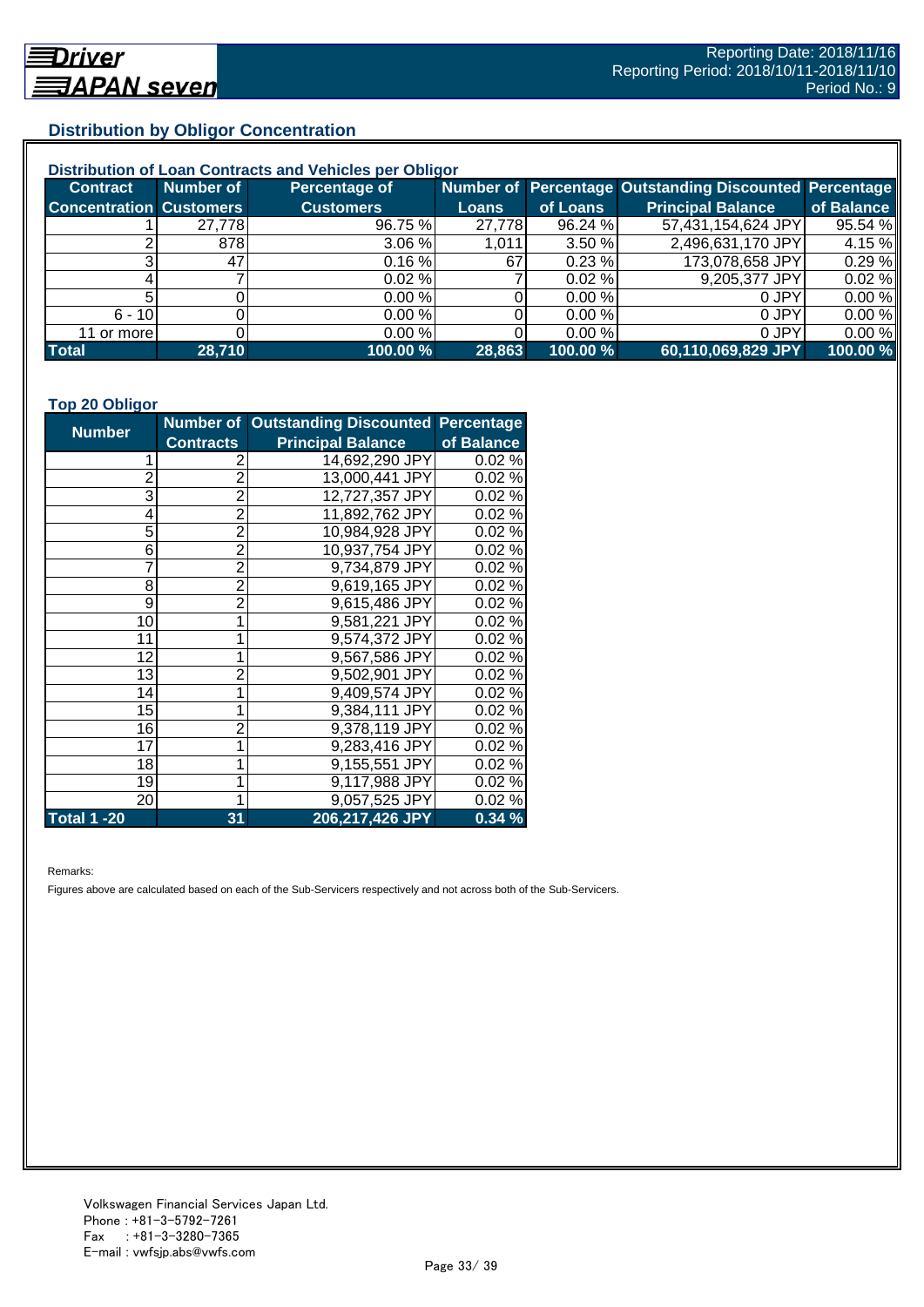

## **Distribution by Contract Start Month**

| <b>Origination Month</b> | <b>Number of Loans</b>           | <b>Percentage of Loans</b> | <b>Outstanding Discounted Principal Balance</b> | <b>Percentage of Balance</b> |
|--------------------------|----------------------------------|----------------------------|-------------------------------------------------|------------------------------|
| 11.2012<br>12.2012       |                                  | 0.00%                      | 12,968 JPY                                      | 0.00%                        |
| 01.2013                  | $\overline{2}$<br>$\overline{2}$ | 0.01%<br>0.01%             | 131,117 JPY<br>330,399 JPY                      | 0.00%<br>0.00%               |
| 02.2013                  |                                  | 0.00%                      | 728,544 JPY                                     | 0.00%                        |
| 03.2013                  | 3                                | 0.01%                      | 866,236 JPY                                     | 0.00%                        |
| 04.2013                  | $\overline{0}$                   | 0.00%                      | 0 JPY                                           | 0.00%                        |
| 05.2013                  | $\mathbf{1}$                     | 0.00%                      | 375,931 JPY                                     | 0.00%                        |
| 06.2013                  | 1                                | 0.00%                      | 172.487 JPY                                     | 0.00%                        |
| 07.2013                  | $\overline{2}$                   | 0.01%                      | 727,712 JPY                                     | 0.00%                        |
| 08.2013                  | 1                                | 0.00%<br>0.01%             | 811,028 JPY                                     | 0.00%<br>0.00%               |
| 09.2013<br>10.2013       | 3<br>$\overline{2}$              | 0.01%                      | 1,651,691 JPY<br>629,610 JPY                    | 0.00%                        |
| 11.2013                  | 14                               | 0.05%                      | 6,648,532 JPY                                   | 0.01%                        |
| 12.2013                  | 19                               | 0.07%                      | 10,260,450 JPY                                  | 0.02%                        |
| 01.2014                  | 33                               | 0.11%                      | 30,991,999 JPY                                  | 0.05%                        |
| 02.2014                  | 33                               | 0.11%                      | 16,169,426 JPY                                  | 0.03%                        |
| 03.2014                  | 55                               | 0.19%                      | 48,944,252 JPY                                  | 0.08%                        |
| 04.2014                  | 19                               | 0.07%                      | 14,212,902 JPY                                  | 0.02%                        |
| 05.2014                  | 14                               | 0.05%                      | 11,861,624 JPY                                  | 0.02%                        |
| 06.2014<br>07.2014       | 33<br>16                         | 0.11%<br>0.06%             | 26,867,076 JPY<br>11,732,438 JPY                | 0.04%<br>0.02%               |
| 08.2014                  | 9                                | 0.03%                      | 8,583,096 JPY                                   | 0.01%                        |
| 09.2014                  | 28                               | 0.10%                      | 21,949,554 JPY                                  | 0.04%                        |
| 10.2014                  | 25                               | 0.09%                      | 22,542,618 JPY                                  | 0.04%                        |
| 11.2014                  | 29                               | 0.10%                      | 31,454,905 JPY                                  | 0.05%                        |
| 12.2014                  | 56                               | 0.19%                      | 53,294,393 JPY                                  | 0.09%                        |
| 01.2015                  | 33                               | 0.11%                      | 32.881.329 JPY                                  | 0.05%                        |
| 02.2015                  | 43                               | 0.15%                      | 42,765,963 JPY                                  | 0.07%                        |
| 03.2015                  | 61                               | 0.21%                      | 70,265,895 JPY                                  | 0.12%                        |
| 04.2015                  | 23                               | 0.08%                      | 31,362,524 JPY                                  | 0.05%                        |
| 05.2015<br>06.2015       | 40<br>34                         | 0.14%<br>0.12%             | 41,878,743 JPY<br>42.892.433 JPY                | 0.07%<br>0.07%               |
| 07.2015                  | 43                               | 0.15%                      | 41,416,695 JPY                                  | 0.07%                        |
| 08.2015                  | 51                               | 0.18%                      | 59,742,587 JPY                                  | 0.10%                        |
| 09.2015                  | 72                               | 0.25 %                     | 97.027.157 JPY                                  | 0.16%                        |
| 10.2015                  | 48                               | 0.17%                      | 64,201,472 JPY                                  | 0.11%                        |
| 11.2015                  | 105                              | 0.36%                      | 150,710,254 JPY                                 | 0.25%                        |
| 12.2015                  | 176                              | 0.61%                      | 244,607,254 JPY                                 | 0.41%                        |
| 01.2016                  | 212                              | 0.73%                      | 307,464,146 JPY                                 | 0.51%                        |
| 02.2016                  | 302                              | 1.05 %                     | 456,659,376 JPY                                 | 0.76%                        |
| 03.2016<br>04.2016       | 469<br>228                       | 1.62%<br>0.79%             | 728,499,757 JPY<br>416,253,866 JPY              | 1.21 %<br>0.69%              |
| 05.2016                  | 332                              | 1.15%                      | 553,144,688 JPY                                 | 0.92%                        |
| 06.2016                  | 365                              | 1.26 %                     | 697,395,355 JPY                                 | 1.16%                        |
| 07.2016                  | 348                              | 1.21%                      | 627,490,259 JPY                                 | 1.04 %                       |
| 08.2016                  | 379                              | 1.31 %                     | 682,888,188 JPY                                 | 1.14 %                       |
| 09.2016                  | 556                              | 1.93 %                     | 1,065,940,627 JPY                               | 1.77%                        |
| 10.2016                  | 334                              | 1.16 %                     | 653,150,787 JPY                                 | 1.09 %                       |
| 11.2016                  | 491                              | 1.70%                      | 940,282,517 JPY                                 | 1.56 %                       |
| 12.2016                  | 1,160                            | 4.02%                      | 2,107,746,595 JPY                               | 3.51%                        |
| 01.2017<br>02.2017       | 1,035<br>1,496                   | 3.59%<br>5.18 %            | 2,021,745,035 JPY<br>2,989,586,783 JPY          | 3.36 %<br>4.97%              |
| 03.2017                  | 2,576                            | 8.92 %                     | 5,241,311,550 JPY                               | 8.72%                        |
| 04.2017                  | 1,045                            | 3.62 %                     | 2,140,866,826 JPY                               | 3.56 %                       |
| 05.2017                  | 1,521                            | 5.27 %                     | 3,155,740,710 JPY                               | 5.25%                        |
| 06.2017                  | 1,999                            | 6.93 %                     | 4.168.836.803 JPY                               | 6.94 %                       |
| 07.2017                  | 1,393                            | 4.83%                      | 3,007,977,524 JPY                               | 5.00%                        |
| 08.2017                  | 1,651                            | 5.72 %                     | 3,753,572,324 JPY                               | 6.24 %                       |
| 09.2017                  | 2,548                            | 8.83%                      | 5,956,162,539 JPY                               | 9.91%                        |
| 10.2017                  | 1,627                            | 5.64 %                     | 3,819,879,294 JPY                               | 6.35 %                       |
| 11.2017<br>12.2017       | 2,216<br>661                     | 7.68%<br>2.29 %            | 5,219,941,441 JPY<br>1,597,379,298 JPY          | 8.68%<br>2.66 %              |
| 01.2018                  | 462                              | 1.60%                      | 1,074,965,321 JPY                               | 1.79%                        |
| 02.2018                  | 507                              | 1.76%                      | 1,173,179,210 JPY                               | 1.95%                        |
| 03.2018                  | 759                              | 2.63%                      | 1,828,134,922 JPY                               | 3.04 %                       |
| 04.2018                  | 295                              | 1.02 %                     | 716,032,635 JPY                                 | 1.19%                        |
| 05.2018                  | 315                              | 1.09%                      | 692,990,560 JPY                                 | 1.15%                        |
| 06.2018                  | 266                              | 0.92%                      | 630,976,440 JPY                                 | 1.05 %                       |
| 07.2018                  | 120                              | 0.42%                      | 305,860,109 JPY                                 | 0.51%                        |
| 08.2018                  | 64                               | 0.22%                      | 136.311.050 JPY                                 | 0.23%                        |
| 09.2018<br>10.2018       | $\pmb{0}$                        | 0.00%<br>0.00%             | 0 JPY                                           | 0.00%                        |
|                          | 0                                |                            | 0 JPY                                           | 0.00%                        |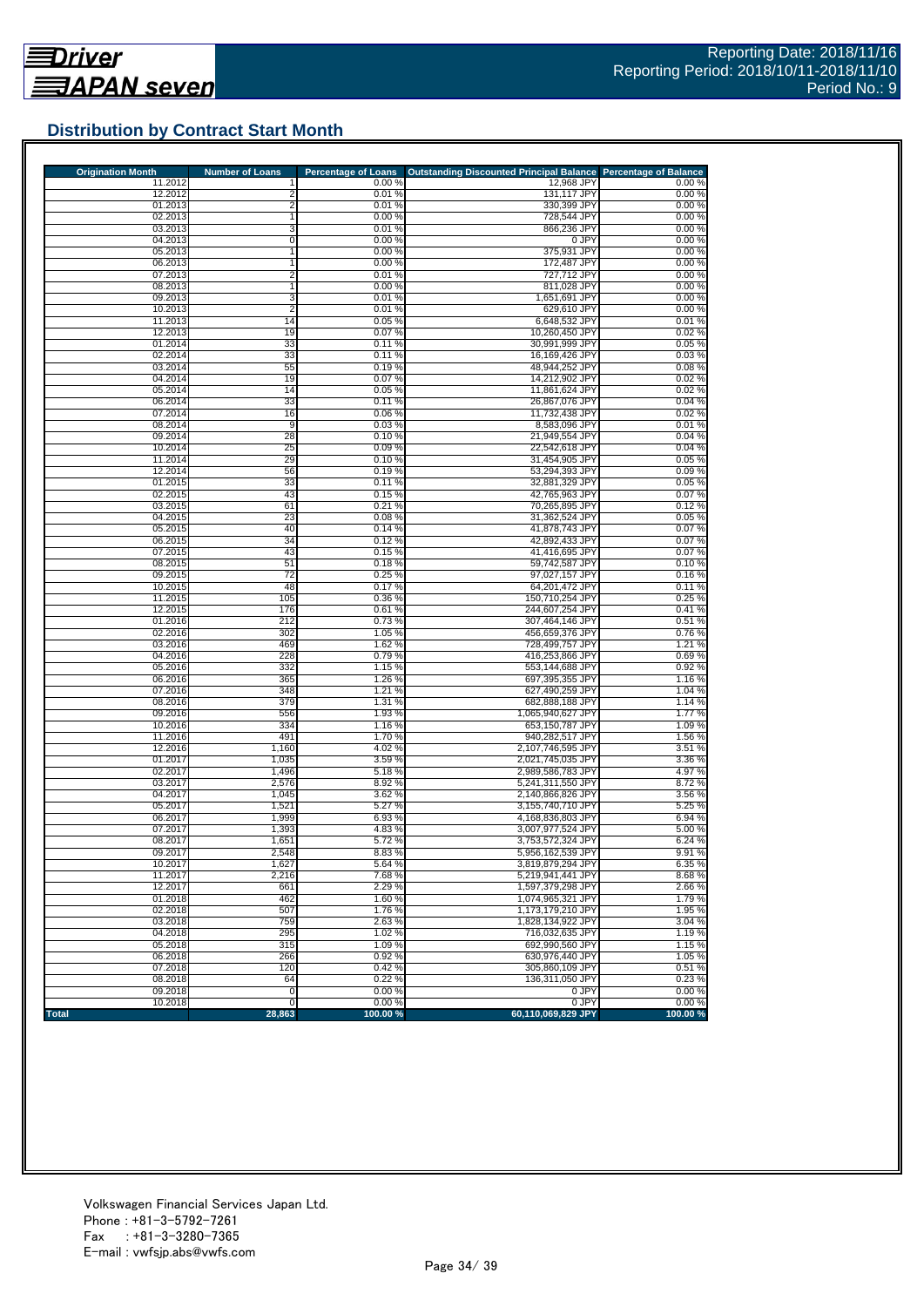## **Distribution by Contract End Month**

| <b>Maturity Month</b> | <b>Number of Loans</b> | <b>Percentage of Loans</b> | <b>Outstanding Discounted Principal Balance</b> | <b>Percentage of Balance</b> |
|-----------------------|------------------------|----------------------------|-------------------------------------------------|------------------------------|
| 11.2018<br>12.2018    | 171<br>274             | 0.59%<br>0.95 %            | 87,114,520 JPY<br>159,523,270 JPY               | 0.14%<br>0.27%               |
| 01.2019               | 222                    | 0.77%                      | 164,086,957 JPY                                 | 0.27%                        |
| 02.2019               | 261                    | 0.90%                      | 191,748,991 JPY                                 | 0.32%                        |
| 03.2019               | 395                    | 1.37 %                     | 373,925,073 JPY                                 | 0.62%                        |
| 04.2019               | 205                    | 0.71%                      | 272,110,045 JPY                                 | 0.45%                        |
| 05.2019<br>06.2019    | 269<br>360             | 0.93%<br>1.25 %            | 297.596.741 JPY<br>440,119,974 JPY              | 0.50%<br>0.73%               |
| 07.2019               | 274                    | 0.95 %                     | 337,685,218 JPY                                 | 0.56%                        |
| 08.2019               | 231                    | 0.80%                      | 254,282,383 JPY                                 | 0.42%                        |
| 09.2019               | 399                    | 1.38 %                     | 525,012,951 JPY                                 | 0.87%                        |
| 10.2019               | 288                    | 1.00 %                     | 359,395,741 JPY                                 | 0.60%                        |
| 11.2019               | 363                    | 1.26 %                     | 507,201,618 JPY                                 | 0.84%                        |
| 12.2019               | 565                    | 1.96 %                     | 1,016,698,265 JPY                               | 1.69%                        |
| 01.2020<br>02.2020    | 530<br>726             | 1.84 %<br>2.52 %           | 976,450,537 JPY<br>1,393,171,312 JPY            | 1.62%<br>2.32 %              |
| 03.2020               | 1,232                  | 4.27 %                     | 2,378,142,450 JPY                               | 3.96 %                       |
| 04.2020               | 426                    | 1.48%                      | 847,807,292 JPY                                 | 1.41 %                       |
| 05.2020               | 679                    | 2.35 %                     | 1,378,045,617 JPY                               | 2.29 %                       |
| 06.2020               | 861                    | 2.98 %                     | 1,823,699,318 JPY                               | 3.03%                        |
| 07.2020               | 626                    | 2.17%                      | 1,365,341,063 JPY                               | 2.27 %                       |
| 08.2020               | 778                    | 2.70 %                     | 1,762,446,393 JPY                               | 2.93%                        |
| 09.2020               | 1,132                  | 3.92 %                     | 2,674,878,445 JPY                               | 4.45 %                       |
| 10.2020<br>11.2020    | 718<br>1,030           | 2.49%<br>3.57%             | 1,764,285,744 JPY<br>2,568,209,819 JPY          | 2.94 %<br>4.27 %             |
| 12.2020               | 439                    | 1.52 %                     | 974,471,246 JPY                                 | 1.62 %                       |
| 01.2021               | 347                    | 1.20%                      | 766,848,278 JPY                                 | 1.28%                        |
| 02.2021               | 470                    | 1.63%                      | 926,804,991 JPY                                 | 1.54 %                       |
| 03.2021               | 716                    | 2.48 %                     | 1,529,494,508 JPY                               | 2.54 %                       |
| 04.2021               | 258                    | 0.89%                      | 527,020,339 JPY                                 | 0.88%                        |
| 05.2021               | 388                    | 1.34%                      | 748,730,197 JPY                                 | 1.25 %                       |
| 06.2021               | 376                    | 1.30 %<br>1.09 %           | 734,192,208 JPY                                 | 1.22 %                       |
| 07.2021<br>08.2021    | 314<br>358             | 1.24 %                     | 576,544,291 JPY<br>652,314,536 JPY              | 0.96%<br>1.09%               |
| 09.2021               | 469                    | 1.62%                      | 864,281,873 JPY                                 | 1.44 %                       |
| 10.2021               | 288                    | 1.00 %                     | 530,857,408 JPY                                 | 0.88%                        |
| 11.2021               | 376                    | 1.30 %                     | 764,555,184 JPY                                 | 1.27%                        |
| 12.2021               | 560                    | 1.94 %                     | 1,131,006,839 JPY                               | 1.88%                        |
| 01.2022               | 483                    | 1.67 %                     | 1,042,641,271 JPY                               | 1.73%                        |
| 02.2022               | 714                    | 2.47 %                     | 1,571,369,559 JPY                               | 2.61%                        |
| 03.2022<br>04.2022    | 1,281<br>562           | 4.44 %<br>1.95 %           | 2,832,300,906 JPY<br>1,246,471,901 JPY          | 4.71%<br>2.07%               |
| 05.2022               | 732                    | 2.54 %                     | 1,645,669,466 JPY                               | 2.74 %                       |
| 06.2022               | 939                    | 3.25 %                     | 2,150,642,879 JPY                               | 3.58%                        |
| 07.2022               | 614                    | 2.13%                      | 1,472,026,193 JPY                               | 2.45 %                       |
| 08.2022               | 722                    | 2.50 %                     | 1,827,500,414 JPY                               | 3.04 %                       |
| 09.2022               | 1,147                  | 3.97 %                     | 2,951,274,321 JPY                               | 4.91%                        |
| 10.2022               | 708                    | 2.45 %                     | 1,839,849,286 JPY                               | 3.06 %                       |
| 11.2022<br>12.2022    | 877<br>257             | 3.04%<br>0.89%             | 2,320,058,349 JPY<br>714,321,847 JPY            | 3.86 %<br>1.19%              |
| 01.2023               | 189                    | 0.65 %                     | 477,304,429 JPY                                 | 0.79%                        |
| 02.2023               | 215                    | 0.74%                      | 579,676,238 JPY                                 | 0.96%                        |
| 03.2023               | 289                    | 1.00 %                     | 768.934.371 JPY                                 | 1.28%                        |
| 04.2023               | 156                    | 0.54%                      | 412,145,031 JPY                                 | 0.69%                        |
| 05.2023               | 151                    | 0.52%                      | 383,206,796 JPY                                 | 0.64 %                       |
| 06.2023               | 132                    | 0.46%                      | 374,753,972 JPY                                 | 0.62%                        |
| 07.2023               | 78                     | 0.27%                      | 208,511,550 JPY                                 | 0.35%                        |
| 08.2023<br>09.2023    | 53<br>35               | 0.18%<br>0.12%             | 116,693,597 JPY<br>100,571,598 JPY              | 0.19%<br>0.17%               |
| 10.2023               | 18                     | 0.06%                      | 36,127,161 JPY                                  | 0.06%                        |
| 11.2023               | 29                     | 0.10%                      | 60,971,425 JPY                                  | 0.10%                        |
| 12.2023               | 8                      | 0.03%                      | 26,499,868 JPY                                  | 0.04%                        |
| 01.2024               | 16                     | 0.06%                      | 41,025,962 JPY                                  | 0.07%                        |
| 02.2024               | 7                      | 0.02%                      | 22,257,650 JPY                                  | 0.04%                        |
| 03.2024               | 13                     | 0.05%                      | 29,358,543 JPY                                  | 0.05%                        |
| 04.2024<br>05.2024    | 3<br>$\overline{2}$    | 0.01%<br>0.01%             | 9,020,430 JPY<br>5,435,465 JPY                  | 0.02%<br>0.01%               |
| 06.2024               | 10                     | 0.03%                      | 30,669,252 JPY                                  | 0.05%                        |
| 07.2024               | 9                      | 0.03%                      | 29,332,119 JPY                                  | 0.05%                        |
| 08.2024               | 5                      | 0.02%                      | 17,761,636 JPY                                  | 0.03%                        |
| 09.2024               | 10                     | 0.03%                      | 31,311,875 JPY                                  | 0.05%                        |
| 10.2024               | 9                      | 0.03%                      | 31,866,678 JPY                                  | 0.05%                        |
| 11.2024               | 8                      | 0.03%                      | 31,714,713 JPY                                  | 0.05%                        |
| 12.2024               |                        | 0.00%                      | 2,514,803 JPY                                   | 0.00%                        |
| 01.2025<br>02.2025    | 2                      | 0.01%<br>0.00%             | 5,190,455 JPY<br>3,047,361 JPY                  | 0.01%<br>0.01%               |
| 03.2025               | 0                      | 0.00%                      | 0 JPY                                           | 0.00%                        |
| 04.2025               | 0                      | 0.00%                      | 0 JPY                                           | 0.00%                        |
| 05.2025               |                        | 0.00%                      | 3,641,243 JPY                                   | 0.01%                        |
|                       |                        | 0.00 %                     | 2,877,290 JPY                                   | 0.00%                        |
| 06.2025               |                        |                            |                                                 |                              |
| 07.2025<br>08.2025    |                        | 0.00%<br>0.00%             | 4,098,750 JPY<br>3,321,541 JPY                  | 0.01%<br>0.01%               |

Volkswagen Financial Services Japan Ltd. Phone : +81-3-5792-7261 Fax : +81-3-3280-7365 E-mail : vwfsjp.abs@vwfs.com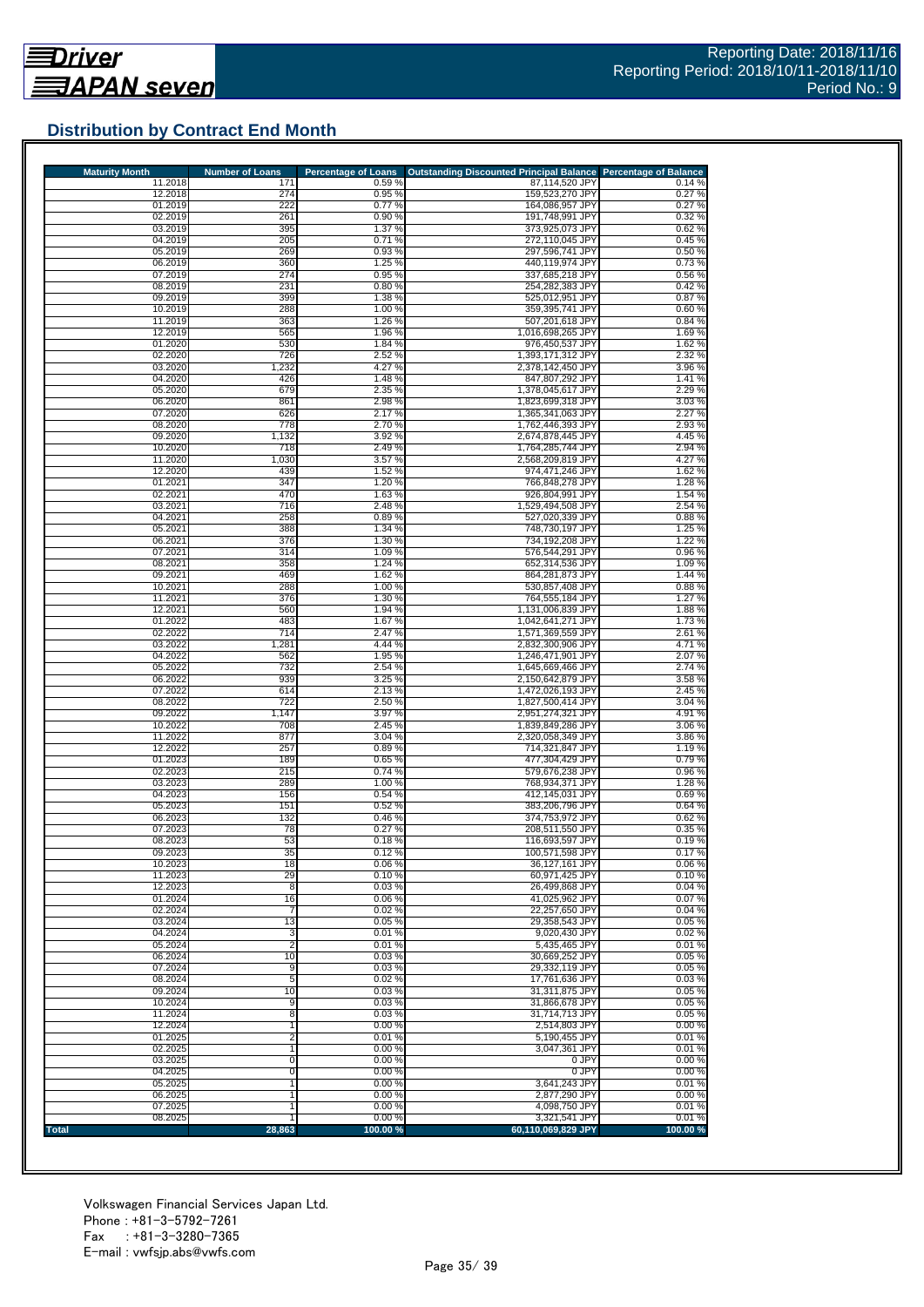## **Distribution by Monthly Payment**

|                            | <b>Number of</b> | Percentage   | <b>Outstanding Discounted</b> | Percentage |
|----------------------------|------------------|--------------|-------------------------------|------------|
| <b>Monthly Payment</b>     | <b>Loans</b>     | of Loans     | <b>Principal Balance</b>      | of Balance |
| 10,000 JPY<br><=           | 1,461            | 5.06 %       | 1,803,930,943 JPY             | 3.00 %     |
| 20,000 JPY<br>10.001 JPY   | 5,135            | 17.79 %      | 7,069,160,784 JPY             | 11.76 %    |
| 30,000 JPY<br>20.001 JPY   | 7,251            | 25.12 %      | 12,038,506,928 JPY            | 20.03%     |
| 30,001 JPY<br>40,000 JPY   | 5,755            | 19.94 %      | 11,429,619,592 JPY            | 19.01 %    |
| 50,000 JPY<br>40.001 JPY   | 3,402            | 11.79 %      | 8,024,811,124 JPY             | 13.35 %    |
| 60,000 JPY<br>50.001 JPY   | 2,021            | 7.00 %       | 5,431,364,565 JPY             | 9.04 %     |
| 70,000 JPY<br>60,001 JPY   | 1,178            | 4.08%        | 3,564,578,235 JPY             | 5.93 %     |
| 80,000 JPY<br>70,001 JPY   | 712              | 2.47 %       | 2,326,288,622 JPY             | 3.87 %     |
| 80,001 JPY<br>90,000 JPY   | 501              | 1.74 %       | 1,746,530,781 JPY             | 2.91 %     |
| 100,000 JPY<br>90,001 JPY  | 438              | 1.52 %       | 1,722,227,997 JPY             | 2.87 %     |
| 110,000 JPY<br>100,001 JPY | 244              | 0.85%        | 997,070,297 JPY               | 1.66 %     |
| 120,000 JPY<br>110,001 JPY | 166              | 0.58%        | 787,293,172 JPY               | 1.31 %     |
| 130,000 JPY<br>120,001 JPY | 144              | 0.50%        | 687,037,921 JPY               | 1.14 %     |
| 130,001 JPY<br>140,000 JPY | 119              | $\%$<br>0.41 | 630,028,076 JPY               | 1.05 %     |
| 140,001 JPY<br>150,000 JPY | 90               | 0.31%        | 483,058,017 JPY               | 0.80%      |
| 150,001 JPY<br>$>=$        | 2461             | 0.85%        | 1,368,562,775 JPY             | 2.28 %     |
| <b>Total</b>               | 28,863           | 100.00 %     | 60,110,069,829 JPY            | 100.00%    |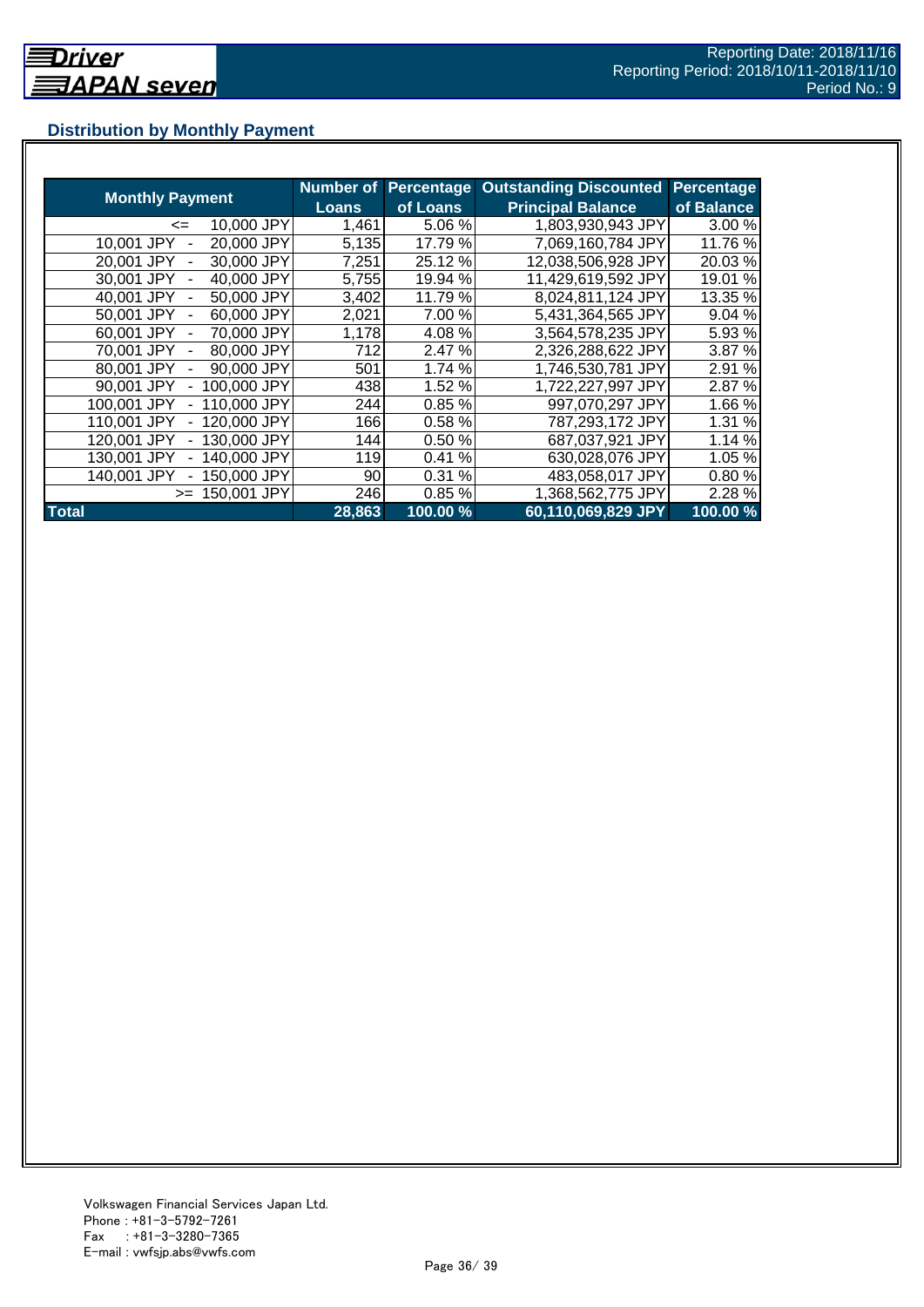## **Distribution by Bonus Payment**

|                            |              |          | Number of Percentage Outstanding Discounted | <b>Percentage</b> |
|----------------------------|--------------|----------|---------------------------------------------|-------------------|
| <b>Bonus Payment</b>       | <b>Loans</b> | of Loans | <b>Principal Balance</b>                    | of Balance        |
| No Bonus Payment           | 17,792       | 61.64 %  | 36,202,436,530 JPY                          | 60.23%            |
| 1 JPY -<br>25,000 JPY      | 226          | 0.78%    | 367,799,524 JPY                             | 0.61%             |
| 50,000 JPY<br>25,001 JPY - | 2,667        | 9.24 %   | 4,549,062,041 JPY                           | 7.57 %            |
| 50,001 JPY - 75,000 JPY    | 895          | 3.10%    | 1,665,695,514 JPY                           | 2.77 %            |
| 75,001 JPY - 100,000 JPY   | 3,786        | 13.12 %  | 7,881,055,392 JPY                           | 13.11 %           |
| 100,001 JPY - 125,000 JPY  | 524          | 1.82 %   | 1,173,497,432 JPY                           | 1.95 %            |
| 125,001 JPY - 150,000 JPY  | 1,505        | 5.21 %   | 3,847,695,832 JPY                           | 6.40%             |
| 150,001 JPY - 175,000 JPY  | 170          | 0.59%    | 434,900,892 JPY                             | 0.72%             |
| 175,001 JPY - 200,000 JPY  | 819          | 2.84 %   | 2,330,392,986 JPY                           | 3.88%             |
| 200,001 JPY - 225,000 JPY  | 48           | 0.17%    | 145,788,167 JPY                             | 0.24%             |
| 225,001 JPY - 250,000 JPY  | 187          | 0.65%    | 631,393,192 JPY                             | 1.05 %            |
| 250,001 JPY - 275,000 JPY  | 11           | 0.04%    | 33,657,291 JPY                              | 0.06%             |
| 275,001 JPY - 300,000 JPY  | 142          | 0.49%    | 494,700,291 JPY                             | 0.82%             |
| 300,001 JPY - 325,000 JPY  | 8            | 0.03%    | 24,956,865 JPY                              | 0.04%             |
| 325,001 JPY - 350,000 JPY  | 44           | 0.15%    | 175,514,262 JPY                             | 0.29%             |
| 350,001 JPY - 375,000 JPY  | 3            | 0.01%    | 7,782,789 JPY                               | 0.01%             |
| 375,001 JPY - 400,000 JPY  | 16           | 0.06%    | 68,733,970 JPY                              | 0.11%             |
| 400,001 JPY - 425,000 JPY  |              | 0.00%    | 6,351,871 JPY                               | 0.01%             |
| 425,001 JPY - 450,000 JPY  | 5            | 0.02%    | 18,064,238 JPY                              | 0.03%             |
| 450,001 JPY - 475,000 JPY  | 0            | 0.00%    | 0 JPY                                       | 0.00%             |
| 475,001 JPY - 500,000 JPY  | 11           | 0.04%    | 42,299,174 JPY                              | 0.07%             |
| 500,001 JPY or more        | 3            | 0.01%    | 8,291,576 JPY                               | 0.01%             |
| <b>Total</b>               | 28,863       | 100.00 % | 60,110,069,829 JPY                          | 100.00%           |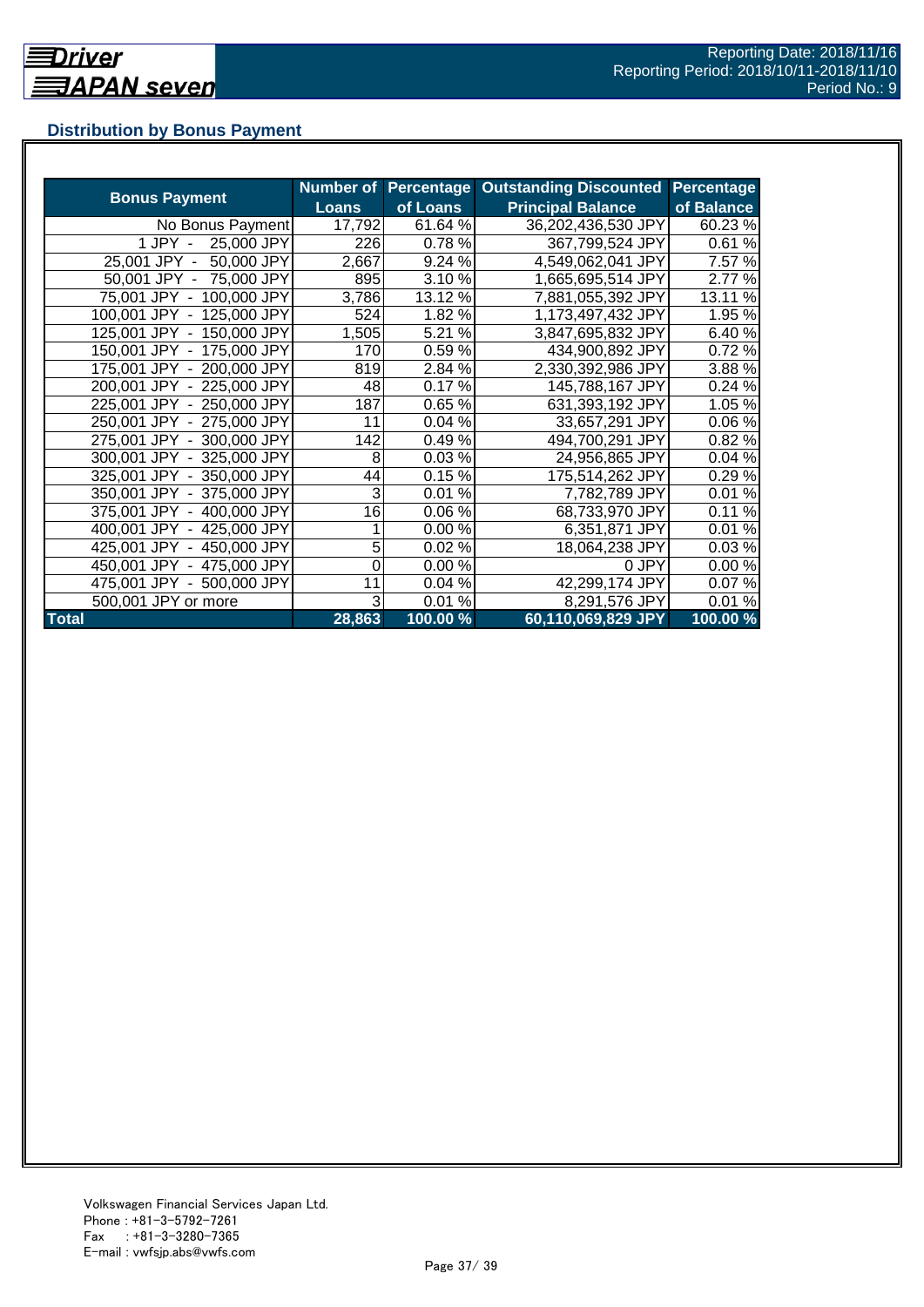## **Distribution by Motor Type**

| <b>Motor Type</b> | /Loans | of Loans    | Number of Percentage Outstanding Discounted Percentage<br><b>Principal Balance</b> | of Balance  |
|-------------------|--------|-------------|------------------------------------------------------------------------------------|-------------|
| EA 189            |        | $0.00 \%$   | 0 JPY                                                                              | $0.00 \%$   |
| Other             | 28.863 | 100.00 %    | 60,110,069,829 JPY                                                                 | 100.00 %    |
| <b>Total</b>      | 28,863 | $100.00 \%$ | 60,110,069,829 JPY                                                                 | $100.00 \%$ |